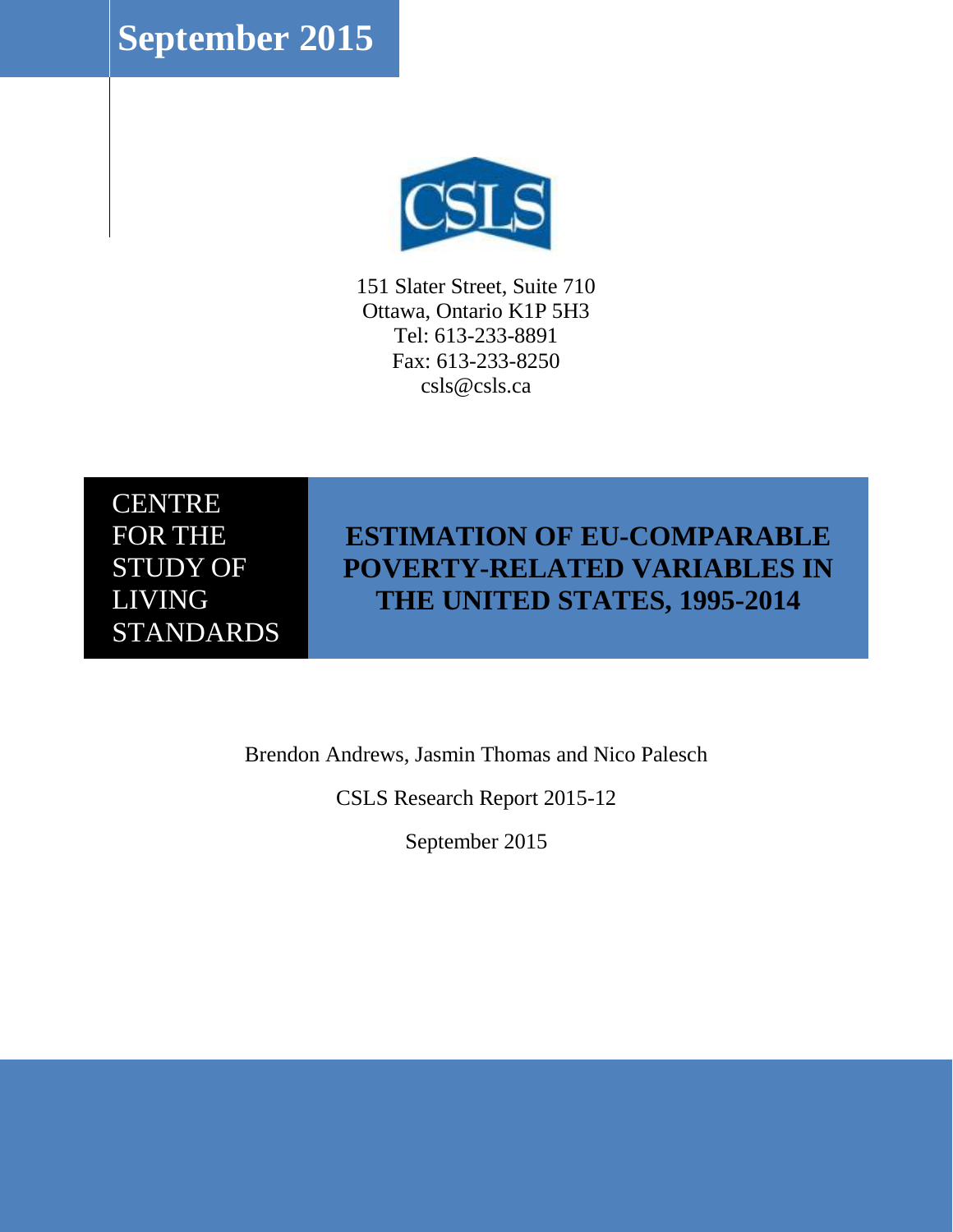# Estimation of EU-Comparable Poverty-Related Variables in the United States, 1995-2014

### <span id="page-1-0"></span>**Abstract**

This report seeks to compare poverty rates and poverty gaps for the overall population, the elderly population and single-parent headed households in the United States and selected European Union (EU) countries. In order to make sure that our estimates for the United States, which are based on the United States' Current Population Survey (CPS) March Supplement, are directly comparable with EU estimates from Eurostat, we undertook a detailed study of the methodology underpinning Eurostat's poverty estimates, which are derived from the Survey of Income and Labour Conditions (EU-SILC). The outcomes of this paper are estimates six poverty-related variables including overall and elderly poverty gaps and poverty rates, as well as single parent headed household poverty gaps and the Gini coefficient. The results suggest that overall poverty, elderly poverty and single-parent headed household poverty is higher in the United States than in the average European country.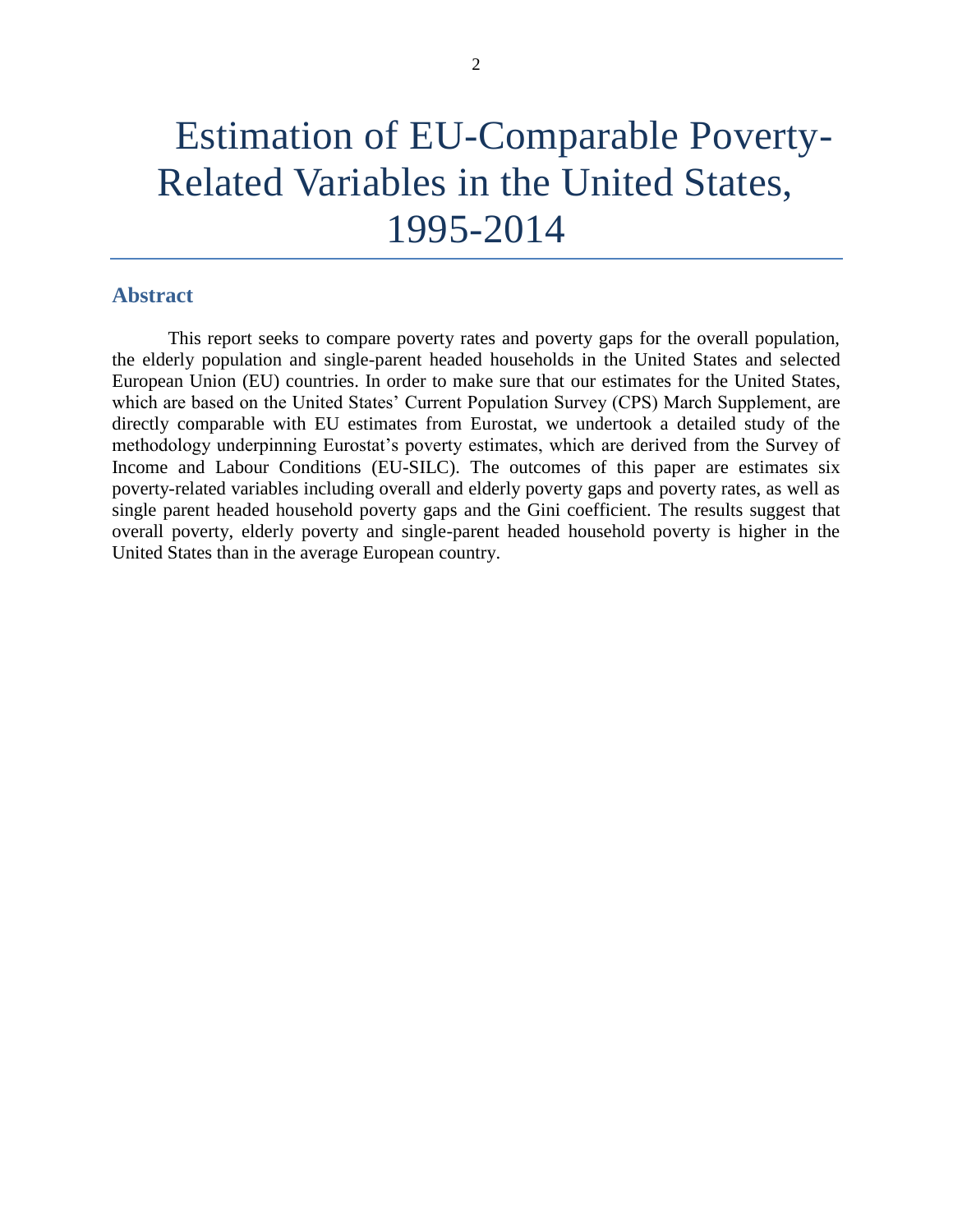# Estimation of EU-Comparable Poverty-Related Variables in the United States, 1995-2014

## <span id="page-2-0"></span>**Table of Contents**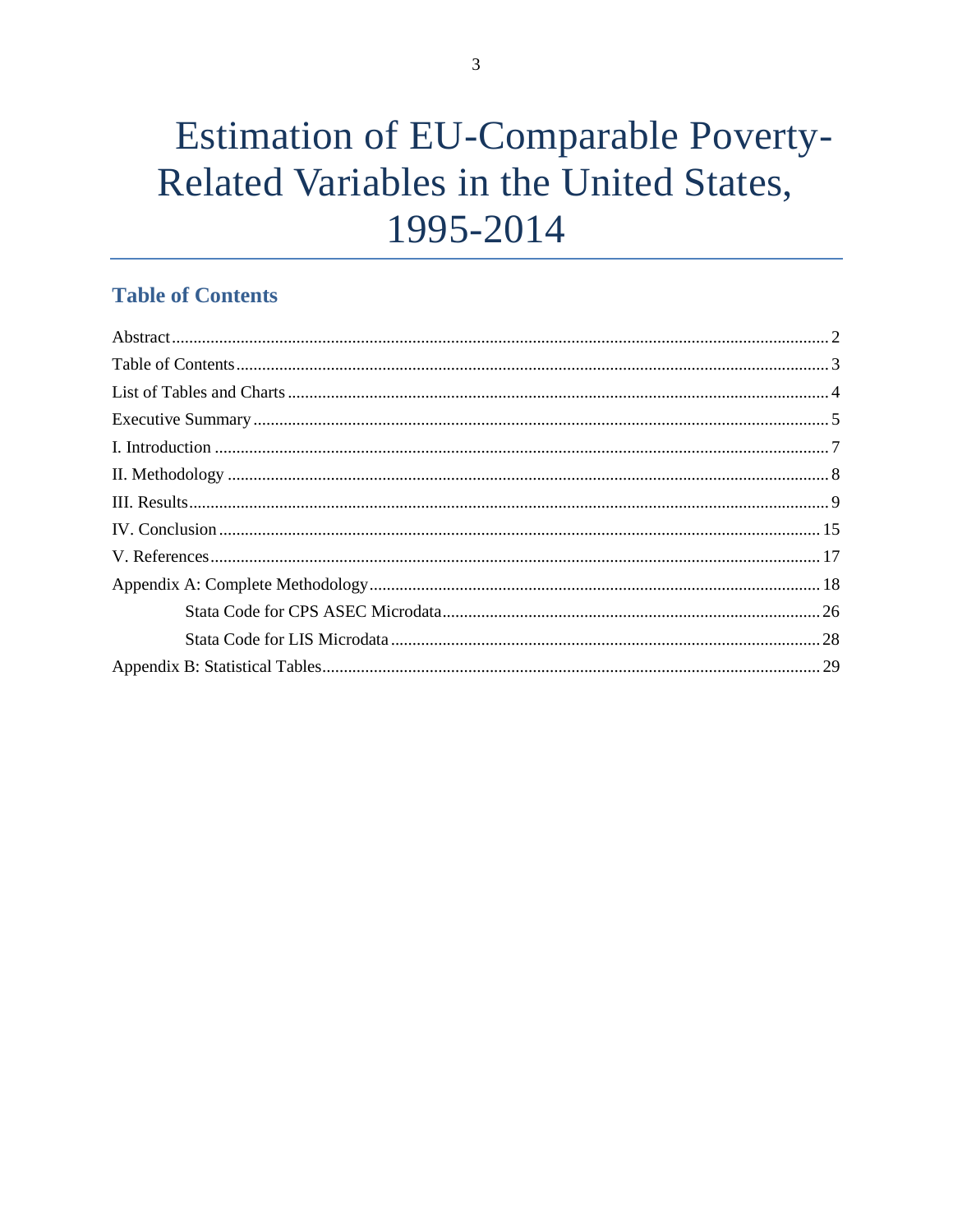## <span id="page-3-0"></span>**List of Tables and Charts**

| Chart 2: Poverty Rate for All Persons, United States and Selected EU Countries, Per Cent,                                                                                                                                                                                             |  |
|---------------------------------------------------------------------------------------------------------------------------------------------------------------------------------------------------------------------------------------------------------------------------------------|--|
|                                                                                                                                                                                                                                                                                       |  |
| Chart 3: Average Poverty Gap Ratio for All Persons, United States and Selected EU Countries,                                                                                                                                                                                          |  |
| Chart 4: Elderly Poverty Rate (65+), United States and Selected EU Countries, Per Cent, 1995-                                                                                                                                                                                         |  |
| Chart 5: Elderly (65+) Average Poverty Gap Ratio, United States and Selected EU Countries,                                                                                                                                                                                            |  |
| Chart 6: Poverty Rate for Single Parent Households with Dependent Children, United States and                                                                                                                                                                                         |  |
| Appendix A Table 1: Comparison of Disposable Income Components, EU-SILC and CPS                                                                                                                                                                                                       |  |
| Appendix A Table 2: Current Population Survey Annual Social and Economic Supplement, List                                                                                                                                                                                             |  |
| Appendix B Table 1: Gini Coefficient, Poverty Rates and Poverty Gaps, Overall Population,<br>Elderly Population, and Single Persons with Dependent Children, United States and Selected<br>Appendix B Table 2: Gini Coefficient, United States and Selected European Countries, 1995- |  |
| Appendix B Table 3: Poverty Rate for All Persons, United States and Selected European                                                                                                                                                                                                 |  |
| Appendix B Table 4: Average Poverty Gap Ratio for All Persons, United States and Selected                                                                                                                                                                                             |  |
| Appendix B Table 5: Poverty Rate for Elderly Persons, United States and Selected European                                                                                                                                                                                             |  |
| Appendix B Table 6: Average Poverty Gap Ratio for Elderly Persons, United States and                                                                                                                                                                                                  |  |
| Appendix B Table 7: Poverty Rate for Single Parent Households with Dependent Children,                                                                                                                                                                                                |  |
| Appendix B Table 8: Gini Coefficient, Overall and Elderly Poverty Rates as found by<br>Appendix B Table 9: US Census Bureau Official Overall and Elderly Poverty Rates Error! Bookmark not defined.                                                                                   |  |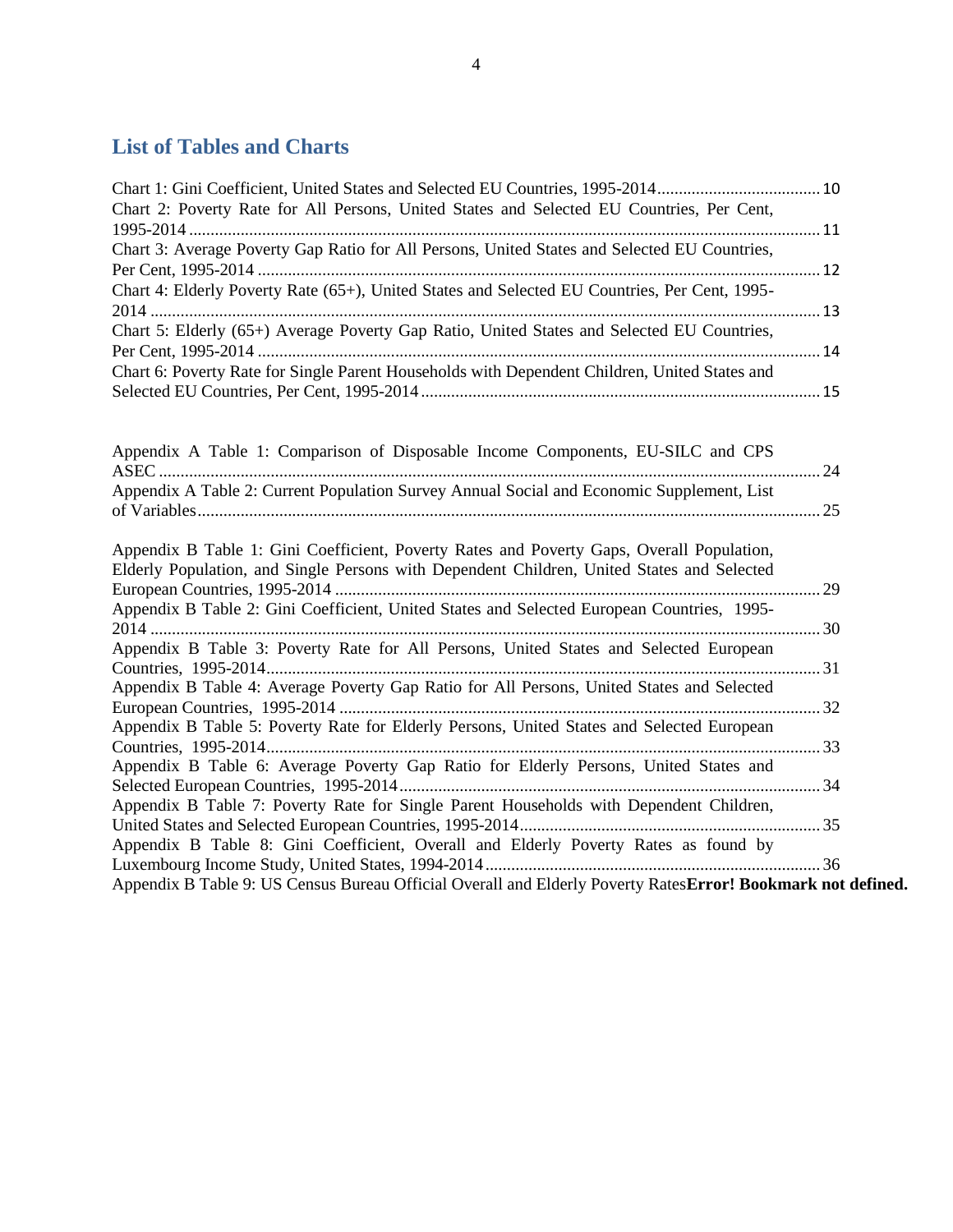# Estimation of EU-Comparable Poverty-Related Variables in the United States, 1995-2014

## <span id="page-4-0"></span>**Executive Summary**

As part of the Centre for the Study of Living Standards' regular updates to the *Index of Economic Well-Being*, this report seeks to make certain income distribution and poverty-related statistics comparable between the United States and eleven European countries, where differing definitions and methodologies underlying the official poverty rates make headline comparisons impossible. While the United States' poverty rate is calculated by the Census Bureau on an absolute basis, the European Union's (EU) Eurostat calculates poverty on a relative basis. This report uses Eurostat's definitions and methodologies, applied to the micro data available for the United States' Current Population Survey (CPS) Annual Social and Economic Supplement, which provides extensive, annual information on incomes in the United States. The specific statistics this report calculates are the Gini coefficient, the overall and elderly poverty rates and poverty gaps, as well as the single parent with dependent children poverty rate. The poverty rate is a relative measure with a threshold defined as 50 per cent of median income. The poverty gap is a measure of the depth of poverty and is calculated by dividing the average income of individuals in poverty by the poverty line and subtracting this value from one to find the 'gap' between income and the poverty threshold.

In order to calculate these statistics for the United States based on microdata we attempt to recreate the variables used in the European statistics for the United States. This process required careful analysis of the European dataset. This involved identification of United States equivalent variables representing household membership, disposable income, the equivalence scale, the dependency of children, the status of a single parent household, and old age. Once identified, these variables were distilled into the abovementioned statistics using Stata software. The specific commands, data, and methodology used are given in Appendix A.

This report finds that the United States has consistently higher poverty rates, poverty gaps, and a higher Gini coefficient over the 1995-2014 period than the selected European nations. Some key results are given below:

- The Gini coefficient for the United States increased from 0.368 in 1995 to 0.391 in 2007, and again to 0.397 in 2014. Most European nations over this time period saw decreases or constancy in their Gini coefficients.
- The overall poverty rate in the United States has been remarkably stable since 1995, hovering in the range of 16-17 per cent. All other European nations examined, with the exception of Spain in 2014, have far lower overall poverty rates, with variation from country to country as to whether or not the rates have been increasing or decreasing.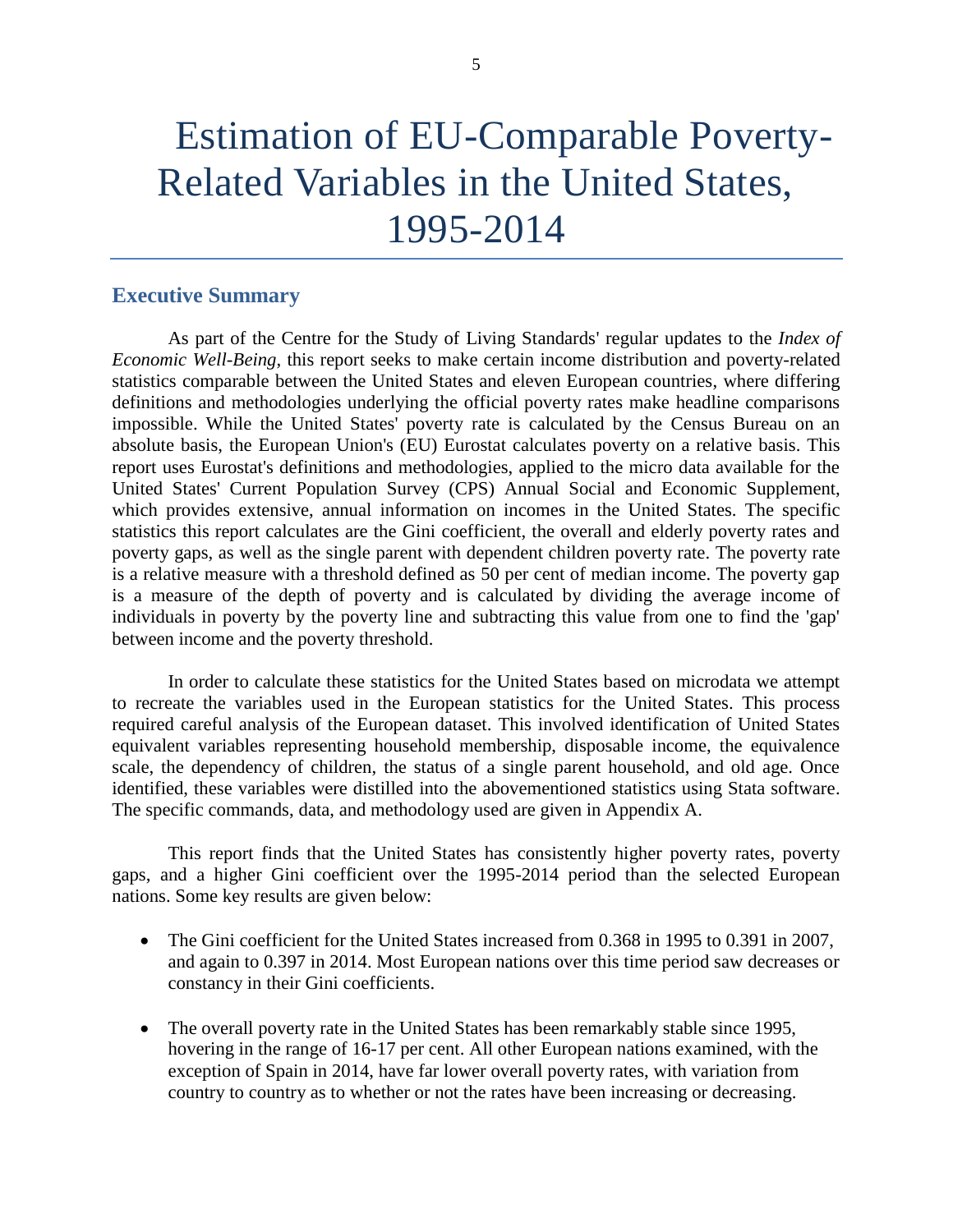- The elderly poverty rate, while higher in the United States than any European nation, has been on a decrease in all examined nations since 2007, with the United States posting a fall of approximately 4 percentage points by 2014. However, the higher US starting point for elderly poverty in 2007, which at 20.3 per cent was significantly higher than examined European nations, still left the U.S. elderly poverty rate far above that of the average European nation.
- The poverty rate for single parent households has been among the most variable of all the computed statistics, increasing and decreasing rapidly in a number of European nations during the time period, though Spain is again the only nation to come close to the United States' rate for a sustained period of time. Even though the United States' poverty rate among single parent households has decreased since 1995 to approximately 40 per cent in 2014, it was still significantly higher than the European nations examined.
- The poverty gaps measured in this report are the gap for the overall population and for the elderly. The overall average poverty gap for the United States has increased steadily since 1995, from 31.6 per cent in 1995 to 34.1 in 2014. However, sharp increases in the poverty gaps of Denmark, Italy, Spain and Norway since 2009 have led those countries' average poverty gaps to increase to the point where they either exceed or come close to the US rate. Most other European nations have seen their average poverty gaps decrease or hold steady over this same time period at a far lower level, ending up at around 20 per cent in 2013.
- The United States' elderly average poverty gap ratio has remained fairly constant in the 1995-2014 time period, hovering just below 30 per cent. While the Netherlands and Denmark have seen sharp increases in their elderly poverty gaps in individual years that brought them close to or above the U.S. rate, these increases have so far always been matched by decreases in subsequent years, leaving the United States' rate the highest among the nations examined in this report.

Overall, we found that the United States has consistently had the highest poverty rates, gaps, and Gini coefficient scores amongst the 11 EU nations examined.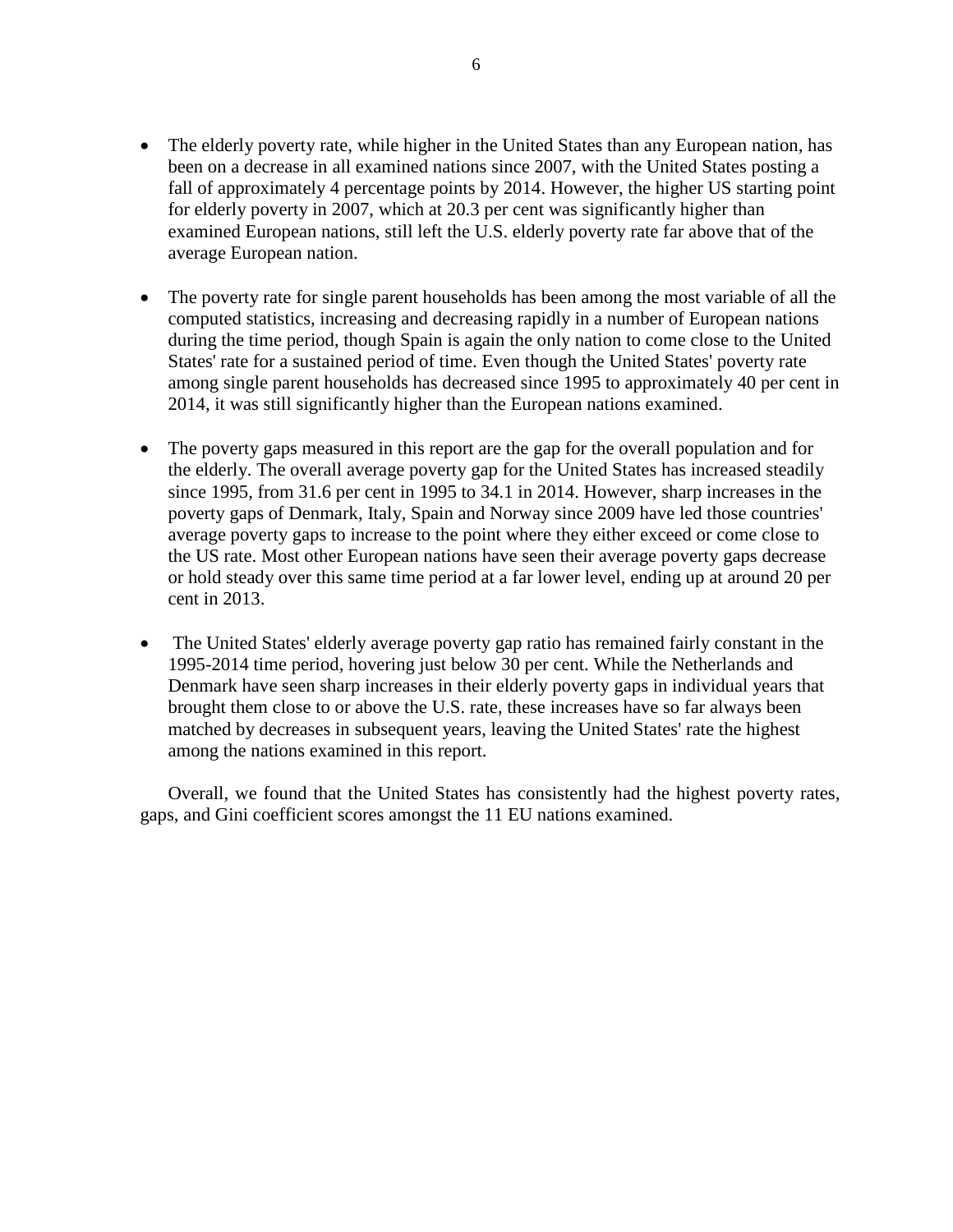# Estimation of EU-Comparable Poverty-Related Variables in the United States,  $1995 - 2014$ <sup>1</sup>

## <span id="page-6-0"></span>**I. Introduction**

 $\overline{a}$ 

This report was written as a part of the CSLS' regular updates to the *Index of Economic Well-Being,* which has been the focus of previous CSLS reports, including several by Osberg and Sharpe (2011a, 2011b, and 2014)*.* The *Index of Economic Well-Being* (IEWB), which has been computed since the late 1990s by the Centre for the Study of Living Standards (CSLS), utilizes a number of income distribution and poverty-related variables, specifically the Gini coefficient as well as poverty rates and gaps for the overall population and specific subsections (Osberg and Sharpe, 2001). Previously these estimates were taken from the Luxembourg Income Study. However, these estimates are available only with a considerable lag and only for a small number of years. The availability of Statistics on Income and Living Conditions (SILC) for selected EU countries via the Eurostat portal however provides up-to-date annual estimates of poverty-related variables since 1995. It was decided to move to this data source, using SILC for EU povertybased estimates, and to develop EU comparable estimates for the non-EU countries examined in the IEWB (the United States, Australia, and Canada.) This report develops the estimates for the United States. The methodology and results used to calculate data for the Australia-Europe comparisons can be found in another CSLS report (Andrews and Thomas, 2015).

The estimation of comparable poverty rates for the EU and the United States has been undertaken in the past. For example, Notten and De Neubourg (2011) present comparable estimates for 1993-2000 using the Panel Study of Income Dynamics (PSID), which shows the same broad trends in relative poverty in Europe and the United States as this report, but at higher levels. However, we were unable to locate poverty and income distribution estimates for the United States comparable to the European definitions for all years from 1995 to 2014. The Centre for the Study of Living Standards therefore embarked upon the task of computing these estimates. This report discusses the methodology used to estimate these numbers from the Annual Social and Economic (ASEC) Supplement of the Current Population Survey (CPS).

We use the CPS instead of the PSID for four reasons:

(1) The report for which these estimates were first developed, Osberg and Sharpe (2014), required annual estimates for each indicator in order to estimate the effect of the 'Great

<sup>&</sup>lt;sup>1</sup> This report was written in two stages under the supervision of Andrew Sharpe. In stage one, Brendon Andrews estimated poverty trends in the United States with EU definitions in comparison with European Union countries from 1995 to 2010. In stage two, Nico Palesch and Jasmin Thomas calculated new poverty estimates for the United States for 2011 to 2014 and edited the text to reflect any changes in poverty trends since 2010. If there are any questions or comments about this report, please email jasmin.thomas@csls.ca.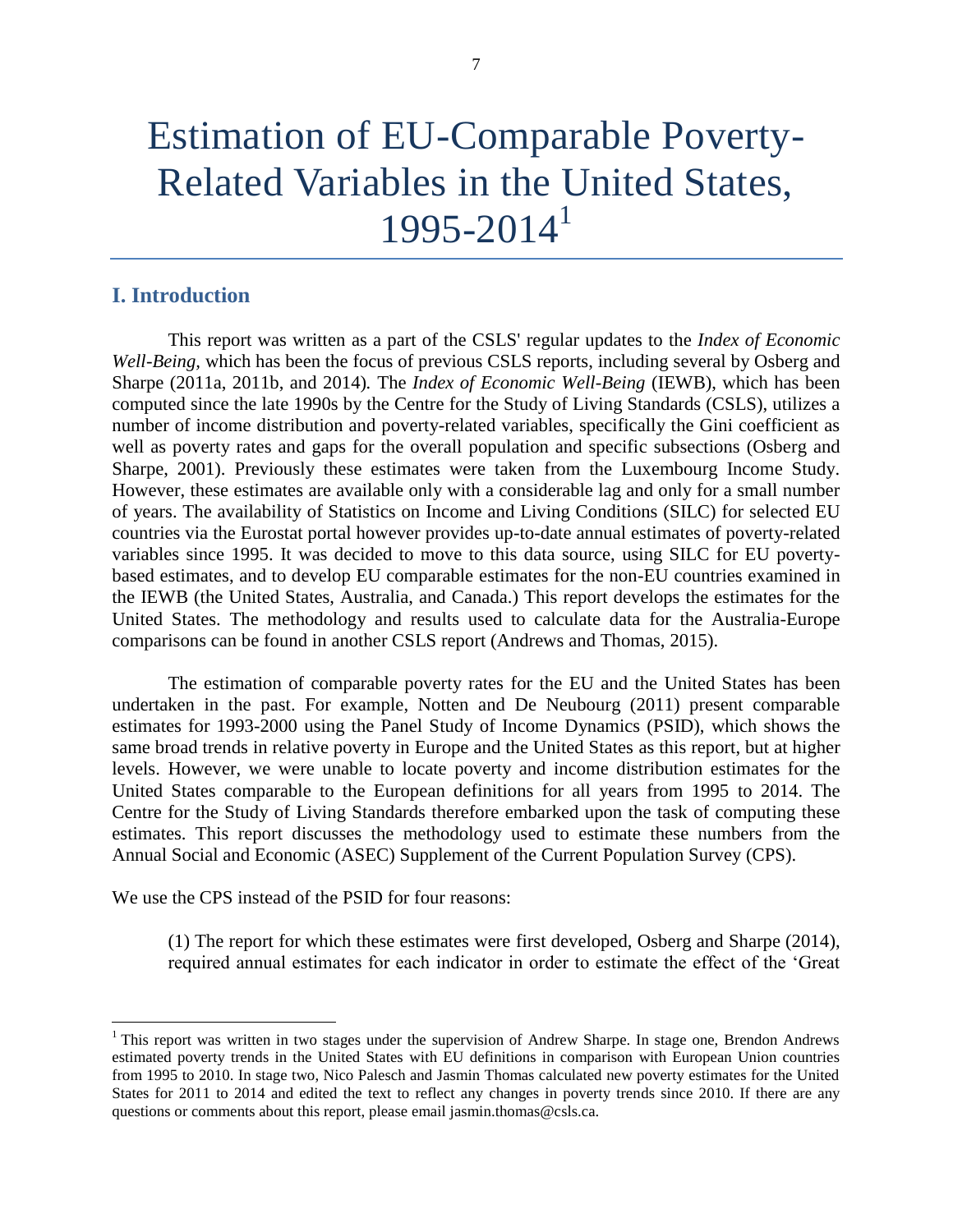Recession' on economic well-being. Unfortunately, the PSID has only produced estimates for every two years since 1997 (Notten and De Neubourg: 252).

(2) The Census Bureau uses the ASEC Supplement of the CPS to generate its absolute poverty estimates (Notten and De Neubourg: 252). Estimating relative poverty rates from this same source permits direct comparisons with the absolute measure computed by the Census Bureau.

(3) The sample size of the ASEC Supplement is very large, being composed of approximately 100,000 households, and will therefore provide estimates with a small margin of statistical error. In comparison, the PSID sample size was just under 10,000 in 2009.

We also use the CPS because:

(1) The micro-data for the ASEC Supplement of the CPS is available free online from the National Bureau of Economic Research [\(http://nber.org/data/current-population-survey](http://nber.org/data/current-population-survey-data.html)[data.html\)](http://nber.org/data/current-population-survey-data.html). Programming files are also available that convert the database into SSPS, Stata and SAS datasets [\(http://nber.org/data/cps\\_progs.html](http://nber.org/data/cps_progs.html)).

The ASEC Supplement of the CPS therefore suits the needs of this report.

This report is divided into three main sections. The next section of this report very briefly details the methodology used to compute estimates for the United States which can be considered 'comparable' to the numbers taken from Eurostat for the eleven European countries in the sample. The third section describes the results obtained for the United States, comparing trends to those in the other countries in the sample. This report generates a time series from 1995 to 2014 for six income distribution and poverty variables based on disposable income: the Gini coefficient, the single person with dependent children poverty rate, and the poverty rates and average poverty gaps for all persons and for elderly persons for the United States, computed in a method comparable to that used by Eurostat for estimates from EU-SILC. The final section concludes.

## <span id="page-7-0"></span>**II. Methodology**

 $\overline{\phantom{a}}$ 

In order to compare the United States with European countries, we attempt to recreate the variables used in the European statistics for the United States. This process required careful analysis of the European dataset, using the Eurostat list of definitions and variables. <sup>2</sup> We then apply the closest match to these definitions from the ASEC Supplement files to estimate income statistics for the United States. For this process, we require concretization of several key concepts: household membership, disposable income, the equivalence scale, the dependent status of children, the status of a single parent household, and old age.

<sup>&</sup>lt;sup>2</sup> Definitions of variables and methodology were taken from Eurostat's Concepts and Definitions Database

<sup>(</sup>http://ec.europa.eu/eurostat/ramon/nomenclatures/index.cfm?TargetUrl=LST\_NOM\_DTL\_GLOSSARY&StrNom= CODED2&StrLanguageCode=EN) and from Eurostat's SILC methodology guide

<sup>(</sup>http://ec.europa.eu/eurostat/web/income-and-living-conditions/methodology/main-concepts-definitions).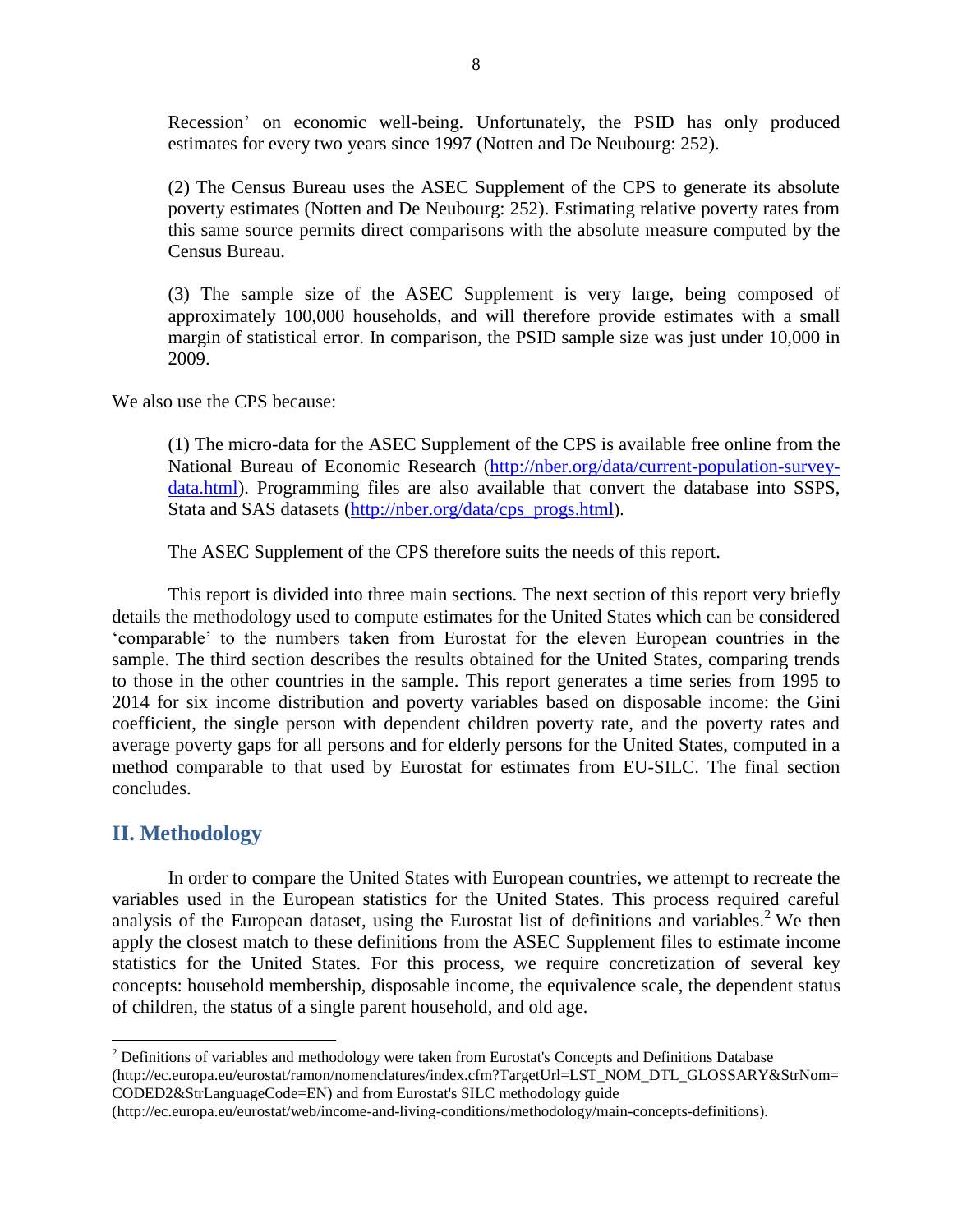The Eurostat definition and criteria for household membership, as well as the household type, matched very closely to those provided in the CPS. The only exception to this was the category of 'unattached individuals living in group (non-private) residences,' identified in the CPS and not present in the SILC data. However, the inclusion of this type of household in the CPS data did not meaningfully change the comparison with the SILC data, due to the fact that only 50 of nearly 200,000 observations had this characteristic on average across all years in the sample.

In order to calculate disposable income we used the definition of disposable income components provided by Eurostat, adding together the income and benefit variables found in the CPS that corresponded to those in the SILC database. These included gross employee cash or near-cash income, gross cash benefits, pensions, old-age, survivors', sickness, and disability benefits, education-related allowances, income from renting property, family or children related allowances, housing allowances, inter-household cash transfers, interest and dividends, and income received by those under the age of 16. A full list of these and their component variables can be found in Table 1 of Appendix A. These components were added together to get total net income, from which state, federal, and property taxes were removed (incorporating elements such as tax credits and temporary stimulus) to get total disposable income.

This report used the OECD equivalence scale, which assigns a value of 1.0 to the first adult, 0.5 to the second and each subsequent person aged 14 and over, and 0.3 to each child under 14. Disposal income is subsequently divided by the number of equivalent persons in order to obtain the value of equivalent disposable income for each individual in the household. We then sorted dependent children (defined in SILC as those under the age of 18) and economically inactive individuals (students, people who are unemployed, and retirees) in each household, as well as defining old-age status (i.e. persons 65 years and older) and single-parent households.

The abovementioned concepts were then run through a poverty program on Stata (detailed in Appendix A), which sorted the household types and persons in order to qualify or disqualify them from being counted towards the poverty and income distribution estimates generated, for example including all persons in the overall poverty rate but excluding those under the age of 65 for the elderly poverty rate.

These concepts and methodology, as described by Eurostat, and the CSLS method of calculating them using the ASEC supplement of the CPS are detailed in Appendix A.

### <span id="page-8-0"></span>**III. Results**

The six poverty and inequality related variables utilized in the IEWB by Osberg and Sharpe (2014) and computed for the United States in this report are the Gini coefficient, the single person with dependent children poverty rate, and the poverty rate and average poverty gap for all persons and for elderly persons (65 and over). The poverty gap is a measure of the depth of poverty and is calculated by dividing the average income of individuals in poverty by the poverty line and subtracting this value from one to find the 'gap' between income and the poverty threshold. All of these poverty indicators are calculated at the 50 per cent median equivalized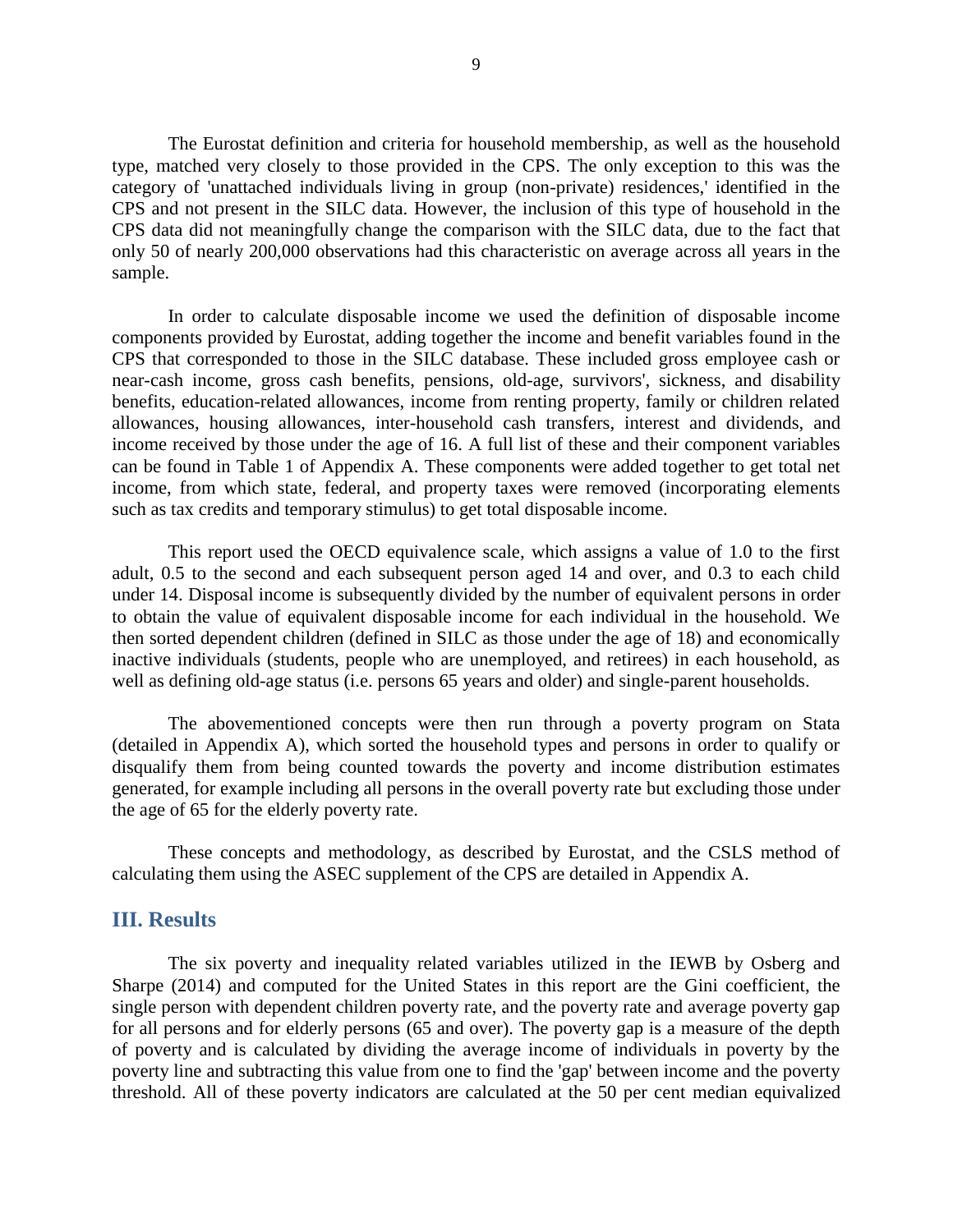threshold defined below in Appendix A, which ranges from \$11,570 in 1995 to \$13,666 in 2014. Appendix B provides a summary of the results for the United States and all the data used in the comparisons below. Note that all estimates for European nations are from Eurostat, and the specific reference for each can be found in Tables 2-8 in Appendix B. This section of the report presents the results we obtained for the United States in comparison with the Eurostat estimates used for eleven European nations.



<span id="page-9-0"></span>

Source: United States figures calculated by the CSLS using CPS March Supplement (ASEC); European figures from EUROSTAT.

The US Gini coefficient<sup>3</sup> decreased from  $0.368$  in 1995 to  $0.355$  in 1999, and then increased over the following eight years, reaching a maximum of 0.391 in 2007 (Chart 1 and Appendix B Table 2).<sup>4</sup> From 2007 until 2011 it fell to 0.374 – almost back to the level of 1995. Since then, there has been a marked increase in the Gini coefficient up to a high of 0.397 in 2014. The United States has, for the measured span of years, consistently had a more unequal income distribution than all of the European nations in the sample. Furthermore, the income

Note: values in each year represent previous year incomes, e.g. values for 2014 indicate responses in 2014 based on incomes from 2013.

<sup>&</sup>lt;sup>3</sup> The estimate of the Gini coefficient was generated using the 'inequal' Stata command using top coded variables from the CPS Annual Social and Economic Supplement.

<sup>&</sup>lt;sup>4</sup> For a comparison of our estimates with official estimates from the United States and estimates from the Luxembourg Income Study, see table Appendix B Table 8.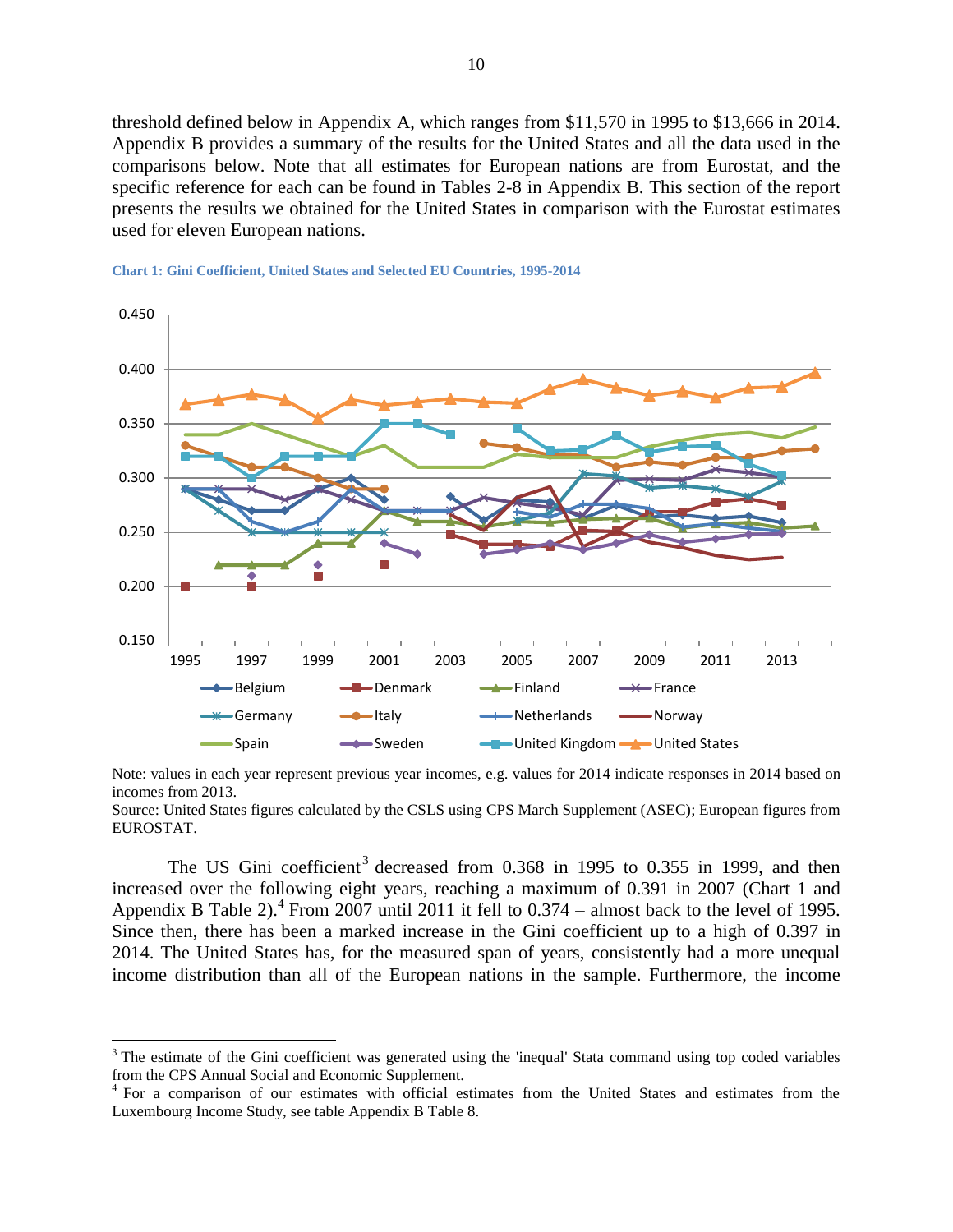distribution for the United States as measured by the Gini coefficient has increased significantly, up 0.029 points since 1995.



<span id="page-10-0"></span>**Chart 2: Poverty Rate for All Persons, United States and Selected EU Countries, Per Cent, 1995-2014**

Note: values in each year represent previous year incomes, e.g. values for 2014 indicate responses in 2014 based on incomes from 2013.

Source: United States figures calculated by the CSLS using CPS March Supplement (ASEC); European figures from EUROSTAT.

The threshold for the poverty rate calculation is defined as 50 per cent of median income. Hence, the poverty rate measures the proportion of households whose equivalized disposable income is less than 50 per cent of median equivalized income. The US overall poverty rate has been remarkably stable over the examined time period, increasing only 0.2 percentage points from 16.2 per cent in 1995 to 16.4 per cent in 2014 (Chart 2 and Appendix B Table 3). During this time period there has been slight variation, with the rate fluctuating between a minimum of 15.8 per cent in 2000 and 2001 per cent and a maximum of 17.0 per cent in 2008 and 2013. Similarly to, and perhaps related to, the higher Gini coefficient in the United States, the halfmedian poverty rate for all persons (or simply the 'poverty rate') has been higher in this country than in any other country in the sample for every year from 1995 to 2014.

In general the poverty rate in the United States has remained relatively stable compared to the other countries in the sample, with a range between 15.8 per cent and 17.0 percent in 19 years. 5 This could be the result of any number of effects from state policies to the much larger

 $<sup>5</sup>$  It should however be noted that this stability is also partially due to the relative nature of the poverty estimates</sup> presented in this report. The official Census Bureau poverty figures for the 1995-2014 time span, based on absolute thresholds rather than relative comparisons to median income, show poverty rates decreasing from 13.8 per cent in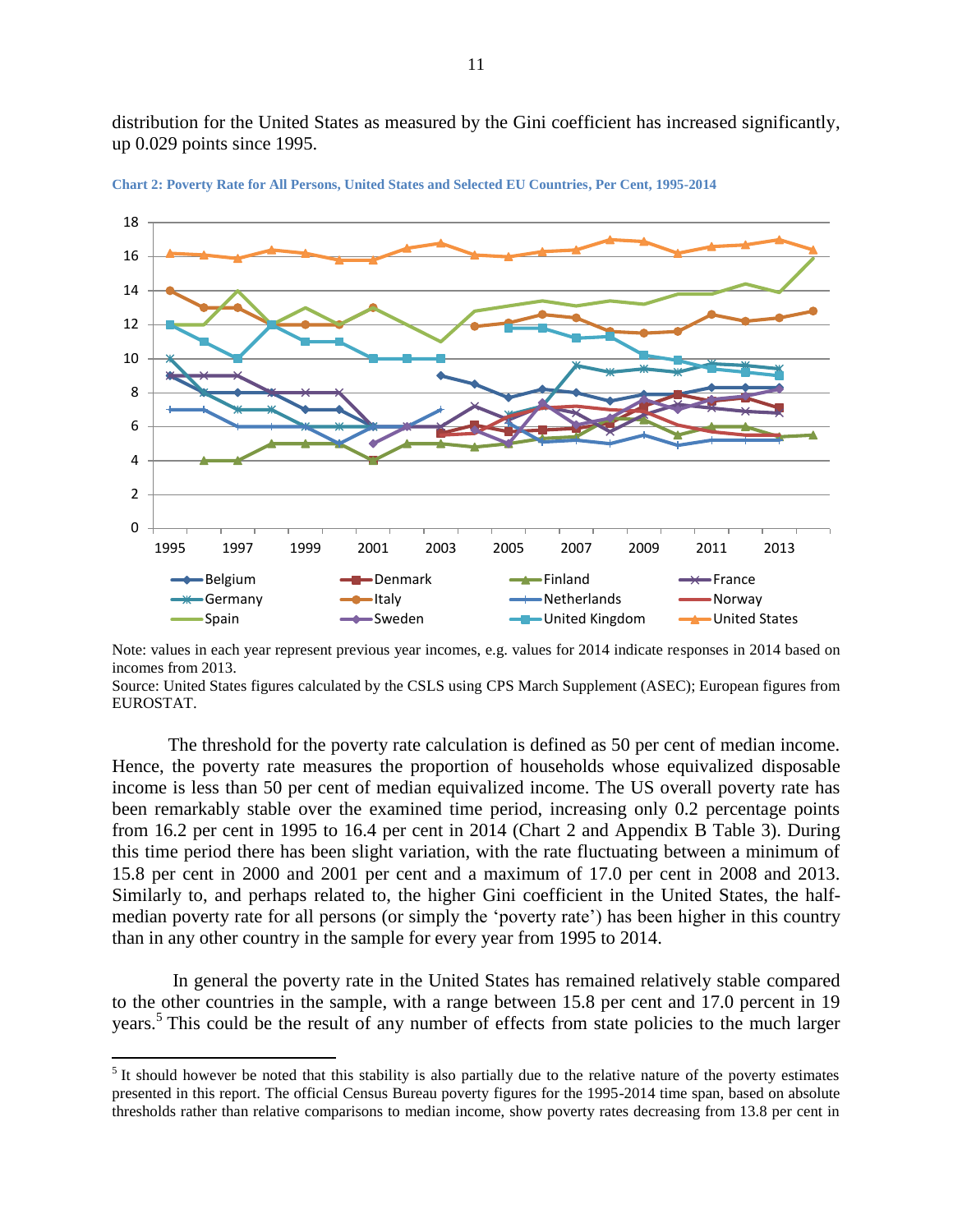sample size of the Current Population Survey compared to any of the European surveys conducted through EU-SILC (about 3,000-8,250 households per country, far smaller than the sample of 100,000 for the United States) – we expect less variance with a larger sample size. It is however clear that the United States has a higher poverty rate than any European nation covered in the sample for the whole duration of the examined time period. The only European country whose overall poverty rate rose to levels comparable to those of the United States during this time period is Spain, which in 2014 saw a spike in poverty levels to 15.9 per cent, which was 0.5 percentage points lower than the rate of the US at the time, the closest any European country has come to the US poverty rate.

<span id="page-11-0"></span>**Chart 3: Average Poverty Gap Ratio for All Persons, United States and Selected EU Countries, Per Cent, 1995-2014**



Note: values in each year represent previous year incomes, e.g. values for 2014 indicate responses in 2014 based on incomes from 2013.

Source: United States figures calculated by the CSLS using CPS March Supplement (ASEC); European figures from EUROSTAT.

The average poverty gap ratio for all persons ('poverty gap') measures the depth of poverty and is calculated by dividing the average income of individuals in poverty by the poverty line and subtracting this value from one to find the 'gap' between income and the poverty threshold. The US overall gap ratio has increased from 31.6 per cent in 1995 to 34.3 per cent in 2004-2006, thereafter rising to a high of 35.2 per cent in 2011 and then falling again to 34.1 per cent by 2014 (Chart 3 and Appendix B Table 4). This gap has for most of the measured period been highest in the United States, with the notable exceptions being at the beginning and end of

<sup>1995</sup> to 11.3 per cent in 2000, then increasing slowly to 12.6 per cent in 2005 then increasing substantially to 14.5 per cent in 2013 after the onset of the recession in 2008.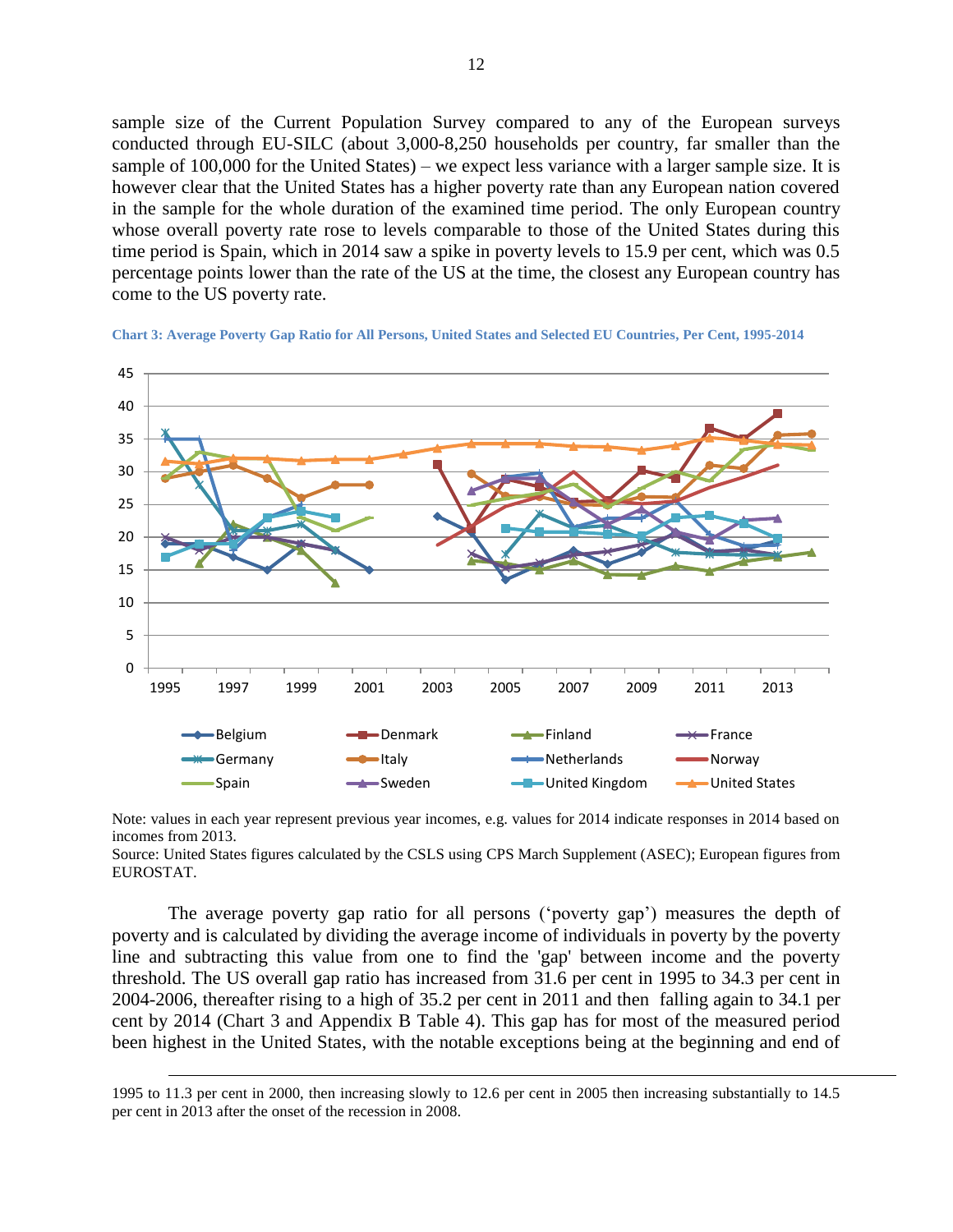the 1995-2014 time span. In 1995, the United States had a poverty gap of 31.6 per cent, well below the poverty gap of 36.0 per cent in Germany and the gap of 35.0 per cent in the Netherlands, and in 1996, Spain rose up to 33.0 per cent, making it higher or equivalent to the United States' rate until 1999, when the poverty gap in Spain fell dramatically. Since then the average poverty gap rose in the United States, keeping it the highest among the measured countries until 2011. This was due to sharp rises in the average poverty gaps in Denmark, Spain and Italy, which left Denmark and Italy with a higher average poverty gap than the United States post-2011 and very similar rates for the United States and Spain.



<span id="page-12-0"></span>**Chart 4: Elderly Poverty Rate (65+), United States and Selected EU Countries, Per Cent, 1995-2014**

Note: values in each year represent previous year incomes, e.g. values for 2014 indicate responses in 2014 based on incomes from 2013.

Source: United States figures calculated by the CSLS using CPS March Supplement (ASEC); European figures from EUROSTAT.

The US elderly poverty rate has gone through three distinct phases since 1995 (Chart 4 and Appendix B Table 5). The first involved an increase in the rate from 17.5 per cent in 1995 to 21.1 per cent in 2000, the second saw the rate stay relatively constant, falling a bit and then rising back to 21.2 in 2008, and the third involved a large drop in the elderly poverty rate to 16.9 per cent in 2014.<sup>6</sup> The elderly poverty rate has consistently been higher in the United States than in any of the other countries in the sample. Only at the beginning of the sample period did another country have a larger elderly poverty rate than the United States, namely 18.0 per cent in the United Kingdom versus 17.5 per cent in the United States in 1995. However, over the next

<sup>&</sup>lt;sup>6</sup> The official elderly poverty rate as released by the US Census Bureau during this same time period, based on absolute thresholds, shows a similar downward trend at a far lower level. According to these figures, elderly poverty fell steadily from 10.5 per cent in 1995 to 9.5 per cent in 2013.

<sup>(</sup>https://www.census.gov/hhes/www/poverty/data/incpovhlth/2013/figure5.pdf)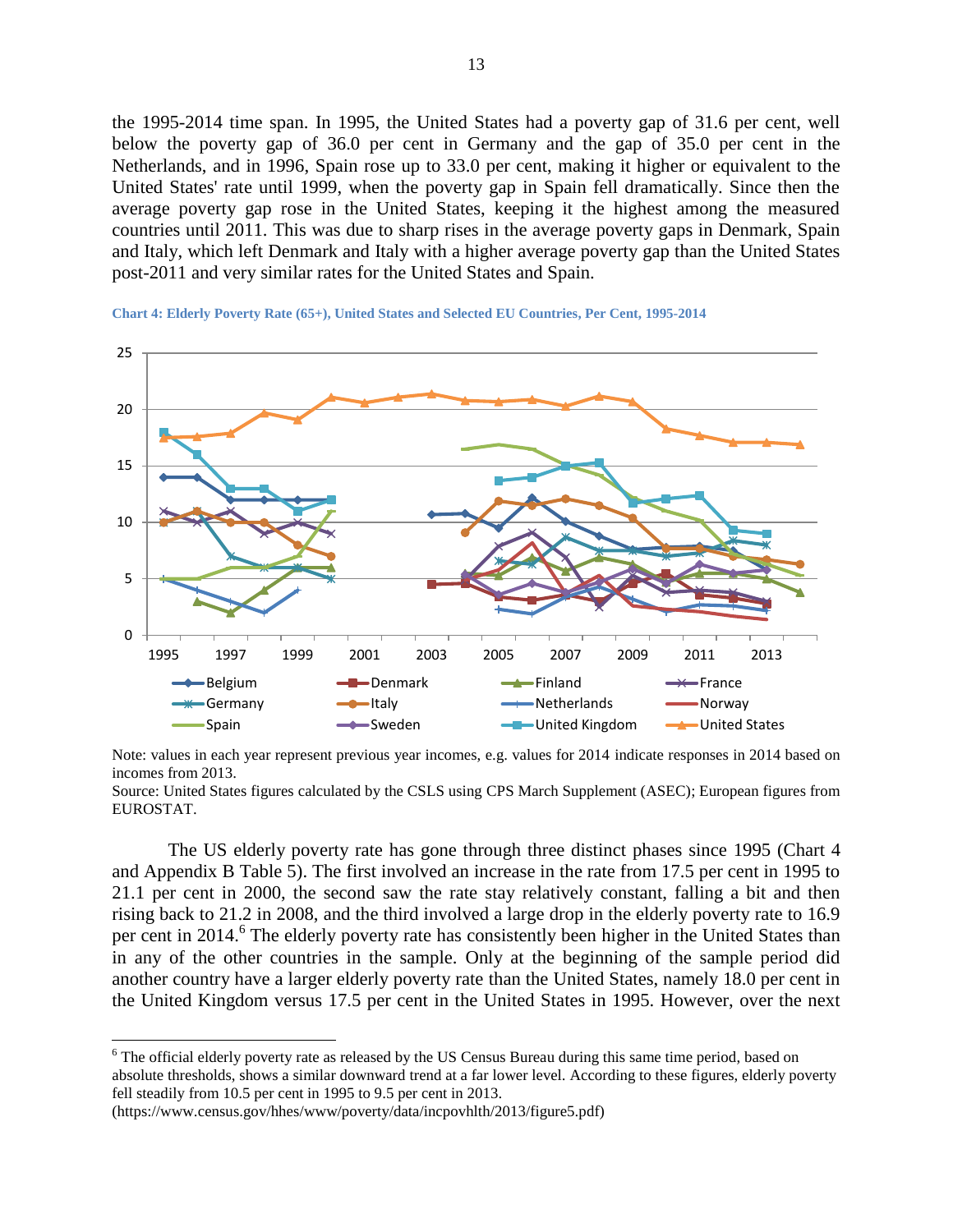several years, the elderly poverty rate declined in the United Kingdom but steadily rose in the United States. From 2007 to 2013/14 most countries saw a fall in the elderly poverty rate, the cumulative effect of which was to leave the gap between European and American elderly poverty rates greater than ever in 2013. This was due to the higher starting point of the US elderly poverty rate, and the relatively modest decline seen since 2007 compared to some other European nations.



#### <span id="page-13-0"></span>**Chart 5: Elderly (65+) Average Poverty Gap Ratio, United States and Selected EU Countries, Per Cent, 1995-2014**

Note: values in each year represent previous year incomes, e.g. values for 2014 indicate responses in 2014 based on incomes from 2013.

Source: United States figures calculated by the CSLS using CPS March Supplement (ASEC); European figures from EUROSTAT.

The average poverty gap ratio for elderly persons, those 65 years of age or older, (written hereafter as 'elderly poverty gap') has been quite stable in the United States for the entire sample period, slowly yet steadily increasing from 27.5 per cent in 1995 to 30.6 per cent in 2014 (Chart 5 and Appendix B Table 6). The United States has had the consistently highest elderly poverty gap, but several other countries, namely Germany, the Netherlands, and Denmark have all seen their elderly poverty gaps spike in individual years to equivalent or higher rates than in the United States. Given gaps in the data for Germany and the Netherlands in the early 2000s it is impossible to differentiate when they truly managed to drive the elderly poverty gap lower than that in the United States. However, regardless of the spikes in some countries' elderly poverty gap, the United States has seen a consistently higher rate than most other European nations over this time frame, which for the most part enjoyed similarly stable but substantially lower rates of elderly poverty.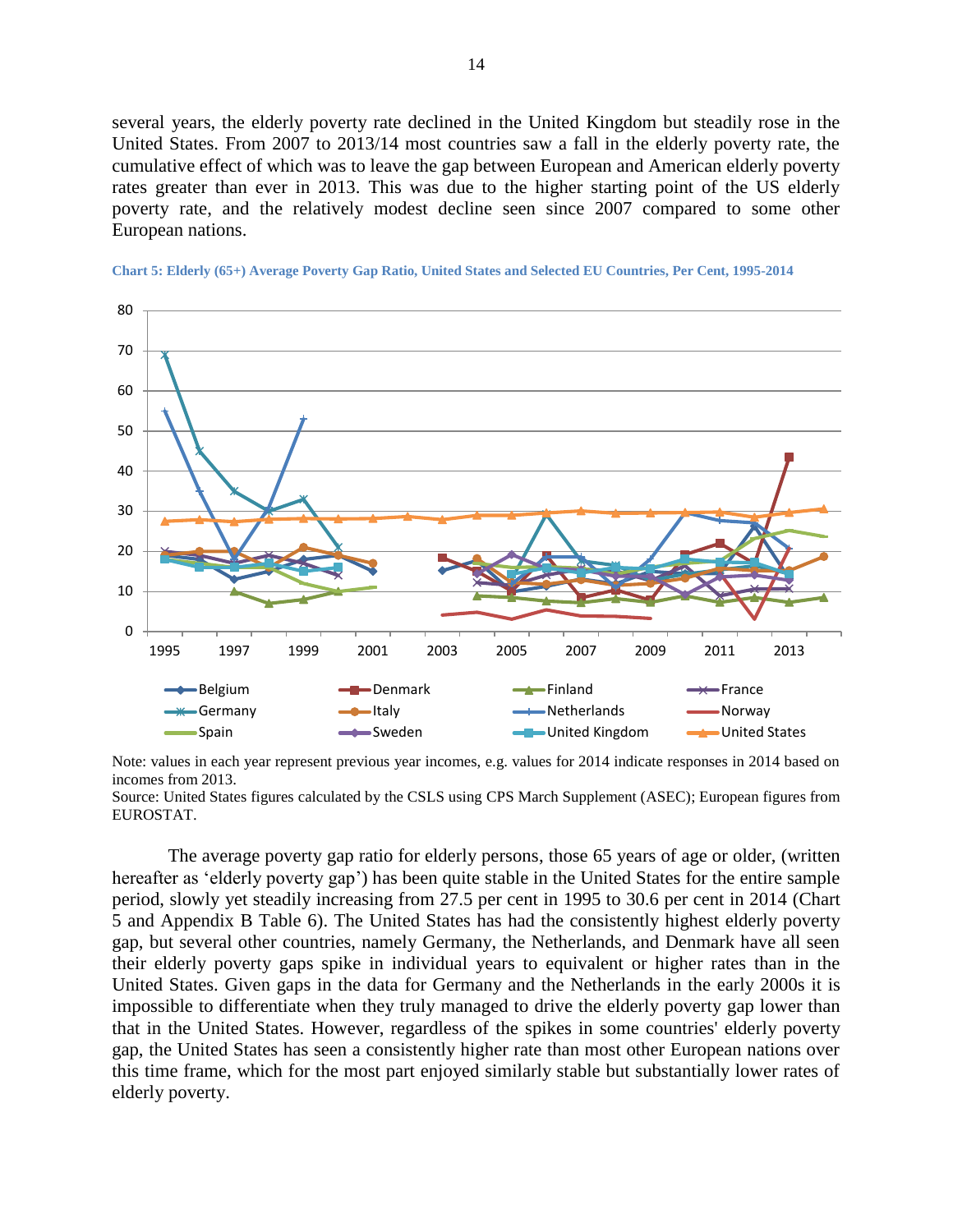

<span id="page-14-1"></span>**Chart 6: Poverty Rate for Single Parent Households with Dependent Children, United States and Selected EU Countries, Per Cent, 1995-2014**

Note: values in each year represent previous year incomes, e.g. values for 2014 indicate responses in 2014 based on incomes from 2013.

Source: United States figures calculated by the CSLS using CPS March Supplement (ASEC); European figures from EUROSTAT.

The poverty rate for people living in single parent households (from this point forward referred to as the 'single parent poverty rate') in the United States, aside from an unsustained dip in 2001, has been on a slow decline since 1999, reaching 38.6 per cent in 2010, after which it rebounded somewhat to 40.2 per cent in 2014 (Chart 6 and Appendix B Table 7). The single parent poverty rate was almost always higher in the United States than in any other country in the sample. In 1995, the United States had a very high single parent poverty rate of 44.5 per cent – in fact, this is the highest it ever was in the United States during the sample period. Only Spain (in 1999, 2009 and 2010) and Germany (in 1995) experienced higher rates of single parent poverty over the sample period, though missing data for 2002 and 2003 in Spain indicate that it could have been higher in these years as well.

### <span id="page-14-0"></span>**IV. Conclusion**

This report compiled estimates of poverty rates and gaps for various target populations and calculated Gini coefficients for the United States from 1995 to 2014 in a comparable way to the standards used by Eurostat when calculating numbers from EU-SILC.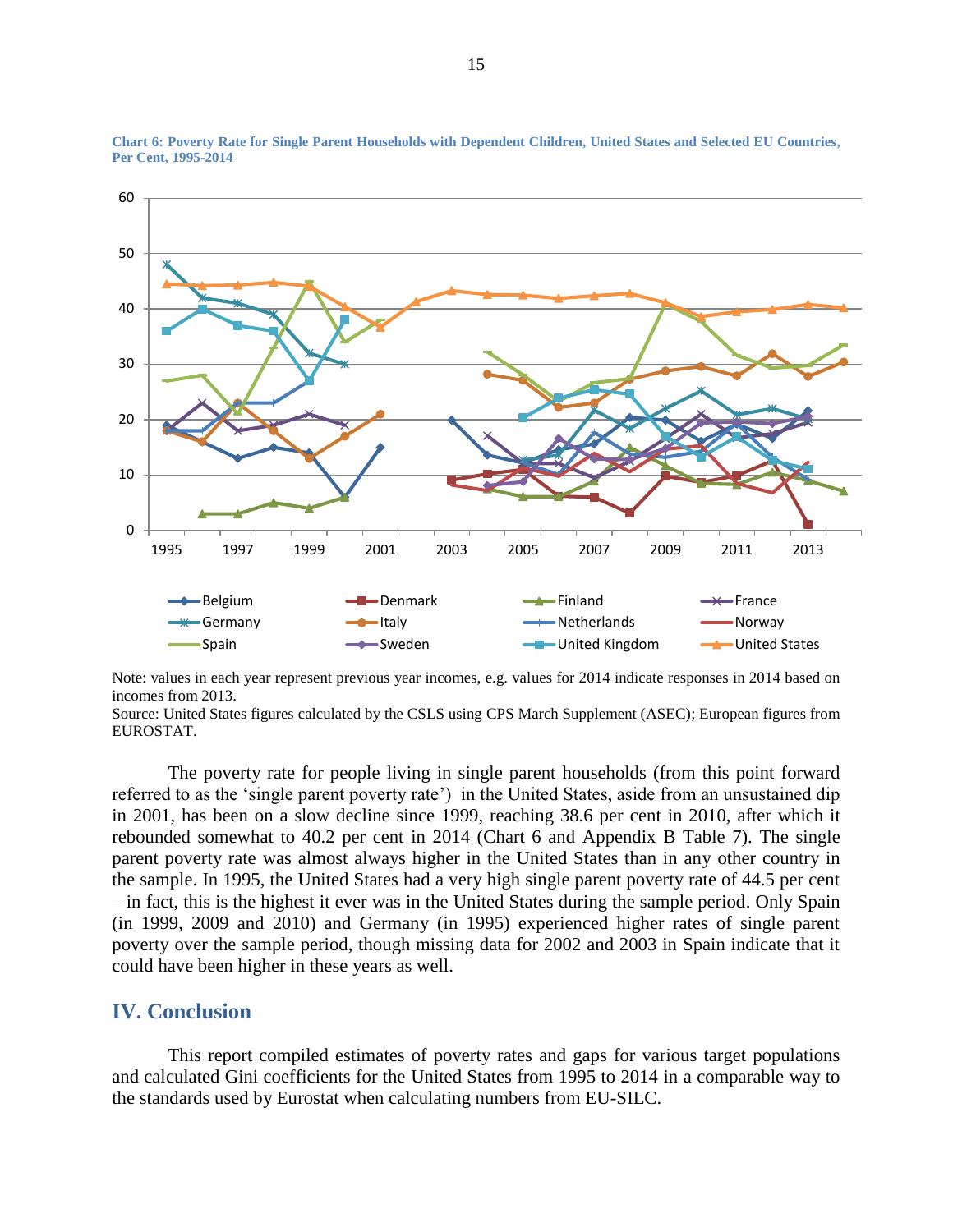The income and poverty-related trends in the United States vary based on the exact indicator being calculated. The US Gini coefficient held relatively steady between 1995 and 2006, varying slightly around a value of 0.371, after which it increased to 0.391 in 2007 and 0.397 in 2014. The US overall poverty rate has been remarkably stable since 1995, increasing only 0.2 percentage points from 1995 to 2014, going from 16.2 per cent to 16.4 per cent. The US overall poverty gap has, in contrast to the overall rate, increased gradually over the course of the 20 measured years. From 1995 to 2001 the rate held steady between 31.6 per cent and 32.1 per cent, thereafter slowly rising to 34.1 per cent by 2014.

The elderly poverty rate in the United States has gone through three phases since 1995. From 1995 to 2000 the rate increased from 17.5 per cent to 21.2 per cent. From 2000 to 2008 the rate held steady between 20.3 per cent and 21.4 per cent, sustaining but not adding to the rate increases from 1995 to 2000; and from 2009 to 2014 the rate decreased by 3.8 percentage points to 16.9 per cent in 2014. This decrease was reflected in most other European nations at the time, meaning that although the United States rate fell, it remained substantially higher than any other nation examined. The elderly poverty gap has also been quite stable since 1995, holding steady between 27.4 per cent and 28.2 per cent between 1995 and 2002, after which it increased to 30 per cent and remained at or slightly below 30 per cent all the way through to 2014.

The US single parent poverty rate has been among the most volatile of the measured indicators, holding steady from 1995 to 1999, before falling precipitously in 2001. Another round of increases and decreases in the first decade of the twenty-first century lead to a rate of 40.2 per cent by 2014.

It should be noted that these estimates line up fairly consistently with those generated using the CSLS's previous data source for income and poverty-related variables, the Luxembourg Income Study. Though there is some variation, mostly in terms of the levels estimated by the two data sources, the two sources provide a relatively similar snapshot of poverty and income related variables, and tend to show similar trends in the development of these indicators since 1995, though the incomplete nature of the LIS data makes it difficult to get a true comparison. The estimates generated using the LIS data can be found in Appendix B Table 8, and the Stata code used to generate these estimates can be found in Appendix A.

It is clear that the United States has had, in almost all cases, higher poverty rates, higher poverty gaps, and a higher Gini coefficient than any of the other countries in the sample, though individual countries did overtake the United States for brief periods of time in individual estimators. Spain, Italy, the Netherlands and Denmark are the four European nations which saw increases in the individual measures that led them to come close to or higher than the US rate. Spain, Italy and Denmark saw their average poverty gap ratios increase in recent years to near, equal or higher than that of the US, while the Netherlands and Denmark saw their elderly average poverty gap ratios increase to comparable levels since 2009. Spain is the only European country that saw increases in overall and single parent poverty rates to levels comparable to the United States during the measured time period.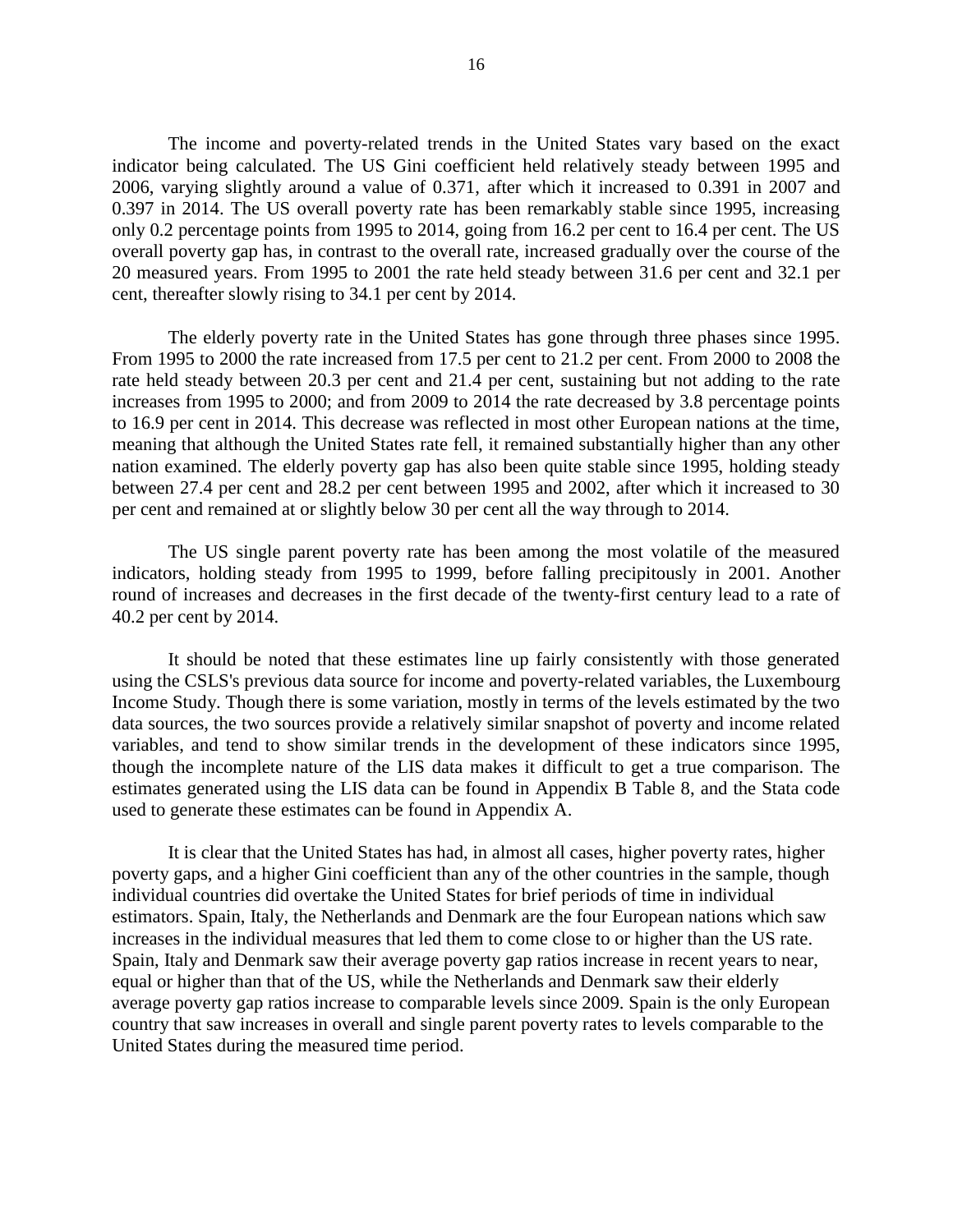## <span id="page-16-0"></span>**V. References**

- Andrews, Brendon and Thomas, Jasmin (2015). "Estimation of EU-Comparable Poverty-Related Variables in Australia, 1995-2014." *Centre for the Study of Living Standards*, Report Number 2015-XX.
- Census Bureau (2010). March 2010: Annual Social and Economic (ASEC) Supplement. Accessed: 16 July 2012. Available: <http://www.census.gov/apsd/techdoc/cps/cpsmar10.pdf>
- Census Bureau (2005a). CPS ASEC 2005 Tax Model Documentation. Accessed: 16 July 2012. Available: <http://www.census.gov/hhes/www/income/publications/cpsasec2005taxmodeldoc.pdf>
- Census Bureau (2005b). March 2005: Annual Social and Economic (ASEC) Supplement. Accessed: 16 Jul. 2012. Available: <http://www.census.gov/apsd/techdoc/cps/cpsmar04.pdf>
- Notten, Geranda, and Chris De Neubourg (2011). Monitoring Absolute and Relative Poverty: "Not Enough" is not the same as "Much Less" *The Review of Income and Wealth:* 57*(2). June 2011.*
- Osberg, Lars and Sharpe, Andrew (2002). "An Index of Economic Well-Being for Selected OECD Countries." *Review of Income and Wealth, 48*(3), 291-316.
- Osberg and Sharpe (2011a). "Beyond GDP: Measuring Economic Well-being in Canada and the Provinces, 1981-2010." *Centre for the Study of Living Standards*, Report Number 2011- 11.
- Osberg and Sharpe (2011b). "Moving from a GDP-based to a Well-being based Metric of Economic Performance and Social Progress: Results from the Index of Economic Wellbeing for OECD Countries, 1980-2009." *Centre for the Study of Living Standards*, Report Number 2011-12.
- Osberg and Sharpe (2014). "The Impact of the Great Recession on Economic Well-being: How Different are OECD Nations and Why? " in *Wellbeing: A Complete Reference Guide, Volume V, Economics of Wellbeing.* Edited by McDaid, David and Cooper, Cary L. (London: Wiley-Blackwell) pp 83-110. Originally presented at the  $32<sup>nd</sup>$  IARIW General Conference in Boston, Massachusetts, United States, 7 Aug 2012, [http://www.csls.ca/reports/csls2012-03.pdf.](http://www.csls.ca/reports/csls2012-03.pdf)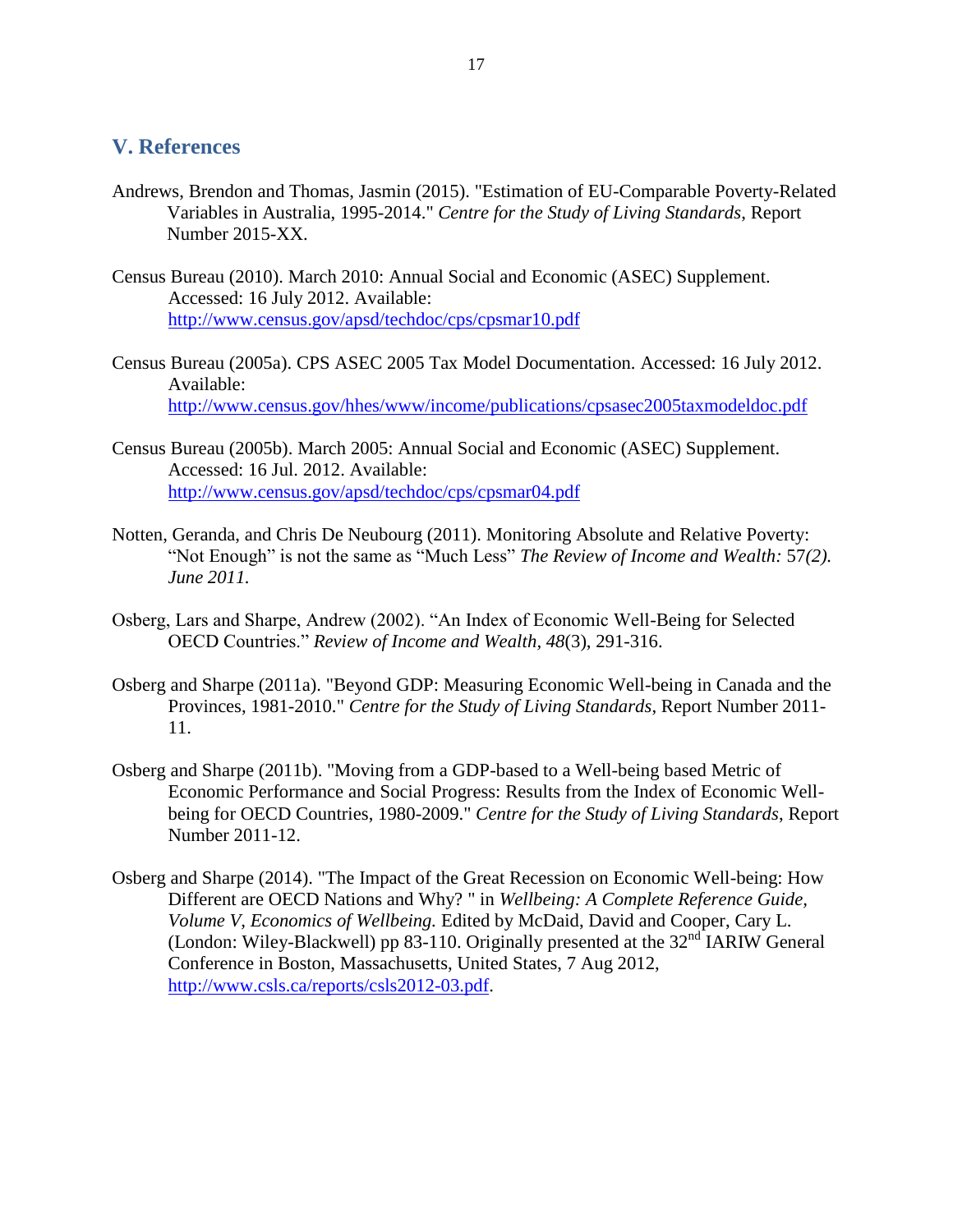## <span id="page-17-0"></span>**Appendix A: Complete Methodology**

#### *A. Household Membership*

Each statistical agency has its own definition of what constitutes a 'family' or a 'household' and a different rule concerning the unit used for poverty analysis. Eurostat uses the unit referred to as the 'private household,' which is a very inclusive unit for poverty analysis (compared to the Canadian definition of an economic family). The following excerpt is taken from the Eurostat (2012:¶3) list of definitions:

#### **Household Membership**

In EU-SILC the following persons are regarded as household members:

- 1. Persons usually resident, related to other members;
- 2. Persons usually resident, not related to other members;
- 3. Resident boarders, lodgers, tenants (for at least 6 months);
- 4. Visitors (for at least 6 months);
- 5. Live-in domestic servants, au-pairs (for at least 6 months);
- 6. Persons usually resident, but temporarily absent from the dwelling;
- 7. Children of the household being educated away from home;
- 8. Persons absent for long periods, but having household ties;
- 9. Persons temporarily absent (for less than six months) but having household ties.

Comparing this to the CPS data, there are very few households that do not qualify under this Eurostat definition. The one household type that does not meet these criteria are households composed solely of unattached individuals living in group (non-private) residences. Fortunately, the presence of these households in the preliminary estimates has a negligible effect, as only 50 of nearly 200,000 observations had this characteristic on average.<sup>7</sup>

#### *B. Disposable Income*

 $\overline{\phantom{a}}$ 

The measure of disposable income used in the Eurostat data includes a variety of cash and near-cash benefits. A summary list of these variables is found in the Eurostat (2012) definitions list for income and living conditions. These variables are listed in the leftmost column of Appendix A Table 1. Note that variables starting in 'P' refer to person-level data, variables starting in 'H' refer to household-level data, and variables starting in 'F' refer to family-level data. In order to calculate the nearest CPS ASEC Supplement equivalent (rightmost column of Appendix A Table 1), we take advantage of two documents available on the Eurostat webpage: (1) EU-SILC Description Target Variables: Household Data (H-file) (Eurostat, 2011a); and (2) EU-SILC Description Target Variables: Personal Data (P-file) (Eurostat, 2011b). The following paragraphs detail key issues with the calculation of disposable income; the breakdown of which CPS variables correspond to each EU variable can be found in Appendix A.

 $<sup>7</sup>$  It is however unclear how the CPS data classifies certain cases, such as non-related roommates living together or</sup> other non-traditional arrangements. It is assumed that such cases are few in number and have a marginal effect on the overall estimates generated in this report. The estimates we present do not exclude this type.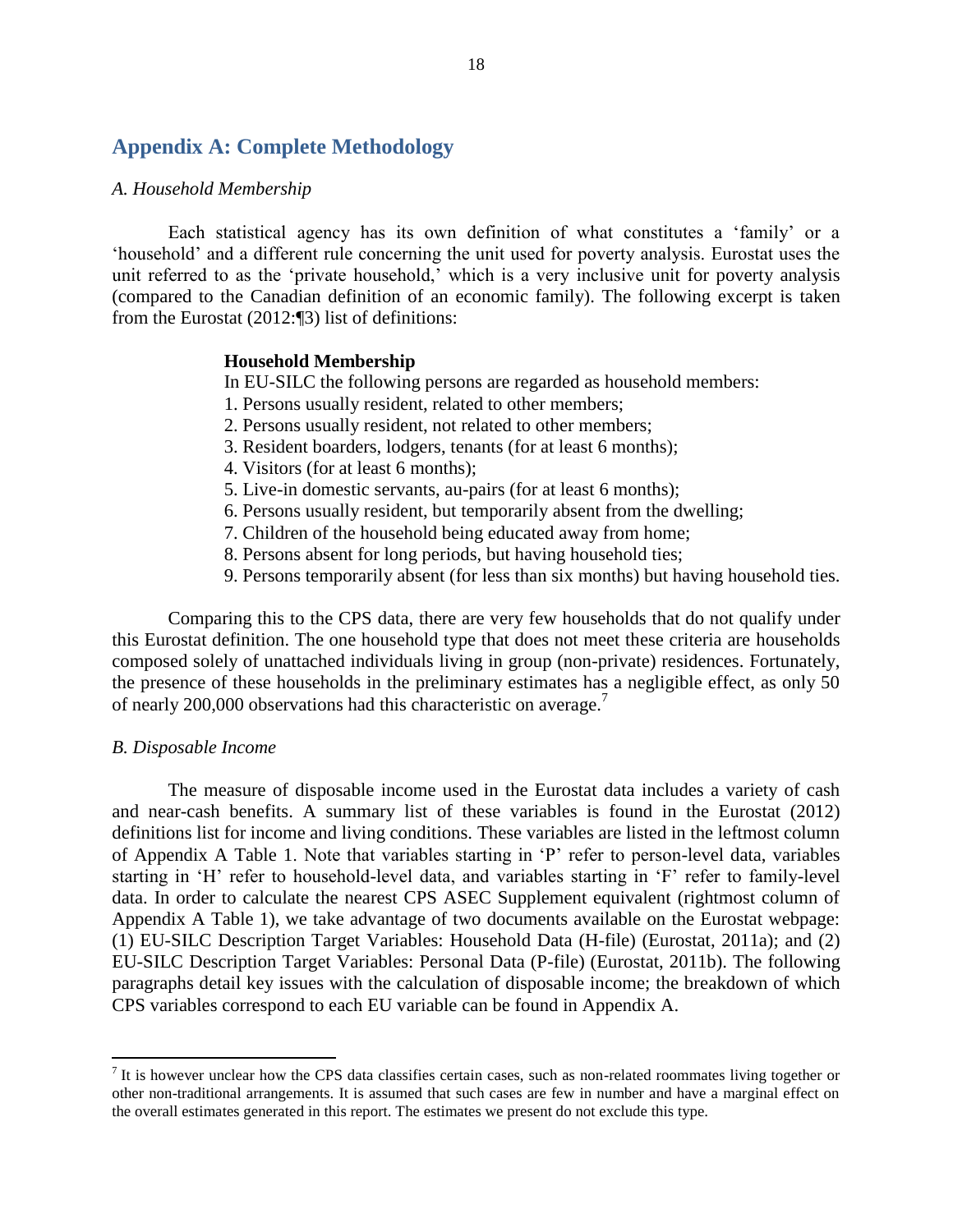We note that many variables in our gross income equation are top-coded in the ASEC Supplement; however, we argue that this is unlikely to have a large effect on the median of household disposable income, although it would have a large effect on the mean. Note also that person-level data was aggregated across individuals in the households and that family-level data was first aggregated across families before the components of gross income were summed. This ensures the income from every family and every person within the household is included in household gross income. Income taxes, wealth taxes, and "regular inter-household cash transfer paid" (Eurostat, 2011a:4) are then subtracted from this measure of gross income to achieve household disposable income.

The ASEC Supplement contains several income tax variables which must be subtracted from gross income to find disposable income. For March 2005-March 2011, these include both after-credit and before-credit tax liabilities for federal (FEDTAX\_AC and FEDTAX\_BC) and state (STATETAX\_AC and STATETAX\_BC) income taxes. We therefore use FEDTAX\_AC and STATETAX\_AC for March 2005-March 2011 as after-credit taxes are the amount of income taxes actually paid by the respondents. For March 1996-March 2004, the ASEC Supplement contains only the variables FED\_TAX and STATETAX. It turns out that "FED TAX = FEDTAX AC + EIT CRED" (Census Bureau, 2005a:Table 2). Thus, FEDTAX\_AC = FED\_TAX – EIT\_CRED.

We therefore replace the variable FEDTAX\_AC with FED\_TAX – EIT\_CRED for the ASEC Supplement files for March 1996-March 2004. The Census Bureau (2005a:Table 2) also notes that "STATETAX\_AC is the same as STATETAX from previous years," and we therefore substitute STATETAX\_AC with STATETAX for March 1996-March 2004. Mandatory payroll deductions in the form of FICA (social security) and FED\_RET (federal retirement) are also subtracted from disposable income as regular taxes on income for all years from 1995 through 2014.

An additional consideration is made for income taxes in the ASEC Supplement for March 2009. In 2008, the United States government issued stimulus tax returns. For this reason, the value of the stimulus, given by the CPS variable STIMULUS was added to disposable income (or, equivalently, subtracted from the estimated tax burden).

In the ASEC Supplement of the CPS, the only discernible variable for taxes on wealth is PROP TAX, an estimated value of the property taxes paid by each household. This variable is therefore subtracted from household disposable income for all years from 1995 through 2014. Finally, questions concerning regular inter-household transfers are asked in many survey years, but a variable of this nature was only introduced in the ASEC for March 2011. This variable, CHSP\_VAL, gives the total value of all child support paid to another household. According to Eurostat (2011a:22) this variable should include only 'compulsory' payments and we therefore subtract CHSP\_VAL only if these payments were required (CHSP\_YN==1).

The income equation used in this report is therefore more comparable to that computed for estimates from EU-SILC than other possible disposable income aggregates. Unfortunately, the equation is not perfect. The CPS does not report every variable in EU-SILC and the questionnaires and definitions differ greatly. As such, several important components of the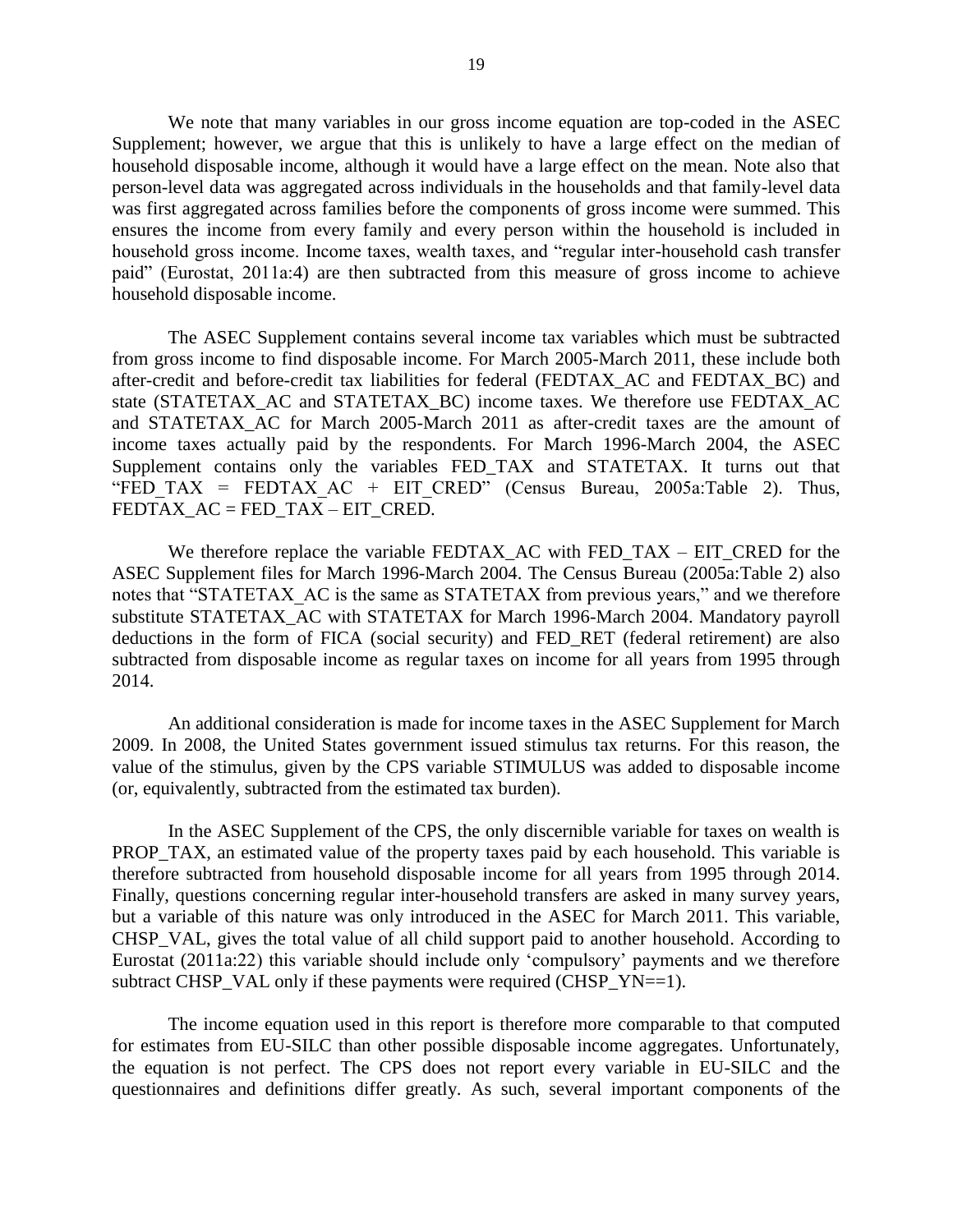disposable income equation cannot be included in every year. An example of this problem is evident in the previous paragraph – child support paid was only available for the 2011 calendar year. The estimates in all other years can therefore be expected to suffer from a small margin of error onward. This report can therefore only use the 'nearest equivalent' to the EU-SILC definitions for each year. Nevertheless, this income equation was built using the EU-SILC structure and the calculation of income distribution and poverty estimates were also guided through the use of EU-SILC definitions of equivalence scale, single parent households with dependent children, and old age.

#### *C. Equivalence Scale*

The definitions list for income and living conditions (Eurostat, 2012:¶4) indicates that income is adjusted by the OECD equivalence scale. Their guidelines are taken and posted below:

#### **OECD Equivalence Scale**

1.0 to the first adult; 0.5 to the second and each subsequent person aged 14 and over; 0.3 to each child aged under 14.

We apply this equivalence scale using several variables from the ASEC Supplement. First, we generate a binary variable, "under14" which designates 1 for all those aged strictly less than 14 under the ASEC variable A\_AGE (the person's age) and 0 otherwise. We then sum the total number of children aged under 14 to create the variable "hunder14" which is applied to every individual in the household. Next, the variable "hover14" designates the number of individuals in the household aged 14 or more. This variable is constructed as the difference of the ASEC variable H\_NUMPER (total number of individuals in the household) and "hunder14". The number of equivalent persons ("esh") is then generated for two separate scenarios. First, in the event that there is at least one person aged 14 or over, we apply a value of 0.5 to each of these individuals, plus an additional 0.5 for the 'first' adult, plus 0.3 for each child aged less than 14. Second, in the unlikely event that there are no adults present, we apply a value of 0.3 for each individual plus an additional 0.7 for the first individual. Finally we divide disposable household income ("hdpi") by the number of equivalent persons to obtain "eyh," the value of equivalent disposable income for each individual in the household. The code, written for Stata, is presented below:

> **Code for OECD Equivalence Scale in the CPS ASEC Supplement** gen under  $14 = \text{cond}(A \text{ AGE} < 14, 1, 0)$ bysort PH\_SEQ: egen hunder $14 = \text{sum}(\text{under}14)$ gen hover $14 = H$  NUMPER - hunder $14$ gen esh = cond(hover14 $> = 1$ , 0.5\*hover14 + 0.5 + 0.3\*hunder14, 0.7 + hunder14\*0.3) gen ey $h = hdpi/esh$

#### *D. Dependency Status of Children*

The poverty rate for single parents with dependent children hinges upon the definition of who qualifies as a dependent child and which households qualify as single-parent. This subsection determines the former and the next subsection deals with the latter definition. Section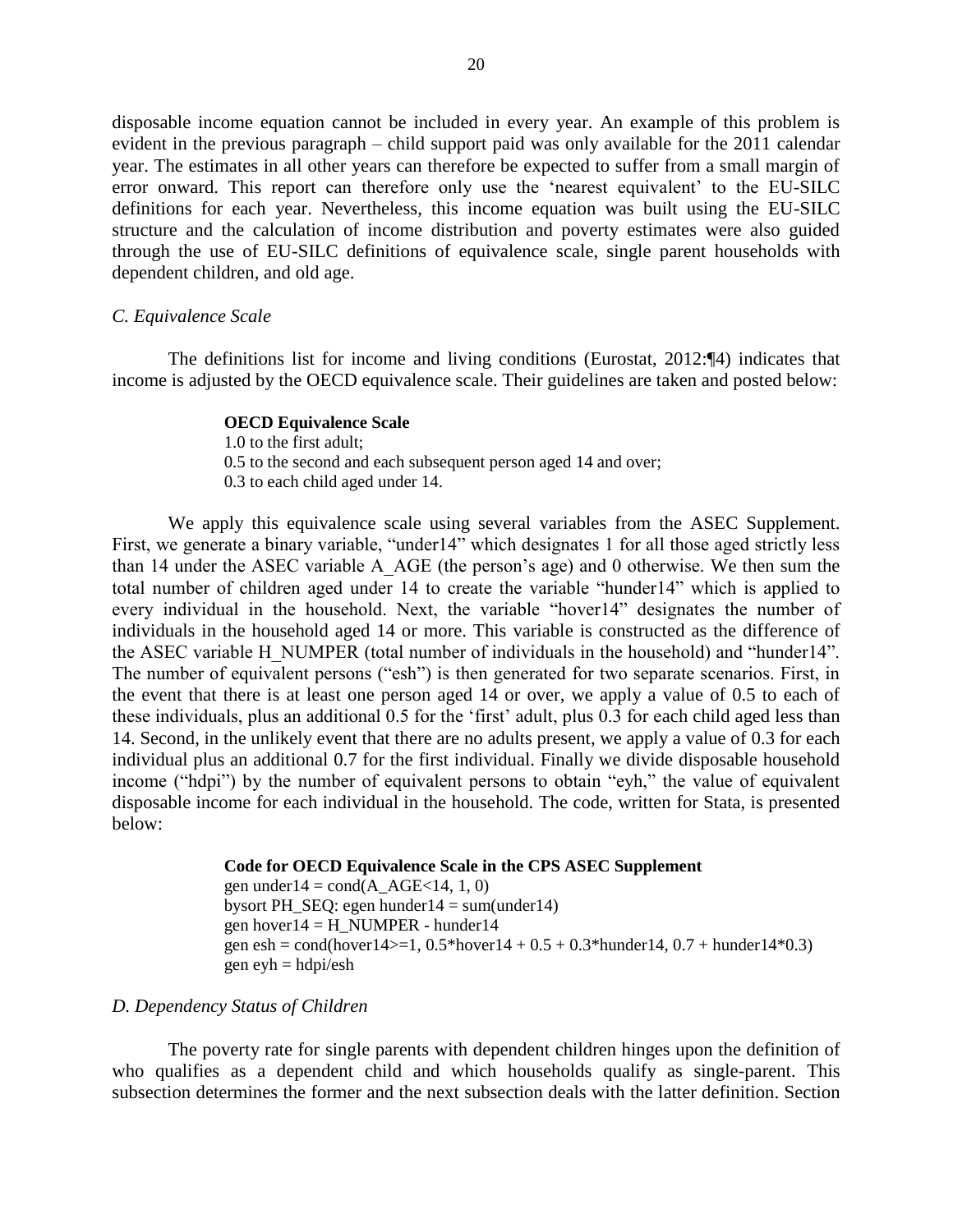3.4 (Statistical Concepts and Definitions) of Eurostat (2010) defines dependent children as "all persons aged less than 18…plus those economically inactive persons aged 18-24 living with at least one of their parents" (¶35). We also note from Eurostat (2010) that both full and part time employment counts as economically active, whereas the retired, unemployed, and students are among the economically inactive classifications. From Census Bureau (2010:7-22) we note the following value designations:

#### **CPS ASEC Variable: A\_LFSR**

 $0 =$  "Children or Armed Forces"  $1 = "Working"$  $2 =$  "With job, not at work"  $3 =$  "Unemployed, looking for work"  $4 =$  "Unemployed, on layoff"  $7 =$  "Nilf" [Not in the labour force]

We consider any individual who is "unemployed, looking for work" or "unemployed, on layoff" or "not in the labour force" or "children or armed forces" as economically inactive. We apply these definitions to the CPS ASEC Supplement files by generating the binary variable "inact", which assigns a value of 1 to economically inactive individuals and 0 to other (economically active) individuals. We then define a dependent child using the variable "child" as an individual aged less than 18 years or as an economically inactive individual aged 18 to 24 living in the same household as at least one of their parents. The variable "hchild" calculates the sum of the number of dependent children living in each household.

#### **Code for Dependent Children**

gen inact = 1 if A\_LFSR==3 | A\_LFSR==4 | A\_LFSR==7 | A\_LFSR==0 gen child = 1 if A\_AGE<18 | 18<=A\_AGE $\le$ =24 & inact==1 & A\_PARENT>0 bysort PH\_SEQ: egen hchild = sum(child)

#### *E. Status of Single Parent Households*

The previous subsection provided the method to calculate the number of dependent children in a household. The single parent with dependent children household still requires the appropriate definition of what constitutes a 'single parent.' Osberg and Sharpe (2012) initially wanted poverty rates for single mothers with dependent children. In the Eurostat database, the closest variable was 'single person with dependent children' (Code: A1\_DCH) and this report therefore adopts this definition. The key difference in these definitions is that the word 'mothers' has been replaced with 'person.' Indeed, Section 3.4 of Eurostat (2010) states that:

"Rather than focussing on 'couples' and/or 'families', the classification is constructed by reference to the numbers of adult members, their age and gender, and the numbers of dependent children living with them" (¶17).

We therefore apply this definition and call this adult the 'parent' of these children regardless of the biological or familial ties they share. In order to determine if there is a unique 'parent,' the variable 'notch' calculates the number of individuals in the household who are not dependent children. If this value is equal to one, then this household qualifies under the above definition.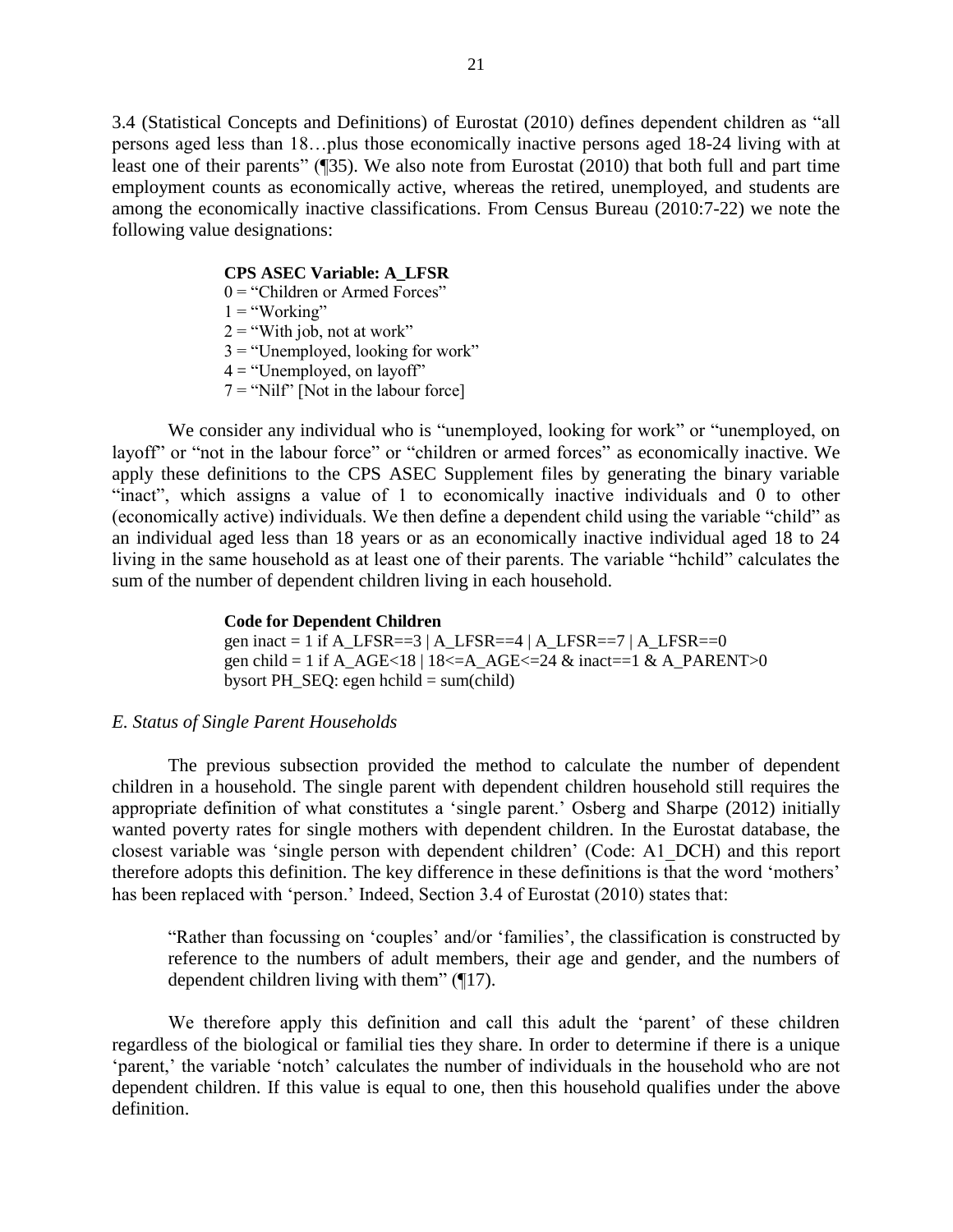**Code for Single Parent with Dependent Children Weight** gen notch =  $H$  NUMPER – hchild gen lpwt = MARSUPWT if hchild $>0$  & notch==1

We then calculate the weight "lpwt" to be used in our calculations as the weight given to the individual by the ASEC Supplement file – this ensures statistical corrections are accounted for – if the individual is a member of a household with a single adult and dependent children  $(hchild>0$  and notch==1). This weight was then applied to the individual in the calculation of the single parent poverty rate and all other individuals therefore receive a weight of zero. The individuals considered part of a single person household with dependent children in the EU-SILC files have therefore been successfully isolated in the ASEC Supplement of the CPS.

#### *F. Old Age Status*

The elderly poverty rates and gaps that Osberg and Sharpe (2012) took from Eurostat were for individuals aged 65 years and above. We therefore calculate the elderly poverty rate from the CPS for individuals aged 65 years and above. In order to calculate weights, we sum the number of elderly people in a household to obtain "held." We then calculate the weight "owgt" as the weight given to the individual by the ASEC Supplement file if the person is aged 65 years or more. If the person is not elderly, the weight applied to that individual when calculating the elderly poverty rates and gaps will therefore be zero.

> **Code for Elderly Weight** gen eld = 1 if  $A_AGE>=65$ gen owgt =  $MARSUPWT$  if eld==1

#### *G. Calculation of the Gini Coefficient and Five Poverty Variables*

The equivalent household income is applied across individuals to calculate the Gini coefficient, the overall poverty rate and gap, the elderly poverty rate and gap, and the single parent poverty rate. The code for the Gini coefficient is displayed, followed by the code for the five 'poverty variables'. The 'inequal' function calculates a variety of distribution functions, including the Gini coefficient, for the variable specified. Although not a standard *Stata* variable, 'inequal' is part of a downloadable package that can be found by entering 'findit sg30' in Stata's command window and installing the sg30 package. The code 'inequal eyh' therefore calculates the Gini coefficient for all persons using equivalent disposable income. The poverty variables can also be calculated in Stata; however, the following code requires the installation package 'sg108' to function, which can be installed by entering 'findit sg108' into Stata's command window.

First, we note that the poverty threshold is calculated as 50 per cent of the median of *household* equivalent disposable income (Eurostat, 2012a:Line 11), but that the desired poverty rates and gaps are calculated across individuals. In order to appropriately define these lines, we must therefore use only one record from each household when calculating the threshold. This is accomplished by first assigning an observation number to each person in a household and assigning a weight of 1 to one individual in the household and 0 to everyone else in the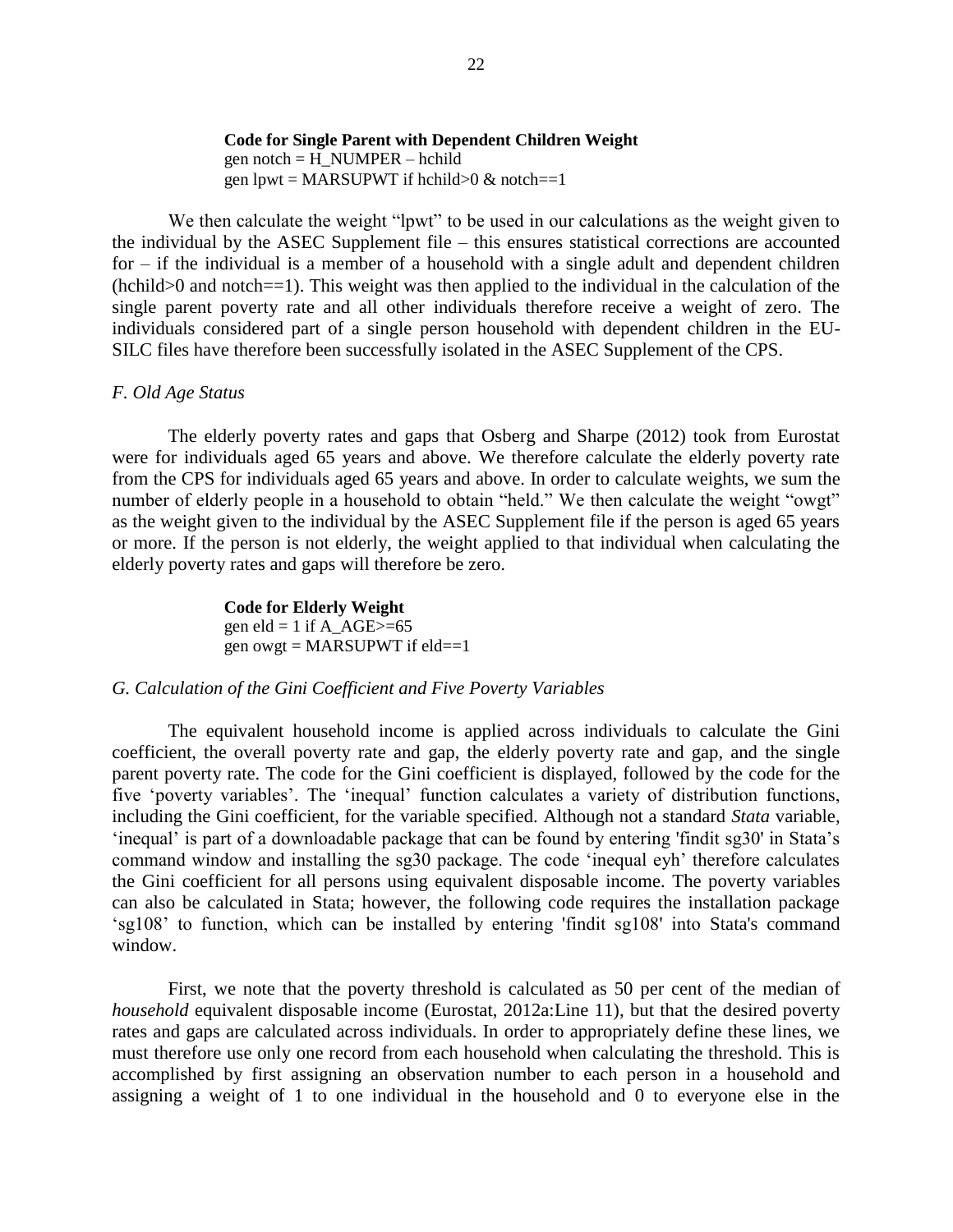household under a weight named simply 'new'. Recall that everyone in a household has the same equivalent income – it is therefore irrelevant which individual is used in the calculation – for simplicity, we use the first individual. We then define a poverty program which establishes the poverty threshold as 50 per cent of the  $50<sup>th</sup>$  percentile (the median) of equivalent household disposable income ("eyh") using the weight 'new' across individuals. Note that this produces the same threshold as when the threshold is computed across households. The poverty function then calculates rates and gaps according to the weights assigned to each individual for each variable (either twgt, owgt, or lpwt).

#### **Code for Total Persons Weight** gen twgt  $=$  MARSUPWT

These weights contain information about the individual, such as whether the person qualifies as part of the target population for a particular indicator. The weights for single parents with dependent children and for elderly persons were defined earlier as part of the CPS-SILC alignment process. The weight for total persons is defined simply as the March supplement weight (as above). The coding for the poverty program is presented below.

#### **Code for Poverty Variables in the CPS ASEC Supplement**

bysort PH\_SEQ: gen  $hpn = n$ gen new  $= 0$ replace new  $= 1$  if hpn  $== 1$ save "\\csls-3\...\CPS\March2011\2010\CPS2010h.dta", replace \*POVERTY PROGRAM global keepit "seyh new eyh lpwt owgt twgt H\_NUMPER" program define pov use \$keepit using "\\csls-3\...\CPS\March2011\2010\CPS2010h.dta", clear drop if  $evh<0$ pctile eyh[aw=new],  $p(50)$ local povline  $= r(r1)^*$ .5 di "Results for the total population" poverty eyh [aw=twgt], line(`povline') h igr di "Results for the elderly" poverty eyh [aw=owgt], line(`povline') h igr di "Results for Lone Parents" poverty eyh [aw=lpwt], line(`povline') h igr end foreach file in "\\csls-3\...\CPS\March2011\2010\CPS2010h.dta"{ global data "`file'" di "\$data" pov }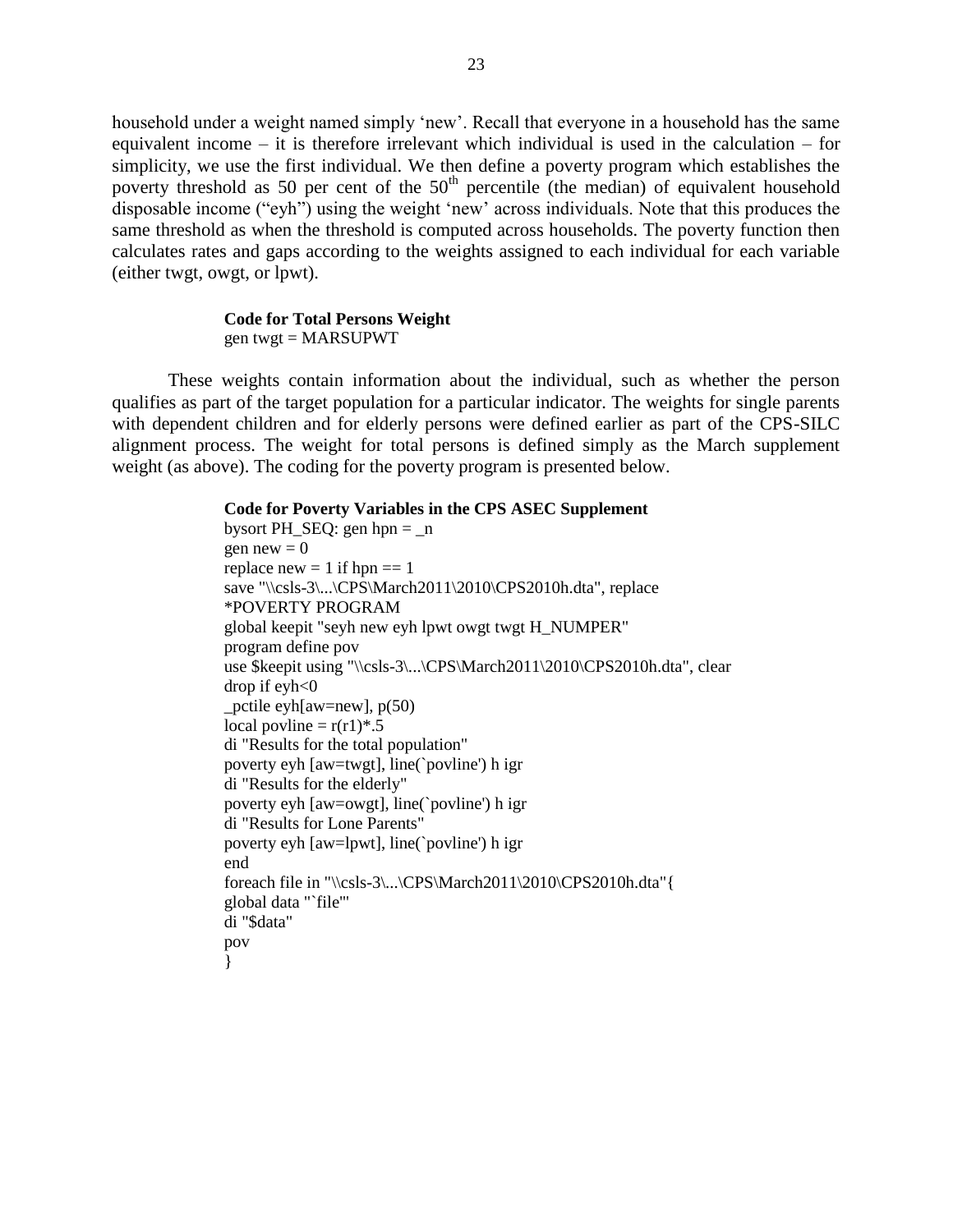| <b>EU</b> Variable | <b>EU Variable Name</b>                                                                        | <b>Nearest CPS ASEC Supplement Equivalent</b>                                                                                                                                                                                                                                                                                                                                                                                                                                       |
|--------------------|------------------------------------------------------------------------------------------------|-------------------------------------------------------------------------------------------------------------------------------------------------------------------------------------------------------------------------------------------------------------------------------------------------------------------------------------------------------------------------------------------------------------------------------------------------------------------------------------|
| <b>PY010G</b>      | Gross Employee Cash Or Near-Cash<br>Income                                                     | WSAL_VAL + OI_VAL if OI_OFF $==$ {15, 16, 19} (We include 19 because this<br>includes benefits not strictly defined as social benefits)                                                                                                                                                                                                                                                                                                                                             |
| PY021G             | Company Car                                                                                    | n/a                                                                                                                                                                                                                                                                                                                                                                                                                                                                                 |
| <b>PY050G</b>      | Gross Cash Benefits Or Losses From Self-<br><b>Employment Including Royalties</b>              | $SEMP_VAL + FRSE_VAL + OLVAL$ if $OLOFF==$ {17, 18} + $OLVAL$ if<br>$OL$ OFF $==7$ & the value is from royalties                                                                                                                                                                                                                                                                                                                                                                    |
| <b>PY080G</b>      | Pensions Received From Individual<br>Private Plans (Other Than Those Covered<br>Under ESSPROS) | $RTM_VAL1$ if $RTM_SCl = 6 + RTM_VAL2$ if $RTM_SCl \ge 6 + 10$ VAL if<br>$OL$ OFF $==$ {2, 13}                                                                                                                                                                                                                                                                                                                                                                                      |
| <b>PY090G</b>      | <b>Unemployment Benefits</b>                                                                   | UC VAL + OI VAL if OI OFF $==$ {11,12}                                                                                                                                                                                                                                                                                                                                                                                                                                              |
| <b>PY100G</b>      | Old-Age Benefits                                                                               | $RTM_VAL1$ if $RTM_SCl \leq 5 + RTM_VAL2$ if $RTM_SCl \leq 5 + VET_VAL$ if<br>VET_TYP3==1 & VET_TYP1==0 & VET_TYP2==0 & VET_TYP4==0 &<br>VET_TYP5==0                                                                                                                                                                                                                                                                                                                                |
| <b>PY110G</b>      | Survivors' Benefits                                                                            | $SRVS$ _VAL + VET_VAL if VET_TYP2==1 & VET_TYP1==0 &<br>VET_TYP3==0 & VET_TYP4==0 & VET_TYP5==0 + + OI_VAL if<br>$OL$ OFF== $\{8\}$                                                                                                                                                                                                                                                                                                                                                 |
| <b>PY120G</b>      | <b>Sickness Benefits</b>                                                                       | WC VAL                                                                                                                                                                                                                                                                                                                                                                                                                                                                              |
| <b>PY130G</b>      | <b>Disability Benefits</b>                                                                     | $DSAB_VAL + VET_VAL$ if $VET_TYP1 == 1$ & $VET_TYP2 == 0$ &<br>VET_TYP3==0 & VET_TYP4==0 & VET_TYP5==0 + OI_VAL if<br>$OL$ OFF== ${9,10}$                                                                                                                                                                                                                                                                                                                                           |
| <b>PY140G</b>      | <b>Education-Related Allowances</b>                                                            | $ED_VAL + VET_VAL$ if $VET_TYP4 == 1$ & $VET_TYP1 == 0$ & $VET_TYP2 == 0$<br>& VET_TYP3==0 & VET_TYP5==0                                                                                                                                                                                                                                                                                                                                                                            |
| <b>HY040G</b>      | Income From Rental Of A Property Or<br>Land                                                    | RNT VAL + OI VAL if OI OFF $=-7$ and the value is from rents                                                                                                                                                                                                                                                                                                                                                                                                                        |
| HY050G             | Family/Children Related Allowances                                                             | n/a                                                                                                                                                                                                                                                                                                                                                                                                                                                                                 |
| <b>HY060G</b>      | Social Exclusion Not Elsewhere Classified                                                      | $HFDVAL^{**}$ (household) + SS_VAL + SSI_VAL + PAW_VAL + VET_VAL if<br>VET_TYP5==1 & VET_TYP1==0 & VET_TYP2==0 & VET_TYP3==0 &<br>VET_TYP4==0 OR IF more than one of VET_TYP1==1, VET_TYP2==1,<br>VET_TYP3==1, VET_TYP4==1, VET_TYP5==1 holds + OI_VAL if<br>$OL$ OFF== $\{1,3,4\}$                                                                                                                                                                                                 |
| <b>HY070G</b>      | <b>Housing Allowances</b>                                                                      | HENGVAL + FHOUSSUB (family variable)                                                                                                                                                                                                                                                                                                                                                                                                                                                |
| <b>HY080G</b>      | Regular Inter-Household Cash Transfers<br>Received                                             | $CSP\_VAL + ALM\_VAL + FIN\_VAL$                                                                                                                                                                                                                                                                                                                                                                                                                                                    |
| <b>HY090G</b>      | Interests, Dividends, Profit From Capital<br><b>Investment In Unincorporated Business</b>      | $INT_VAL + DIV_VAL + OL_VAL$ if OL OFF=={5,6}                                                                                                                                                                                                                                                                                                                                                                                                                                       |
| HY110G             | Income Received By People Aged Under<br>16                                                     | Calculate the other components for all individuals under the age of 16.                                                                                                                                                                                                                                                                                                                                                                                                             |
| <b>Sum: HY010</b>  | <b>Total Household Gross Income</b><br>$Hy010 = Sum Of The Above.$                             | FHOUSSUB (family) + HFDVAL (household) + WSAL_VAL + SEMP_VAL +<br>$FRSE$ VAL + RTM_VAL + UC_VAL + VET_VAL + SRVS_VAL + WC_VAL<br>+ DSAB_VAL + ED_VAL + RNT_VAL + SS_VAL + SSI_VAL + PAW_VAL<br>+ HENGVAL (household) + CSP_VAL + ALM_VAL + INT_VAL + DIV_VAL<br>+ FIN_VAL + OI_VAL (although OI_OFF=14 is "not income" we include it here<br>as it is a category of "other income." These are contradicting statements; however,<br>we do not expect a major effect on our results. |

<span id="page-23-0"></span>**Appendix A Table 1: Comparison of Disposable Income Components, EU-SILC and CPS ASEC**

Source: Authors' calculations.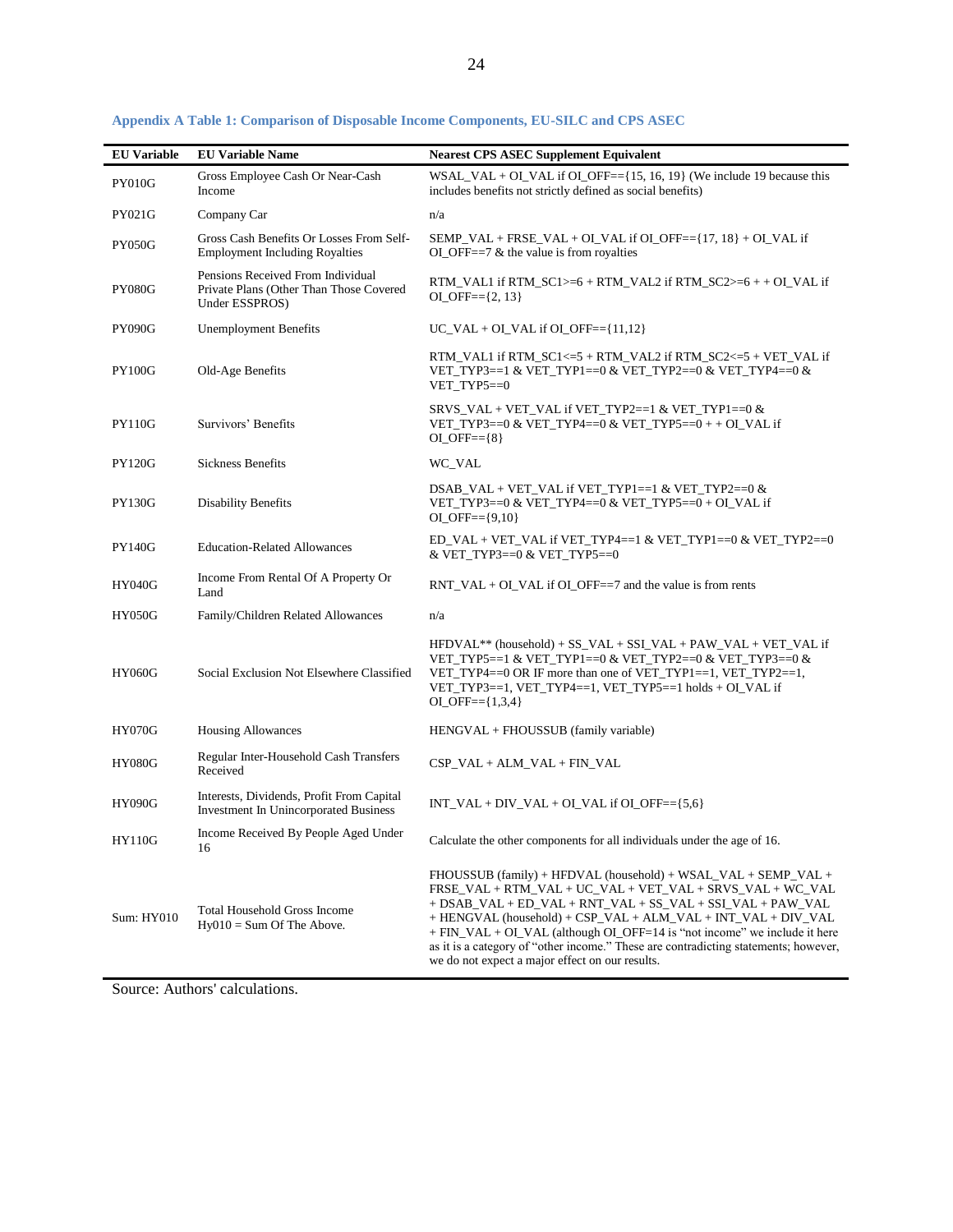| Variable        | <b>Definition</b>                                         |
|-----------------|-----------------------------------------------------------|
|                 |                                                           |
| A_AGE           | Age                                                       |
| A LFSR          | Labour force status recode                                |
| <b>ALM_VAL</b>  | Alimony income received                                   |
| CHSP_YN         | Child support to be paid                                  |
| CHSP_VAL        | Child support paid amount                                 |
| CSP_VAL         | Child support payments value                              |
| DIV_VAL         | Stock dividends value                                     |
| DSAB_VAL        | Disability income, total                                  |
| ED_VAL          | Educational Assistance, total value                       |
| FEDTAX AC       | Federal income tax liability, after all credits           |
| FED_Ret         | Federal retirement payroll deduction                      |
| <b>FHOUSSUB</b> | Family market value of housing subsidy                    |
| <b>FICA</b>     | Social Security retirement payroll                        |
| FIN_VAL         | Financial assistance income amount                        |
| FRSE_VAL        | Farm self-employment earnings, total value                |
| <b>H_NUMPER</b> | Total number of individuals in the household              |
| <b>HENGVAL</b>  | Energy assistance income                                  |
| <b>HFDVAL</b>   | Food stamps value                                         |
| <b>INT VAL</b>  | Interest income received, amount                          |
| MARSUPWT        | March supplement final weight                             |
| OI OFF          | Income sources, other                                     |
| OI_VAL          | Income, other (amount)                                    |
| PAW_VAL         | Public assistance or welfare value received               |
| PHF_SEQ         | Sequence number pointer to own family record in household |
| PROP_TAX        | Property taxes paid                                       |
| SEMP_VAL        | Own business self-employment earnings, total value        |
| SS_VAL          | Social Security payments received, value                  |
| SSI_VAL         | Supplemental Security income amount received              |
| STATETAX_AC     | State income tax liability, after credits                 |
| <b>STIMULUS</b> | Stimulus tax credits, amount                              |
| <b>SRVS VAL</b> | Survivor's income received, total                         |
| RNT_VAL         | Rent income amount                                        |
| RTM VAL         | Retirement income received, total amount                  |
| UC_VAL          | Unemployment compensation benefits value                  |
| VET_TYP1        | Veterans payments, type 1                                 |
| VET_TYP2        | Veterans payments, type 2                                 |
| VET_TYP3        | Veterans payments, type 3                                 |
| VET_TYP4        | Veterans payments, type 4                                 |
| VET_VAL         | Veterans payments income                                  |
| WC_VAL          | Worker's compensation payments, value                     |
| WSAL_VAL        | Total wage and salary earnings value                      |

<span id="page-24-0"></span>**Appendix A Table 2: Current Population Survey Annual Social and Economic Supplement, List of Variables** 

Source: United States Census Bureau. Available:

https://www.census.gov/prod/techdoc/cps/cpsmar13.pd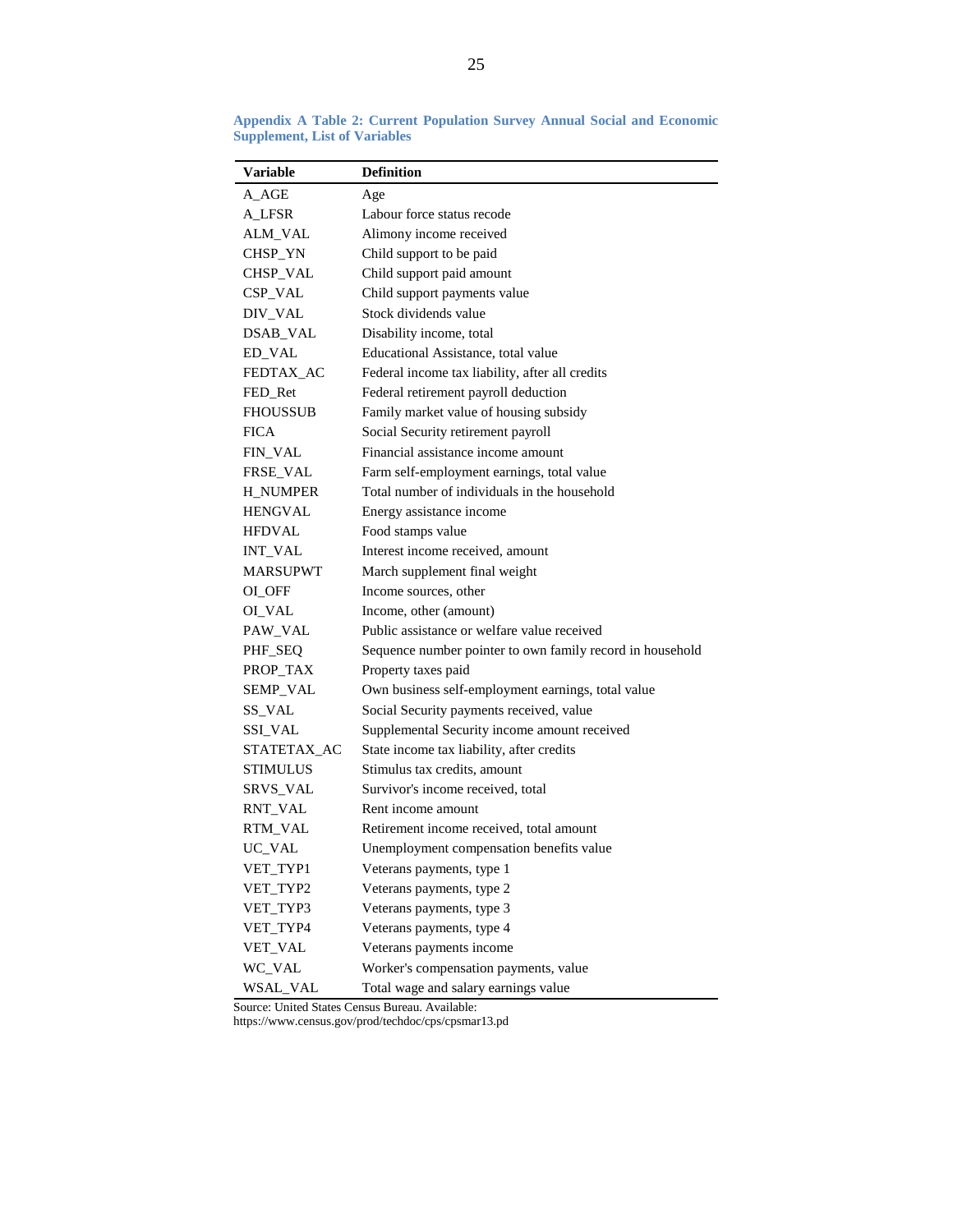### <span id="page-25-0"></span>**Stata Code for CPS ASEC Microdata**

*Five Components:* 

- *1. What is the household?*
- *2. What is disposable income?*
- *3. What is the equivalence scale?*
- *4. Who classifies as single with dependent children?*
- *5. How are the elderly households defined?*

log using "\\csls-3\...\CPS\March2011\2010\CPS2010.txt", replace set mem 1000m use "\\csls-3\...\CPS\March2011\2010\CPS2010.dta"

*1. What is the household? You may need to drop collective households.*

sum MARSUPWT drop if HMHTYPE==10

#### *2. What is disposable income?*

 $gen$   $gi = WSAL_VAL + SEMP_VAL + FRSE_VAL + UC_VAL + WC_VAL + SS_VAL + SS_VAL + SSI_VAL +$ PAW\_VAL + VET\_VAL + SRVS\_VAL + DSAB\_VAL + RTM\_VAL + INT\_VAL + DIV\_VAL + RNT\_VAL + ED\_VAL + CSP\_VAL + ALM\_VAL + FIN\_VAL + OI\_VAL gen ptax =  $FEDTAX_AC + STATETAX_AC + FICA + FED_RET$ 

*Note that this command is only required in 2011 and beyond:* gen mcsp = cond(CHSP\_YN==1, CHSP\_VAL, 0)

gen dpi = gi - ptax – mcsp *Note that in 2009, 'stimulus' must be added to this command to make: gen dpi = gi - ptax – mcsp +* stimulus*.*

*Note that from 2005 to 2010, the command is:* gen dpi = gi – ptax.

bysort PH\_SEQ: egen  $hi = sum(dpi)$ bysort PH\_SEQ: egen numfam = max(PHF\_SEQ) bysort PH\_SEQ PHF\_SEQ: gen fpn =  $\bar{m}$ gen chsub =  $cond(fpn==1, FHOUS SUB*12, 0)$ bysort PH\_SEQ: gen hhsub = sum(chsub) sum hhsub gen hdpi = hi +  $HENGVAL + HFDVAL - PROP_TAX + hhsub$ gen shdpi = hi + HENGVAL + HFDVAL - PROP\_TAX

*3. What is the equivalence scale? Use the OECD Equivalence Scale.*

gen under  $14 = \text{cond}(A_AGE < 14, 1, 0)$ bysort PH\_SEQ: egen hunder14 = sum(under14) gen hover $14 = H$ NUMPER - hunder $14$ gen esh = cond(hover $14>1$ ,  $0.5*$ hover $14 + 0.5 + 0.3*$ hunder $14$ ,  $0.7 +$ hunder $14*0.3$ ) gen  $eyh = hdpi/esh$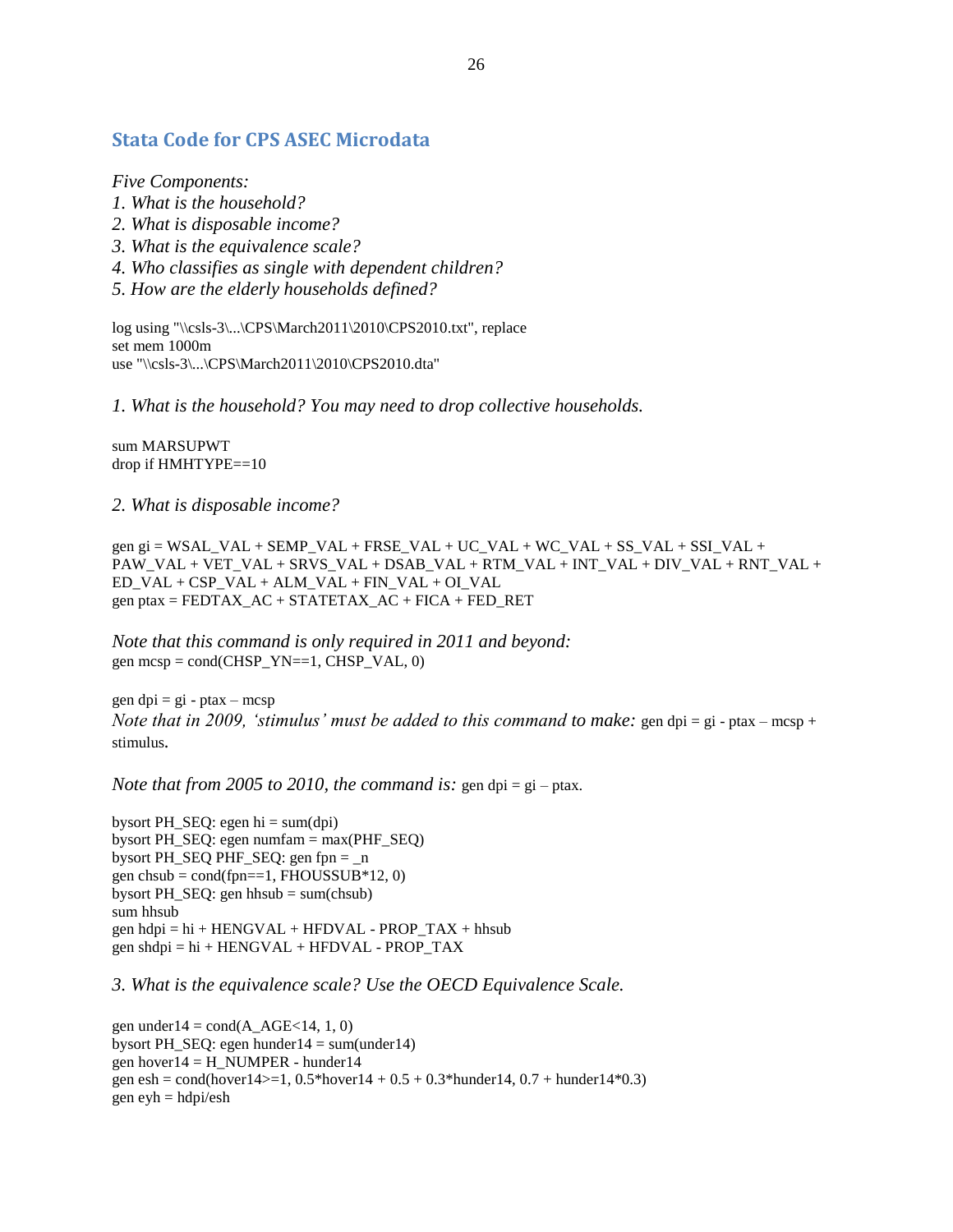gen seyh = shdpi/esh

*4. Who classifies as single with dependent children?*

gen inact = 1 if A\_LFSR==3 | A\_LFSR==4 | A\_LFSR==7 | A\_LFSR==0 gen child = 1 if A\_AGE<18 |  $18 \leq A_A G$ E $\leq 24 \&$  inact==1 & A\_PARENT>0 bysort PH\_SEQ: egen hchild = sum(child) gen notch = H\_NUMPER – hchild

#### *5. How are the elderly defined? Those aged 65 years and above.*

gen eld = 1 if  $A_AGE>=65$ bysort  $PH\_SEQ$ : egen held = sum(eld) gen owgt =  $MARSUPWT$  if eld==1 gen twgt = MARSUPWT gen lpwt = MARSUPWT if hchild $>0$  & notch==1 bysort PH\_SEQ: gen hpn = \_n inequal eyh inequal seyh save "\\csls-3\...\CPS\March2011\2010\CPS2010p.dta", replace gen new  $= 0$ replace  $new = 1$  if  $hpn == 1$ 

#### save "\\csls-3\...\CPS\March2011\2010\CPS2010h.dta", replace

#### *Poverty Program (Using Disposable Income)*

```
global keepit "seyh new eyh lpwt owgt twgt H_NUMPER"
program define pov
use $keepit using "\\csls-3\...\CPS\March2011\2010\CPS2010h.dta", clear
drop if eyh<0
_pctile eyh[aw=new], p(50)
local povline = r(r1)*.5di "Results for the total population"
poverty ey [aw=twgt], line(`povline') h igr
di "Results for the elderly"
poverty ey [aw=owgt], line(`povline') h igr
di "Results for Lone Parents"
poverty ey [aw=lpwt], line(`povline') h igr
end
foreach file in "\\csls-3\...\CPS\March2011\2010\CPS2010h.dta"{
global data "`file'"
di "$data"
pov
}
```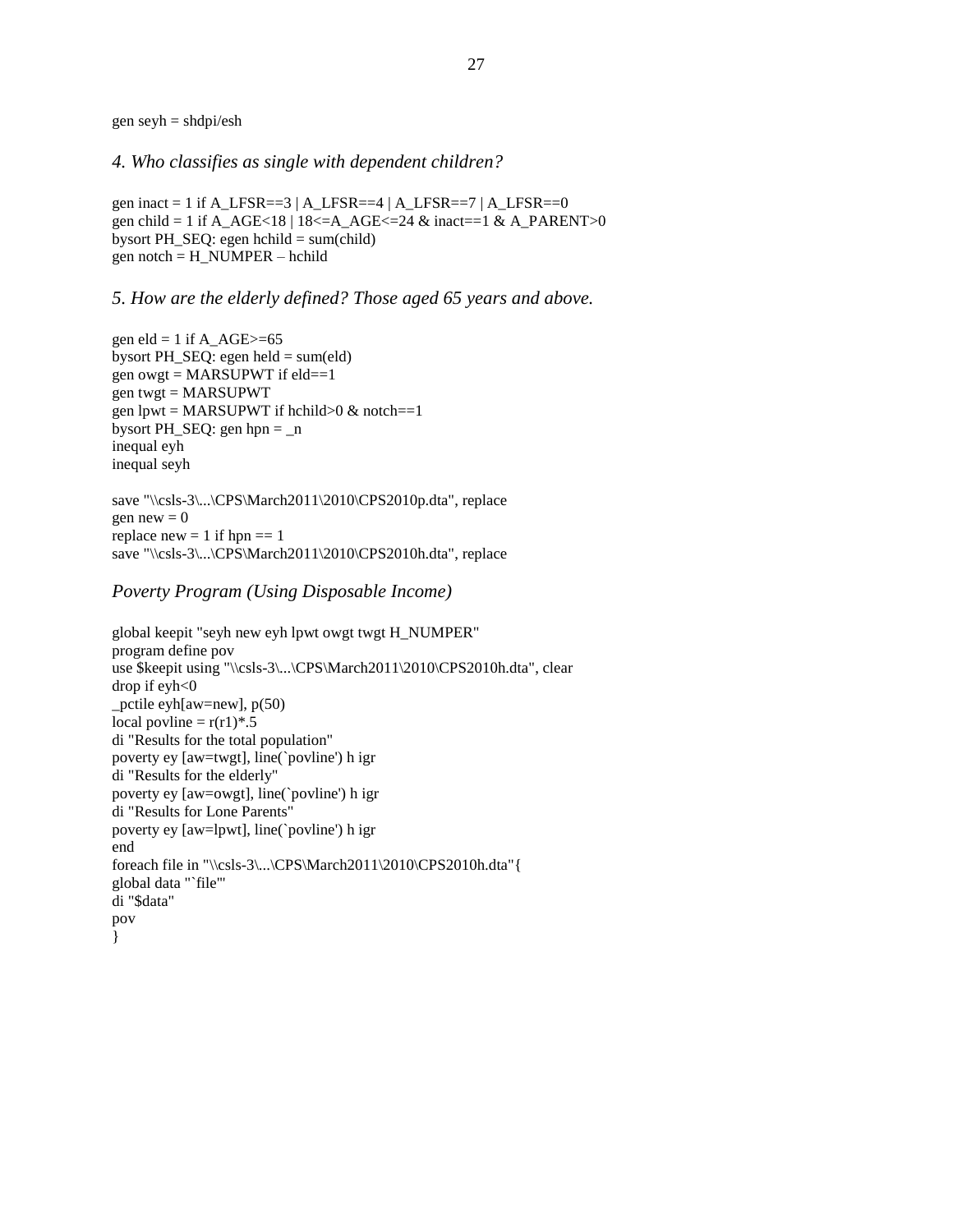## <span id="page-27-0"></span>**Stata Code for LIS Microdata**

Note: for each year, the bolded text must be changed to us##, where ## represents the two-digit code for the year.

```
use hpopwgt npers dpi if (!mi(dpi) & !(dpi==0)) using $us94h, clear
* Per capita income
gen ypc = dpi/npers
* Equivalised income
gen ey=(dpi/(npers^0.5))sum dpi [w=hpopwgt]
sum ypc ey [w=hpopwgt*npers]
bysort npers: sum dpi [w=hpopwgt] if npers<=7
bysort npers: sum ypc ey [w=hpopwgt*npers] if npers<=7
```
global keepit "hpopwgt svyunit npers nhhmem17 nhhmem65 hpartner dpi" program define pov use \$keepit using \$data, clear drop if dpi= $=$ . | dpi= $=0$ gen ey=(dpi/(npers^0.5)) \_pctile ey [w=hpopwgt\*npers], p(50) local povline =  $r(r1)*.5$ 

gen lpwt = hpopwgt\*npers if nhhmem17>0 & hpartner==200

```
di "Results for the total population"
poverty ey [aw=hpopwgt*npers], line(`povline') h igr
di "Results for the elderly"
poverty ey [aw= hpopwgt*(nhhmem65)], line(`povline') h igr
di "Results for Lone Mothers"
poverty ey [aw=lpwt], line(`povline') h igr
```
end foreach file in \$us94h { global data "`file'" di "\$data" pov }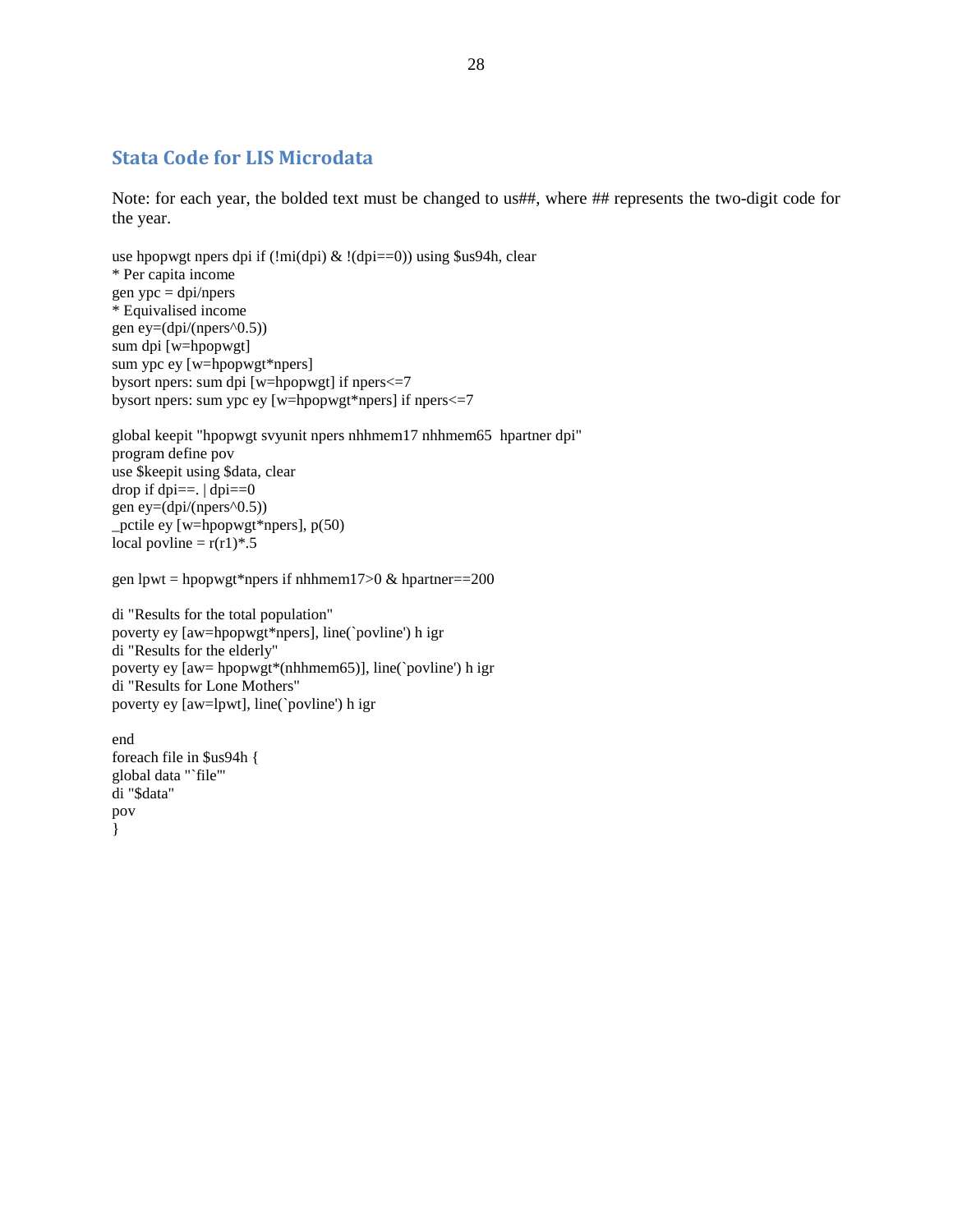## <span id="page-28-0"></span>**Appendix B: Statistical Tables**

|                             | Gini<br>Coefficient | <b>Overall</b><br><b>Poverty</b><br>Rate | <b>Overall</b><br><b>Poverty</b><br>Gap | <b>Elderly</b><br><b>Poverty</b><br>Rate | <b>Elderly</b><br><b>Poverty</b><br>Gap | <b>Single Person with</b><br><b>Dependent Children</b><br><b>Poverty Rate</b> |
|-----------------------------|---------------------|------------------------------------------|-----------------------------------------|------------------------------------------|-----------------------------------------|-------------------------------------------------------------------------------|
| 1995                        | 0.368               | 16.2                                     | 31.6                                    | 17.5                                     | 27.5                                    | 44.5                                                                          |
| 1996                        | 0.372               | 16.1                                     | 31.2                                    | 17.6                                     | 27.9                                    | 44.2                                                                          |
| 1997                        | 0.377               | 15.9                                     | 32.1                                    | 17.9                                     | 27.4                                    | 44.3                                                                          |
| 1998                        | 0.372               | 16.4                                     | 32.0                                    | 19.7                                     | 28.0                                    | 44.8                                                                          |
| 1999                        | 0.355               | 16.2                                     | 31.7                                    | 19.1                                     | 28.2                                    | 44.1                                                                          |
| 2000                        | 0.372               | 15.8                                     | 31.9                                    | 21.1                                     | 28.1                                    | 40.4                                                                          |
| 2001                        | 0.367               | 15.8                                     | 31.9                                    | 20.6                                     | 28.2                                    | 36.7                                                                          |
| 2002                        | 0.370               | 16.5                                     | 32.7                                    | 21.1                                     | 28.7                                    | 41.3                                                                          |
| 2003                        | 0.373               | 16.8                                     | 33.6                                    | 21.4                                     | 27.9                                    | 43.3                                                                          |
| 2004                        | 0.370               | 16.1                                     | 34.3                                    | 20.8                                     | 29.0                                    | 42.6                                                                          |
| 2005                        | 0.369               | 16.0                                     | 34.3                                    | 20.7                                     | 29.0                                    | 42.5                                                                          |
| 2006                        | 0.382               | 16.2                                     | 34.3                                    | 20.9                                     | 29.6                                    | 41.9                                                                          |
| 2007                        | 0.391               | 16.4                                     | 33.9                                    | 20.3                                     | 30.1                                    | 42.4                                                                          |
| 2008                        | 0.383               | 17.0                                     | 33.8                                    | 21.2                                     | 29.5                                    | 42.8                                                                          |
| 2009                        | 0.376               | 16.9                                     | 33.3                                    | 20.7                                     | 29.6                                    | 41.1                                                                          |
| 2010                        | 0.380               | 16.2                                     | 34.0                                    | 18.3                                     | 29.7                                    | 38.6                                                                          |
| 2011                        | 0.374               | 16.6                                     | 35.2                                    | 17.7                                     | 29.8                                    | 39.5                                                                          |
| 2012                        | 0.383               | 16.7                                     | 34.8                                    | 17.1                                     | 28.5                                    | 39.9                                                                          |
| 2013                        | 0.384               | 17.0                                     | 34.2                                    | 17.1                                     | 29.7                                    | 40.8                                                                          |
| 2014                        | 0.397               | 16.4                                     | 34.1                                    | 16.9                                     | 30.6                                    | 40.2                                                                          |
| Absolute<br>Difference      | 0.029               | 0.2                                      | 2.5                                     | $-0.6$                                   | 3.1                                     | $-4.3$                                                                        |
| Variance                    | 0.000087            | 0.142526                                 | 1.511026                                | 2.792921                                 | 0.872105                                | 4.723658                                                                      |
| Mean                        | 0.376               | 16.4                                     | 33.2                                    | 19.4                                     | 28.9                                    | 41.8                                                                          |
| Coefficient<br>of Variation | 0.009               | 0.378                                    | 1.229                                   | 1.671                                    | 0.934                                   | 2.173                                                                         |

<span id="page-28-1"></span>**Appendix B Table 1: Gini Coefficient, Poverty Rates and Poverty Gaps, Overall Population, Elderly Population, and Single Persons with Dependent Children, United States, 1995-2014**

Source: Authors' calculations based on CPS ASEC.

Note: Absolute difference refers to the difference between the 2014 and 1995 values. Values in each year represent previous year incomes, e.g. values for 2014 indicate responses in 2014 based on incomes from 2013.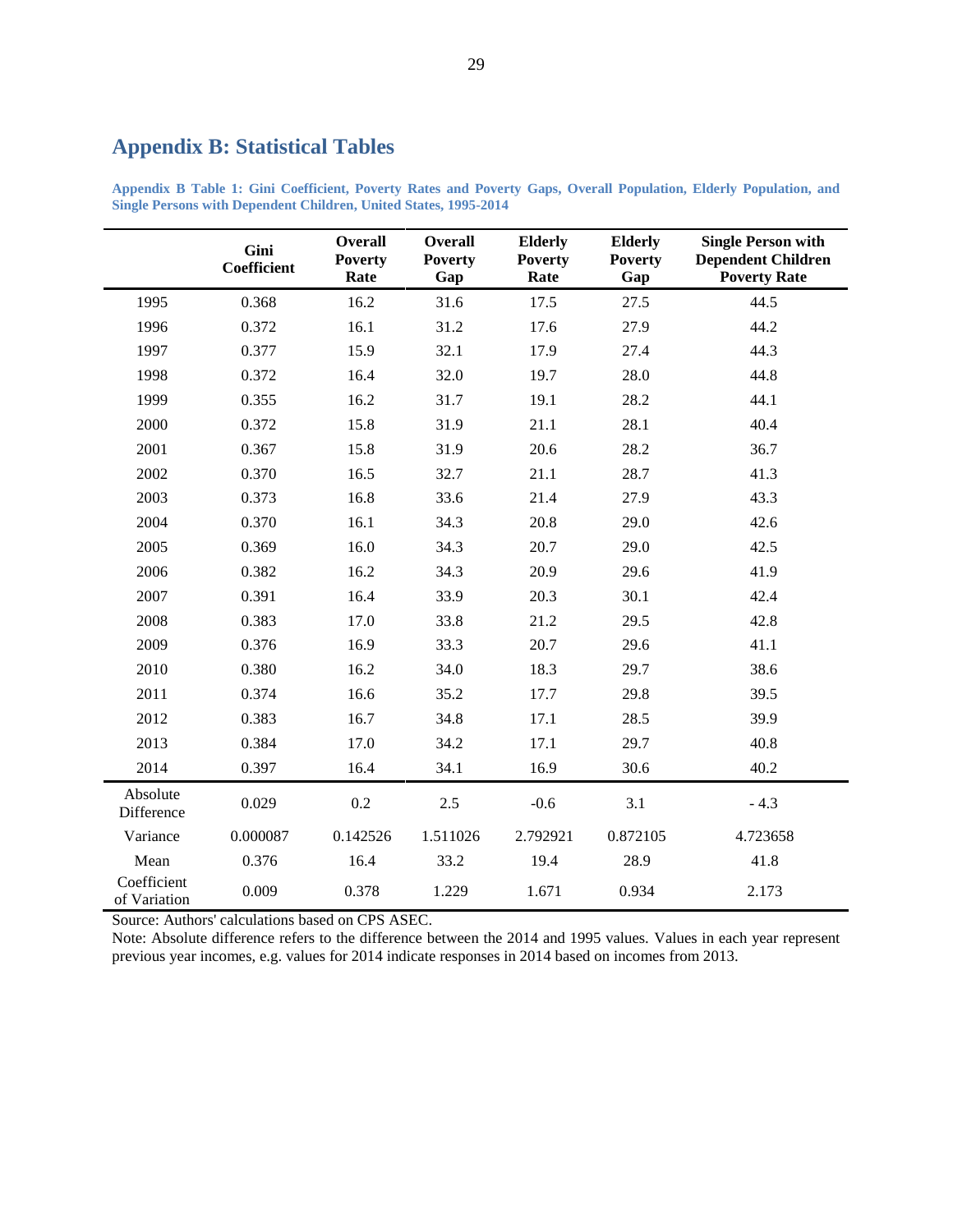<span id="page-29-0"></span>

| Year                   | <b>United</b><br><b>States</b> | Unweighted<br><b>European</b><br>Average | <b>Belgium</b> | <b>Denmark</b> | <b>Finland</b> | <b>France</b> | Germany | <b>Italy</b> | <b>Netherlands</b> | <b>Norway</b> | Spain   | Sweden  | <b>United</b><br>Kingdom |
|------------------------|--------------------------------|------------------------------------------|----------------|----------------|----------------|---------------|---------|--------------|--------------------|---------------|---------|---------|--------------------------|
| 1995                   | 0.368                          | 0.294                                    | 0.290          | 0.200          | n/a            | 0.290         | 0.290   | 0.330        | 0.290              | n/a           | 0.340   | n/a     | 0.320                    |
| 1996                   | 0.372                          | 0.291                                    | 0.280          | n/a            | 0.220          | 0.290         | 0.270   | 0.320        | 0.290              | n/a           | 0.340   | n/a     | 0.320                    |
| 1997                   | 0.377                          | 0.266                                    | 0.270          | 0.200          | 0.220          | 0.290         | 0.250   | 0.310        | 0.260              | n/a           | 0.350   | 0.210   | 0.300                    |
| 1998                   | 0.372                          | 0.280                                    | 0.270          | n/a            | 0.220          | 0.280         | 0.250   | 0.310        | 0.250              | n/a           | 0.340   | n/a     | 0.320                    |
| 1999                   | 0.355                          | 0.271                                    | 0.290          | 0.210          | 0.240          | 0.290         | 0.250   | 0.300        | 0.260              | n/a           | 0.330   | 0.220   | 0.320                    |
| 2000                   | 0.372                          | 0.286                                    | 0.300          | n/a            | 0.240          | 0.280         | 0.250   | 0.290        | 0.290              | n/a           | 0.320   | n/a     | 0.320                    |
| 2001                   | 0.367                          | 0.277                                    | 0.280          | 0.220          | 0.270          | 0.270         | 0.250   | 0.290        | 0.270              | n/a           | 0.330   | 0.240   | 0.350                    |
| 2002                   | 0.370                          | 0.282                                    | n/a            | n/a            | 0.260          | 0.270         | n/a     | n/a          | 0.270              | n/a           | 0.310   | 0.230   | 0.350                    |
| 2003                   | 0.373                          | 0.281                                    | 0.283          | 0.248          | 0.260          | 0.270         | n/a     | n/a          | 0.270              | 0.266         | 0.310   | n/a     | 0.340                    |
| 2004                   | 0.370                          | 0.270                                    | 0.261          | 0.239          | 0.255          | 0.282         | n/a     | 0.332        | n/a                | 0.252         | 0.310   | 0.230   | n/a                      |
| 2005                   | 0.369                          | 0.282                                    | 0.280          | 0.239          | 0.260          | 0.277         | 0.261   | 0.328        | 0.269              | 0.282         | 0.322   | 0.234   | 0.346                    |
| 2006                   | 0.382                          | 0.280                                    | 0.278          | 0.237          | 0.259          | 0.273         | 0.268   | 0.321        | 0.264              | 0.292         | 0.319   | 0.240   | 0.325                    |
| 2007                   | 0.391                          | 0.278                                    | 0.263          | 0.252          | 0.262          | 0.266         | 0.304   | 0.322        | 0.276              | 0.237         | 0.319   | 0.234   | 0.326                    |
| 2008                   | 0.383                          | 0.284                                    | 0.275          | 0.251          | 0.263          | 0.298         | 0.302   | 0.310        | 0.276              | 0.251         | 0.319   | 0.240   | 0.339                    |
| 2009                   | 0.376                          | 0.283                                    | 0.264          | 0.269          | 0.263          | 0.299         | 0.291   | 0.315        | 0.272              | 0.241         | 0.329   | 0.248   | 0.324                    |
| 2010                   | 0.380                          | 0.281                                    | 0.266          | 0.269          | 0.254          | 0.298         | 0.293   | 0.312        | 0.255              | 0.236         | 0.335   | 0.241   | 0.329                    |
| 2011                   | 0.374                          | 0.283                                    | 0.263          | 0.278          | 0.258          | 0.308         | 0.290   | 0.319        | 0.258              | 0.229         | 0.340   | 0.244   | 0.330                    |
| 2012                   | 0.383                          | 0.281                                    | 0.265          | 0.281          | 0.259          | 0.305         | 0.283   | 0.319        | 0.254              | 0.225         | 0.342   | 0.248   | 0.313                    |
| 2013                   | 0.384                          | 0.280                                    | 0.259          | 0.275          | 0.254          | 0.301         | 0.297   | 0.325        | 0.251              | 0.227         | 0.337   | 0.249   | 0.302                    |
| 2014                   | 0.397                          | n/a                                      | n/a            | n/a            | 0.256          | n/a           | n/a     | 0.327        | n/a                | n/a           | 0.347   | n/a     | n/a                      |
| Absolute<br>Difference | 0.029                          | $-0.014$                                 | $-0.031$       | 0.075          | 0.056          | 0.011         | 0.007   | $-0.003$     | $-0.039$           | $-0.039$      | 0.007   | 0.039   | $-0.018$                 |
| Variance               | 0.00008                        | 0.00004                                  | 0.00013        | 0.00075        | 0.00024        | 0.00017       | 0.00043 | 0.00015      | 0.00016            | 0.00050       | 0.00015 | 0.00012 | 0.00020                  |

**Appendix B Table 2: Gini Coefficient, United States and Selected European Countries, 1995-2014**

Source: Figures for the United States derived from authors' calculations from the CPS, other countries taken from Eurostat (ilc\_di12). Note: Absolute difference refers to the difference between the 2014 and 1995 values - where these are not available the latest and earliest available figures are used in their place. Values in each year represent previous year incomes, e.g. values for 2014 indicate responses in 2014 based on incomes from 2013.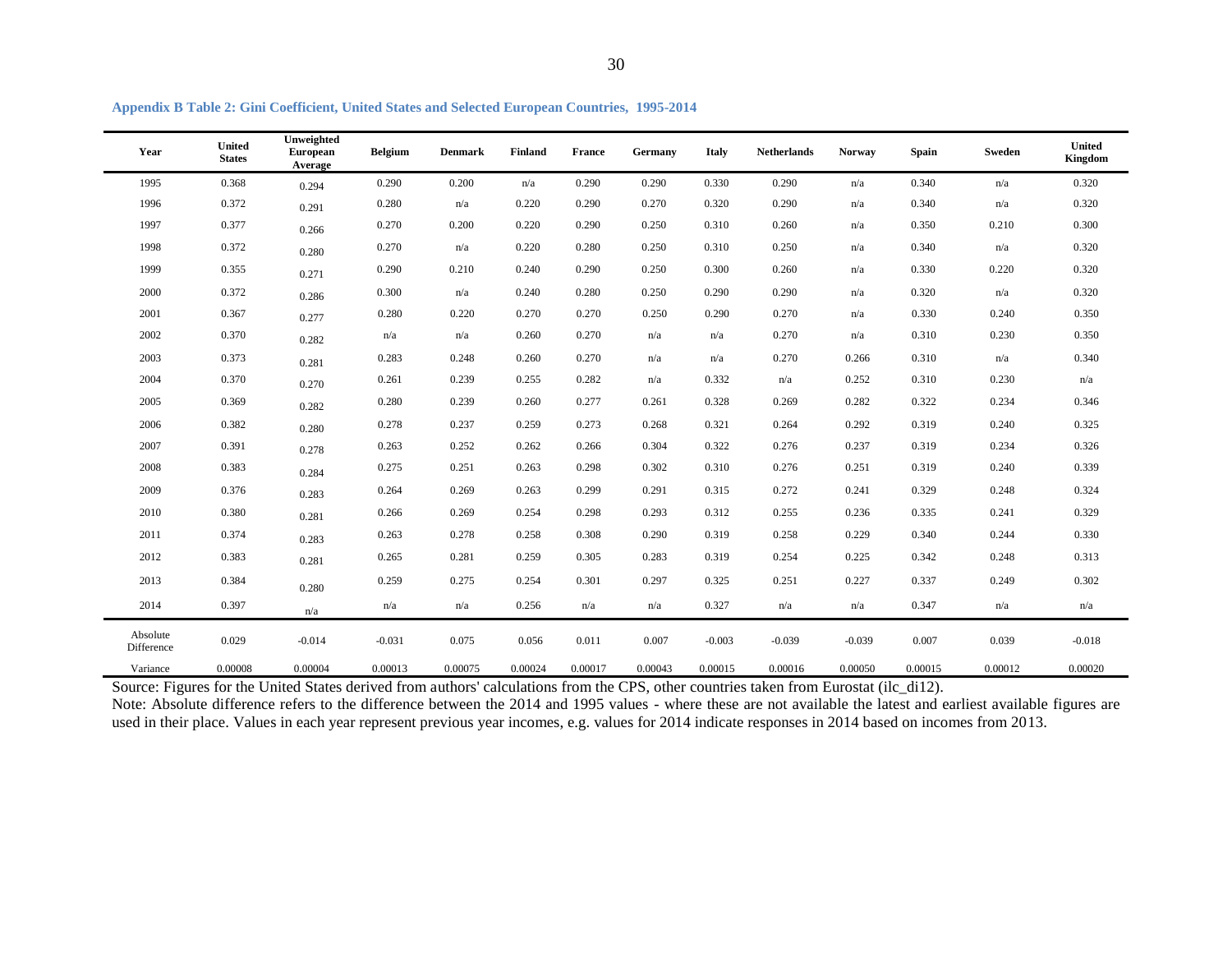<span id="page-30-0"></span>

| Year                   | United<br><b>States</b> | Unweighted<br>European<br>Average | <b>Belgium</b> | <b>Denmark</b>          | Finland                 | France  | Germany        | <b>Italy</b> | <b>Netherlands</b> | <b>Norway</b> | <b>Spain</b> | Sweden                  | United<br>Kingdom |
|------------------------|-------------------------|-----------------------------------|----------------|-------------------------|-------------------------|---------|----------------|--------------|--------------------|---------------|--------------|-------------------------|-------------------|
| 1995                   | 16.2                    | 10.4                              | 9              | $\mathrm{n}/\mathrm{a}$ | $\mathrm{n}/\mathrm{a}$ | 9       | 10             | 14           | $7\phantom{.0}$    | n/a           | 12           | $\mathrm{n}/\mathrm{a}$ | 12                |
| 1996                   | 16.1                    | 9.0                               | $8\,$          | n/a                     | $\overline{4}$          | 9       | $\,8\,$        | 13           | $\tau$             | n/a           | 12           | n/a                     | 11                |
| 1997                   | 15.9                    | 8.9                               | 8              | n/a                     | $\overline{4}$          | 9       | $\tau$         | 13           | 6                  | n/a           | 14           | n/a                     | 10                |
| 1998                   | 16.4                    | $8.8\,$                           | $8\,$          | n/a                     | $\sqrt{5}$              | 8       | $\overline{7}$ | 12           | 6                  | n/a           | 12           | n/a                     | 12                |
| 1999                   | 16.2                    | 8.5                               | $\tau$         | n/a                     | 5                       | 8       | 6              | 12           | 6                  | n/a           | 13           | n/a                     | 11                |
| 2000                   | 15.8                    | 8.3                               | $\tau$         | n/a                     | 5                       | 8       | 6              | 12           | 5                  | n/a           | 12           | n/a                     | 11                |
| 2001                   | 15.8                    | 7.3                               | 6              | $\overline{4}$          | $\overline{4}$          | 6       | 6              | 13           | 6                  | n/a           | 13           | 5                       | 10                |
| 2002                   | 16.5                    | 7.5                               | n/a            | n/a                     | 5                       | 6       | n/a            | n/a          | 6                  | n/a           | 12           | 6                       | $10\,$            |
| 2003                   | 16.8                    | 7.4                               | 9.0            | 5.6                     | 5                       | 6       | n/a            | n/a          | $\tau$             | 5.5           | 11           | n/a                     | 10                |
| 2004                   | 16.1                    | 7.8                               | 8.5            | 6.1                     | $4.8\,$                 | 7.2     | n/a            | 11.9         | n/a                | 5.6           | 12.8         | 5.8                     | n/a               |
| 2005                   | 16.0                    | 7.8                               | 7.7            | 5.7                     | 5.0                     | 6.4     | 6.7            | 12.1         | 6.2                | 6.6           | 12.9         | 5.0                     | 11.8              |
| 2006                   | 16.3                    | 8.3                               | 8.2            | 5.8                     | 5.3                     | 7.2     | 7.2            | 12.6         | 5.1                | 7.1           | 13.1         | 7.4                     | 11.8              |
| 2007                   | 16.4                    | 8.2                               | $8.0\,$        | 5.9                     | 5.4                     | 6.8     | 9.6            | 12.4         | 5.2                | 7.2           | 12.9         | 6.1                     | 11.2              |
| 2008                   | 17.0                    | 8.1                               | 7.5            | 6.2                     | 6.5                     | 5.8     | 9.2            | 11.6         | 5.0                | 7.0           | 12.7         | 6.5                     | 11.3              |
| 2009                   | 16.9                    | 8.4                               | 7.9            | 7.2                     | 6.4                     | 6.7     | 9.4            | 11.5         | 5.5                | 6.9           | 13.3         | 7.6                     | 10.2              |
| 2010                   | 16.2                    | 8.3                               | 7.9            | 7.9                     | 5.5                     | 7.5     | 9.2            | 11.6         | 4.9                | 6.1           | 14.4         | 7.0                     | 9.8               |
| 2011                   | 16.6                    | 8.4                               | 8.3            | 7.5                     | $6.0\,$                 | 7.1     | 9.7            | 12.6         | 5.2                | 5.7           | 13.8         | 7.6                     | 9.4               |
| 2012                   | 16.7                    | 8.4                               | 8.3            | 7.7                     | $6.0\,$                 | 6.9     | 9.6            | 12.2         | 5.2                | 5.5           | 14.4         | $7.8\,$                 | 9.2               |
| 2013                   | 17.0                    | 8.3                               | 8.3            | 7.1                     | 5.4                     | 6.8     | 9.4            | 12.4         | 5.2                | 5.5           | 13.9         | 8.2                     | 9.0               |
| 2014                   | 16.4                    | n/a                               | n/a            | n/a                     | 5.5                     | n/a     | n/a            | 12.8         | n/a                | n/a           | 15.9         | n/a                     | n/a               |
| Absolute<br>Difference | $0.2\,$                 | $-2.1$                            | $-0.7$         | 3.1                     | 1.5                     | $-2.2$  | $-0.6$         | $-1.2$       | $-1.8$             | 0.0           | 3.9          | 3.2                     | $-3.0$            |
| Variance               | 0.14134                 | 0.47704                           | 0.51830        | 1.26447                 | 0.52222                 | 1.07228 | 2.32600        | 0.40095      | 0.51441            | 0.51673       | 1.26155      | 1.19333                 | 0.96056           |

**Appendix B Table 3: Poverty Rate for All Persons, United States and Selected European Countries, 1995-2014**

Source: Figures for the United States derived from authors' calculations from the CPS, other countries taken from Eurostat (ilc\_li02).

Note: Absolute difference refers to the difference between the 2014 and 1995 values - where these are not available the latest and earliest available figures are used in their place. Values in each year represent previous year incomes, e.g. values for 2014 indicate responses in 2014 based on incomes from 2013.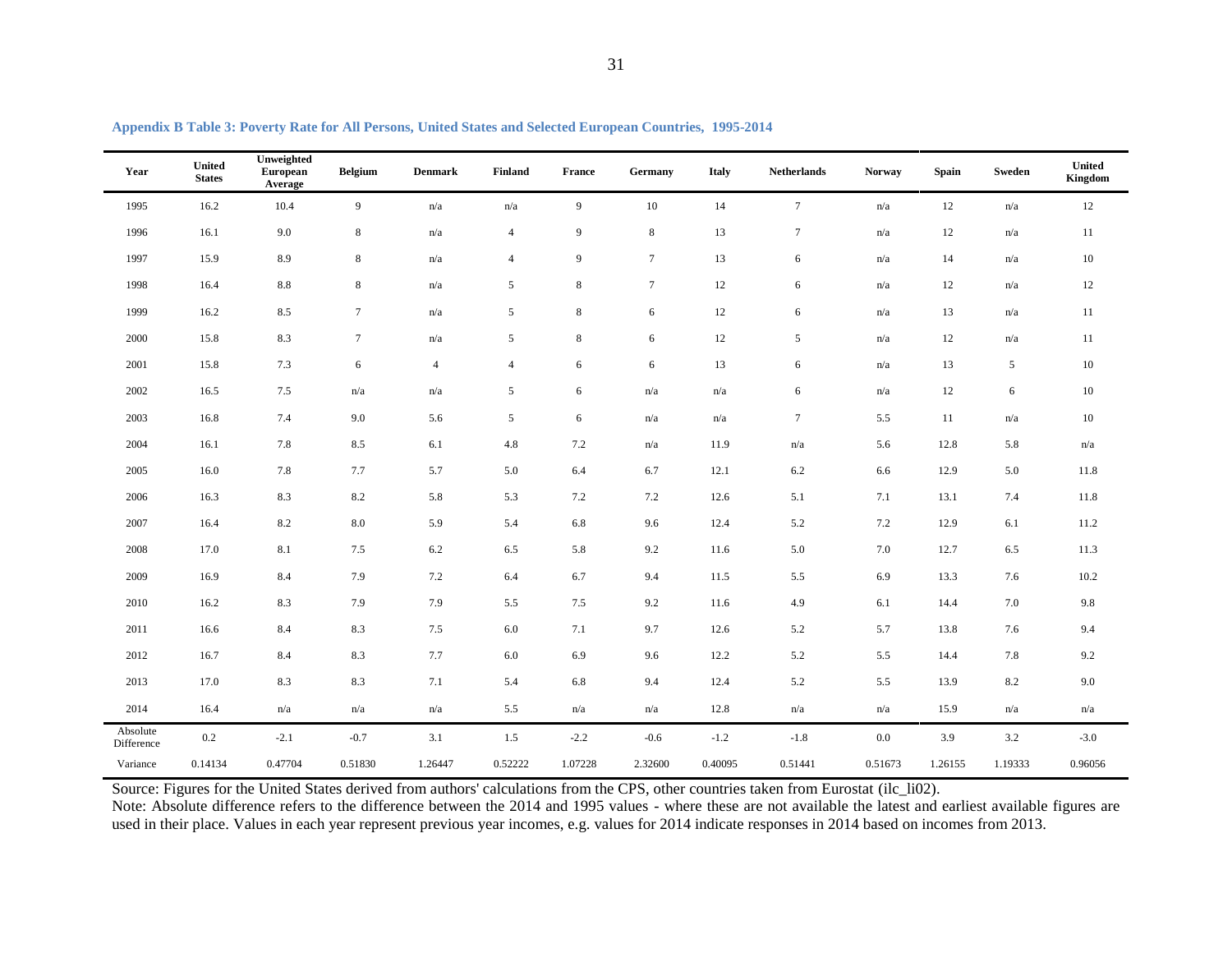<span id="page-31-0"></span>

| Year                   | <b>United</b><br><b>States</b> | Unweighted<br>European<br>Average | <b>Belgium</b> | <b>Denmark</b>          | Finland | France  | Germany                 | <b>Italy</b>            | <b>Netherlands</b>      | <b>Norway</b>           | Spain        | Sweden                  | <b>United</b><br>Kingdom |
|------------------------|--------------------------------|-----------------------------------|----------------|-------------------------|---------|---------|-------------------------|-------------------------|-------------------------|-------------------------|--------------|-------------------------|--------------------------|
| 1995                   | 31.6                           | 26.4                              | 19             | $\mathrm{n}/\mathrm{a}$ | n/a     | 20      | 36                      | 29                      | 35                      | $\mathrm{n}/\mathrm{a}$ | 29           | $\mathrm{n}/\mathrm{a}$ | 17                       |
| 1996                   | 31.2                           | 24.8                              | 19             | n/a                     | 16      | 18      | $28\,$                  | 30                      | 35                      | n/a                     | 33           | n/a                     | 19                       |
| 1997                   | 32.1                           | 22.5                              | 17             | n/a                     | 22      | 20      | 21                      | 31                      | 18                      | n/a                     | 32           | n/a                     | 19                       |
| 1998                   | 32.0                           | 22.9                              | 15             | n/a                     | 20      | 20      | 21                      | 29                      | 23                      | n/a                     | 32           | n/a                     | 23                       |
| 1999                   | 31.7                           | 22.0                              | 19             | n/a                     | 18      | 19      | 22                      | 26                      | 25                      | n/a                     | 23           | n/a                     | 24                       |
| 2000                   | 31.9                           | 19.9                              | 18             | n/a                     | 13      | 18      | $18\,$                  | $28\,$                  | $\mathrm{n}/\mathrm{a}$ | n/a                     | 21           | n/a                     | 23                       |
| 2001                   | 31.9                           | 22.0                              | 15             | n/a                     | n/a     | n/a     | $\mathrm{n}/\mathrm{a}$ | 28                      | n/a                     | n/a                     | 23           | n/a                     | $\mathrm{n}/\mathrm{a}$  |
| 2002                   | 32.7                           | $\mathrm{n}/\mathrm{a}$           | n/a            | $\mathrm{n}/\mathrm{a}$ | n/a     | n/a     | n/a                     | $\mathrm{n}/\mathrm{a}$ | $\mathrm{n}/\mathrm{a}$ | n/a                     | n/a          | n/a                     | n/a                      |
| 2003                   | 33.6                           | 24.4                              | 23.2           | 31.1                    | n/a     | n/a     | n/a                     | $\mathrm{n}/\mathrm{a}$ | $\mathrm{n}/\mathrm{a}$ | 18.8                    | n/a          | n/a                     | n/a                      |
| 2004                   | 34.3                           | 22.4                              | 20.7           | 21.3                    | 16.4    | 17.5    | n/a                     | 29.7                    | n/a                     | 21.7                    | 24.9         | 27.1                    | n/a                      |
| 2005                   | 34.3                           | 22.5                              | 13.5           | 28.9                    | 16.0    | 15.3    | 17.4                    | 26.3                    | 29.2                    | 24.7                    | 25.9         | 29.0                    | 21.4                     |
| 2006                   | 34.3                           | 23.4                              | 15.8           | 27.7                    | 15.0    | 16.1    | 23.6                    | 26.2                    | 29.8                    | 26.2                    | 26.7         | 29.0                    | 20.8                     |
| 2007                   | 33.9                           | 23.0                              | 18.0           | 25.4                    | 16.4    | 21.4    | 21.4                    | 24.9                    | 21.5                    | 30.0                    | 28.1         | 25.4                    | 20.8                     |
| 2008                   | 33.8                           | 21.8                              | 15.9           | 25.6                    | 14.3    | 21.8    | 21.8                    | 24.9                    | 22.9                    | 25.6                    | 24.6         | 22.0                    | 20.5                     |
| 2009                   | 33.3                           | 22.5                              | 17.7           | 30.2                    | 14.2    | 19.8    | 19.8                    | 26.2                    | 22.9                    | 25.1                    | 27.5         | 24.3                    | 20.2                     |
| 2010                   | 34.0                           | 22.9                              | 20.8           | 29.0                    | 15.6    | 17.7    | 17.7                    | 26.1                    | 25.6                    | 25.5                    | 30.0         | 20.8                    | 23.0                     |
| 2011                   | 35.2                           | 23.2                              | 17.8           | 36.7                    | 14.8    | 17.7    | 17.4                    | 31.0                    | 20.4                    | 27.6                    | 28.6         | 19.6                    | 23.3                     |
| 2012                   | 34.8                           | 23.8                              | 18.1           | 35.0                    | 16.3    | 18.1    | 17.3                    | 30.5                    | 18.7                    | 29.2                    | 33.4         | 22.6                    | 22.1                     |
| 2013                   | 34.2                           | 24.8                              | 19.5           | 38.9                    | 17.0    | 17.3    | 17.3                    | 35.6                    | 18.8                    | 31.0                    | 34.2         | 22.9                    | 19.8                     |
| 2014                   | 34.1                           | n/a                               | n/a            | n/a                     | 17.7    | n/a     | $\mathrm{n}/\mathrm{a}$ | 35.8                    | n/a                     | n/a                     | 33.3         | n/a                     | n/a                      |
| Absolute<br>Difference | 2.5                            | $-1.7$                            | 0.5            | 7.8                     | 1.7     | $-2.7$  | $-18.7$                 | 6.8                     | $-16.2$                 | 12.2                    | 4.3          | $-4.2$                  | 2.8                      |
| Variance               | 1.51103                        | 2.04756                           | 5.64732        | 27.40564                | 5.01496 | 3.21262 | 25.40838                | 10.39634                | 31.78000                | 12.70473                | 16.61<br>438 | 10.85567                | 3.84495                  |

**Appendix B Table 4: Average Poverty Gap Ratio for All Persons, United States and Selected European Countries, 1995-2014**

Source: Figures for the United States derived from authors' calculations from the CPS, other countries taken from Eurostat (ilc\_li11)

Note: Absolute difference refers to the difference between the 2014 and 1995 values - where these are not available the latest and earliest available figures are used in their place. Values in each year represent previous year incomes, e.g. values for 2014 indicate responses in 2014 based on incomes from 2013.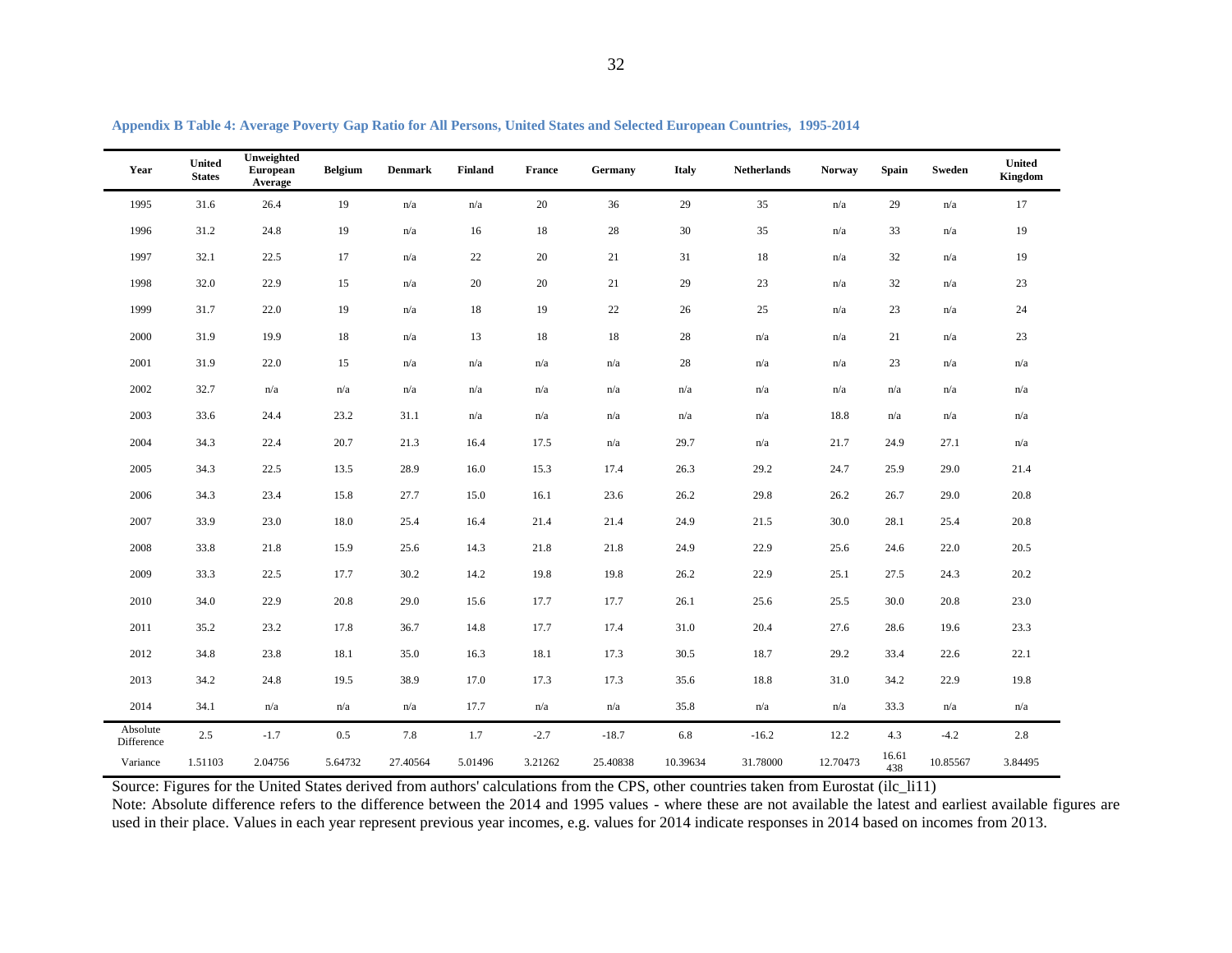<span id="page-32-0"></span>

| Year                   | United<br><b>States</b> | Unweighted<br><b>European</b><br>Average | <b>Belgium</b>          | <b>Denmark</b>          | <b>Finland</b>          | France  | Germany | <b>Italy</b> | <b>Netherlands</b> | <b>Norway</b>           | Spain           | Sweden                  | United<br>Kingdom |
|------------------------|-------------------------|------------------------------------------|-------------------------|-------------------------|-------------------------|---------|---------|--------------|--------------------|-------------------------|-----------------|-------------------------|-------------------|
| 1995                   | 17.5                    | 10.4                                     | 14                      | n/a                     | n/a                     | 11      | $10\,$  | $10\,$       | $\mathfrak{S}$     | n/a                     | $5\overline{)}$ | $\mathrm{n}/\mathrm{a}$ | $18\,$            |
| 1996                   | 17.6                    | 9.3                                      | 14                      | n/a                     | $\overline{\mathbf{3}}$ | $10\,$  | 11      | 11           | $\overline{4}$     | $\mathrm{n}/\mathrm{a}$ | $\sqrt{5}$      | n/a                     | 16                |
| 1997                   | 17.9                    | 8.0                                      | 12                      | n/a                     | $\overline{2}$          | 11      | $\tau$  | 10           | 3                  | n/a                     | 6               | $\mathrm{n}/\mathrm{a}$ | 13                |
| 1998                   | 19.7                    | 7.8                                      | 12                      | n/a                     | $\overline{4}$          | 9       | 6       | 10           | $\overline{2}$     | n/a                     | 6               | n/a                     | 13                |
| 1999                   | 19.1                    | $8.0\,$                                  | 12                      | n/a                     | $\sqrt{6}$              | $10\,$  | 6       | 8            | $\overline{4}$     | n/a                     | $\tau$          | n/a                     | $11\,$            |
| 2000                   | 21.1                    | 8.9                                      | 12                      | $\mathrm{n}/\mathrm{a}$ | 6                       | 9       | 5       | $\tau$       | n/a                | n/a                     | 11              | n/a                     | 12                |
| 2001                   | 20.6                    | n/a                                      | n/a                     | n/a                     | n/a                     | n/a     | n/a     | n/a          | n/a                | n/a                     | n/a             | n/a                     | n/a               |
| 2002                   | 21.1                    | n/a                                      | n/a                     | n/a                     | n/a                     | n/a     | n/a     | n/a          | n/a                | n/a                     | n/a             | n/a                     | n/a               |
| 2003                   | 21.4                    | 6.9                                      | 10.7                    | 4.5                     | n/a                     | n/a     | n/a     | n/a          | n/a                | 5.4                     | n/a             | n/a                     | n/a               |
| 2004                   | 20.8                    | 7.8                                      | 10.8                    | 4.6                     | 5.5                     | 4.9     | n/a     | 9.1          | n/a                | 4.9                     | 17.0            | 5.4                     | n/a               |
| 2005                   | 20.7                    | $8.0\,$                                  | 9.5                     | 3.4                     | 5.3                     | 7.9     | 6.6     | 11.9         | 2.3                | 5.8                     | 17.8            | 3.6                     | 13.7              |
| 2006                   | 20.9                    | $8.8\,$                                  | 12.2                    | 3.1                     | 6.9                     | 9.1     | $6.3\,$ | 11.5         | 1.9                | 8.2                     | 18.7            | 4.6                     | 14.0              |
| 2007                   | 20.3                    | 8.1                                      | 10.1                    | 3.6                     | 5.7                     | 6.9     | 8.7     | 12.1         | 3.4                | 3.7                     | 16.2            | 3.8                     | 15.0              |
| 2008                   | 21.2                    | 7.7                                      | $8.8\,$                 | 3.0                     | 6.9                     | 2.5     | 7.5     | 11.5         | 4.3                | 5.3                     | 15.2            | 4.7                     | 15.3              |
| 2009                   | 20.7                    | $7.2\,$                                  | 7.6                     | 4.6                     | 6.3                     | 5.3     | 7.5     | 10.4         | 3.2                | 2.6                     | 14.4            | 5.9                     | 11.7              |
| 2010                   | 18.3                    | 6.3                                      | 7.8                     | 5.5                     | 4.7                     | 4.6     | 7.0     | 7.7          | 2.1                | 2.3                     | 10.8            | 4.6                     | 12.1              |
| 2011                   | 17.7                    | 6.3                                      | 7.9                     | 3.6                     | 5.5                     | $4.0\,$ | 7.3     | 7.7          | 2.7                | 2.1                     | 10.2            | 6.3                     | 12.4              |
| 2012                   | 17.1                    | 5.6                                      | 7.5                     | 3.3                     | 5.5                     | 3.8     | 8.4     | $7.0\,$      | 2.6                | 1.7                     | 7.2             | 5.5                     | 9.3               |
| 2013                   | 17.1                    | 5.1                                      | 5.8                     | $2.8\,$                 | 5.0                     | $3.0\,$ | $8.0\,$ | 6.7          | $2.2\,$            | 1.4                     | 6.3             | 5.8                     | 9.0               |
| 2014                   | 16.9                    | n/a                                      | $\mathrm{n}/\mathrm{a}$ | n/a                     | 3.8                     | n/a     | n/a     | 6.3          | n/a                | n/a                     | 5.3             | n/a                     | n/a               |
| Absolute<br>Difference | $-0.6$                  | $-5.3$                                   | $-8.2$                  | $\text{-}1.7$           | $\rm 0.8$               | $-8.0$  | $-2.0$  | $-3.7$       | $-2.8$             | $-4.0$                  | $0.3\,$         | $0.4\,$                 | $-9.0$            |
| Variance               | 2.79292                 | 1.78987                                  | 5.82941                 | 0.72764                 | 1.83296                 | 8.78533 | 2.46695 | 3.93985      | 0.94269            | 4.59073                 | 25.11243        | 0.81733                 | 5.87952           |

Source: Figures for the United States derived from authors' calculations from the CPS, other countries taken from Eurostat (ilc\_li02).

Note: Absolute difference refers to the difference between the 2014 and 1995 values - where these are not available the latest and earliest available figures are used in their place. Values in each year represent previous year incomes, e.g. values for 2014 indicate responses in 2014 based on incomes from 2013.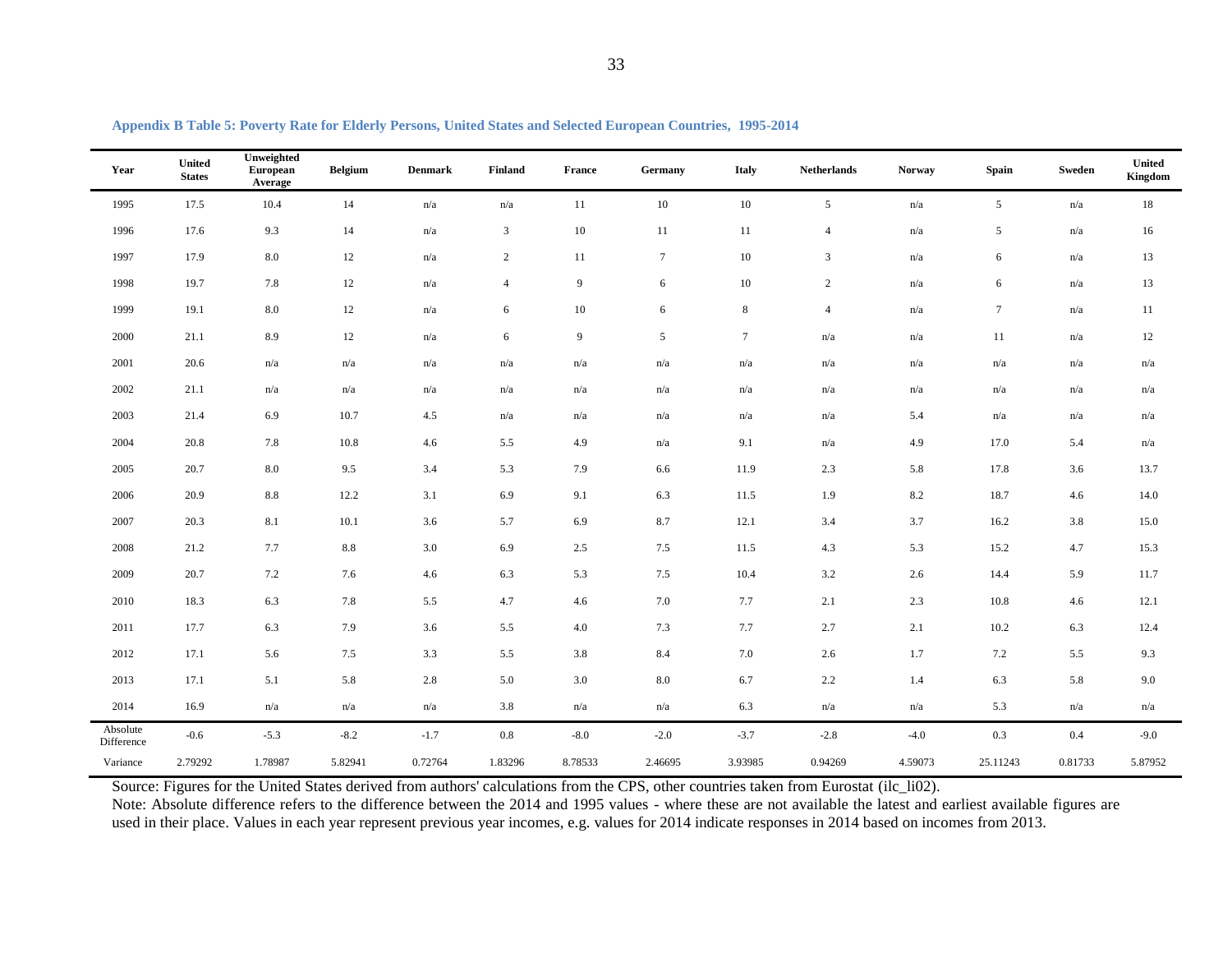<span id="page-33-0"></span>

|                        |                                | Unweighted          |                |                |         |                                       |                         |              |                    |               |          |                         |                         |
|------------------------|--------------------------------|---------------------|----------------|----------------|---------|---------------------------------------|-------------------------|--------------|--------------------|---------------|----------|-------------------------|-------------------------|
| Year                   | <b>United</b><br><b>States</b> | European<br>Average | <b>Belgium</b> | <b>Denmark</b> | Finland | $\ensuremath{\mathbf{France}}\xspace$ | Germany                 | <b>Italy</b> | <b>Netherlands</b> | <b>Norway</b> | Spain    | Sweden                  | United<br>Kingdom       |
| 1995                   | 27.5                           | 31.1                | 19             | n/a            | n/a     | 20                                    | 69                      | 19           | 55                 | n/a           | 18       | $\mathrm{n}/\mathrm{a}$ | 18                      |
| 1996                   | 27.9                           | 24.3                | 18             | n/a            | n/a     | 19                                    | 45                      | 20           | 35                 | n/a           | 17       | n/a                     | 16                      |
| 1997                   | 27.4                           | 18.1                | 13             | n/a            | 10      | 17                                    | 35                      | 20           | 18                 | n/a           | 16       | n/a                     | 16                      |
| 1998                   | 28.0                           | 18.9                | 15             | n/a            | $\tau$  | 19                                    | 30                      | 16           | 31                 | n/a           | 16       | n/a                     | 17                      |
| 1999                   | 28.2                           | 22.1                | 18             | n/a            | 8       | 17                                    | 33                      | 21           | 53                 | n/a           | 12       | n/a                     | 15                      |
| 2000                   | 28.1                           | 15.6                | 19             | n/a            | 10      | 14                                    | 21                      | 19           | n/a                | n/a           | 10       | n/a                     | 16                      |
| 2001                   | 28.2                           | 14.3                | 15             | n/a            | n/a     | n/a                                   | $\mathrm{n}/\mathrm{a}$ | 17           | n/a                | n/a           | 11       | $\mathrm{n}/\mathrm{a}$ | $\mathrm{n}/\mathrm{a}$ |
| 2002                   | 28.7                           | n/a                 | n/a            | n/a            | n/a     | n/a                                   | $\mathrm{n}/\mathrm{a}$ | n/a          | n/a                | n/a           | n/a      | n/a                     | n/a                     |
| 2003                   | 27.9                           | 12.6                | 15.2           | 18.4           | n/a     | n/a                                   | $\mathrm{n}/\mathrm{a}$ | n/a          | n/a                | 4.1           | n/a      | n/a                     | n/a                     |
| 2004                   | 29.0                           | 13.5                | 17.7           | 15.0           | 8.9     | 12.2                                  | $\mathbf{n}/\mathbf{a}$ | 18.2         | n/a                | 4.8           | 17.0     | 14.4                    | n/a                     |
| 2005                   | 29.0                           | 11.8                | 9.9            | 10.1           | 8.5     | 11.5                                  | 13.1                    | 12.2         | 11.9               | 3.1           | 16.0     | 19.2                    | 14.3                    |
| 2006                   | 29.6                           | 15.0                | 11.3           | 19.0           | 7.6     | 14.1                                  | 29.2                    | 11.8         | 18.6               | 5.4           | 16.2     | 15.7                    | 15.9                    |
| 2007                   | 30.1                           | 13.0                | 13.1           | 8.4            | 7.2     | 15.6                                  | 17.6                    | 12.9         | 18.6               | 3.9           | 15.8     | 15.4                    | 14.6                    |
| 2008                   | 29.5                           | 12.0                | 11.9           | 10.4           | 8.2     | 15.1                                  | 16.5                    | 11.5         | 10.9               | 3.8           | 14.3     | 13.8                    | 16.0                    |
| 2009                   | 29.6                           | 12.2                | 15.0           | 7.8            | 7.3     | 12.7                                  | 12.8                    | 12.0         | 18.1               | 3.3           | 16.1     | 13.8                    | 15.6                    |
| 2010                   | 29.7                           | 16.1                | 14.4           | 19.2           | 8.9     | 16.4                                  | 14.3                    | 13.3         | 29.7               | n/a           | 17.0     | 9.2                     | 18.1                    |
| 2011                   | 29.8                           | 15.9                | 14.5           | 22.0           | 7.3     | 8.9                                   | 15.4                    | 15.8         | 27.7               | 14.6          | 17.6     | 13.6                    | 17.3                    |
| 2012                   | 28.5                           | 16.3                | 26.3           | 16.9           | 8.5     | 10.6                                  | 16.4                    | 15.2         | 27.7               | 3.1           | 23.2     | 14.1                    | 17.2                    |
| 2013                   | 29.7                           | 18.0                | 13.2           | $43.5*$        | 7.3     | 10.7                                  | 14.4                    | 15.2         | 20.7               | 20.8          | 25.2     | 12.8                    | 14.3                    |
| 2014                   | 30.6                           | n/a                 | n/a            | n/a            | 8.5     | n/a                                   | n/a                     | 18.7         | n/a                | n/a           | 23.7     | n/a                     | n/a                     |
| Absolute<br>Difference | $3.1\,$                        | $-13.1$             | $-5.8$         | 25.1           | $-1.5$  | $-9.3$                                | $-54.6$                 | $-0.3$       | $-34.3$            | 16.7          | 5.7      | $-1.6$                  | $-3.7$                  |
| Variance               | 0.87211                        | 24.80474            | 14.16330       | 99.05855       | 0.92838 | 11.14517                              | 240.36552               | 10.27320     | 182.78423          | 36.33433      | 16.13324 | 6.26444                 | 1.52410                 |

**Appendix B Table 6: Average Poverty Gap Ratio for Elderly Persons, United States and Selected European Countries, 1995-2014**

\* It is unclear whether this 26.6 percentage point increase is a statistical anomaly or whether there has been a substantial change in elderly poverty gaps between 2012 and 2013. Source: Figures for the United States derived from authors' calculations from the CPS, other countries taken from Eurostat (ilc\_li11)

Note: Absolute difference refers to the difference between the 2014 and 1995 values - where these are not available the latest and earliest available figures are used in their place. Values in each year represent previous year incomes, e.g. values for 2014 indicate responses in 2014 based on incomes from 2013.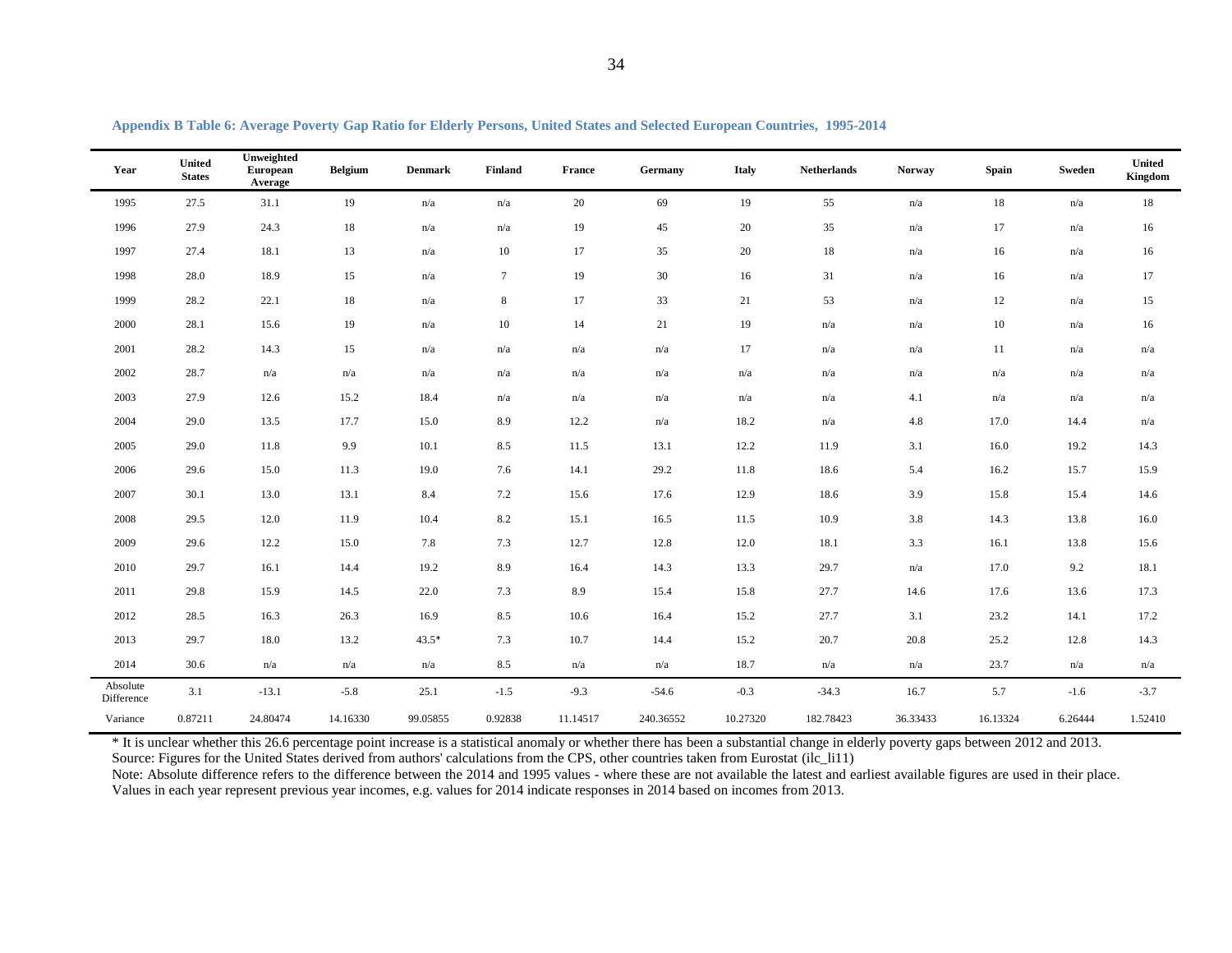<span id="page-34-0"></span>

| Year                   | <b>United</b><br><b>States</b> | Unweighted<br>European<br>Average | <b>Belgium</b> | <b>Denmark</b> | <b>Finland</b> | France                  | Germany   | <b>Italy</b> | <b>Netherlands</b> | <b>Norway</b> | <b>Spain</b> | Sweden   | <b>United</b><br>Kingdom |
|------------------------|--------------------------------|-----------------------------------|----------------|----------------|----------------|-------------------------|-----------|--------------|--------------------|---------------|--------------|----------|--------------------------|
| 1995                   | 44.5                           | 26.3                              | 19             | n/a            | n/a            | 18                      | 48        | 18           | 18                 | n/a           | 27           | n/a      | 36                       |
| 1996                   | 44.2                           | 23.3                              | 16             | n/a            | 3              | 23                      | 42        | 16           | 18                 | n/a           | 28           | n/a      | 40                       |
| 1997                   | 44.3                           | 22.4                              | 13             | n/a            | $\mathbf{3}$   | 18                      | 41        | 23           | 23                 | n/a           | 21           | n/a      | 37                       |
| 1998                   | 44.8                           | 23.5                              | 15             | n/a            | 5              | 19                      | 39        | 18           | 23                 | n/a           | 33           | n/a      | 36                       |
| 1999                   | 44.1                           | 22.9                              | 14             | n/a            | $\overline{4}$ | 21                      | 32        | 13           | 27                 | n/a           | 45           | n/a      | 27                       |
| 2000                   | 40.4                           | 21.4                              | 6              | n/a            | 6              | 19                      | 30        | 17           | n/a                | n/a           | 34           | n/a      | 38                       |
| 2001                   | 36.7                           | 24.7                              | 15             | n/a            | n/a            | n/a                     | n/a       | 21           | n/a                | n/a           | 38           | n/a      | n/a                      |
| 2002                   | 41.3                           | n/a                               | n/a            | n/a            | n/a            | $\mathrm{n}/\mathrm{a}$ | n/a       | n/a          | n/a                | n/a           | n/a          | n/a      | n/a                      |
| 2003                   | 43.3                           | 12.4                              | 19.9           | 9.1            | n/a            | $\mathrm{n}/\mathrm{a}$ | n/a       | n/a          | n/a                | 8.2           | n/a          | n/a      | n/a                      |
| 2004                   | 42.6                           | 15.5                              | 13.6           | 10.2           | 7.5            | 17.1                    | n/a       | 28.2         | n/a                | 7.2           | 32.2         | 8.1      | n/a                      |
| 2005                   | 42.5                           | 14.7                              | 12.2           | 11.0           | 6.1            | 12.1                    | 12.7      | 27.1         | 12.2               | 11.3          | 27.7         | $8.8\,$  | 20.3                     |
| 2006                   | 41.9                           | 14.5                              | 14.6           | 6.2            | 6.1            | 12.1                    | 13.6      | 22.2         | 10.1               | 9.8           | 24.5         | 16.6     | 23.9                     |
| 2007                   | 42.4                           | 16.8                              | 15.6           | 6.0            | 8.9            | 9.5                     | 21.7      | 23.0         | 17.7               | 13.9          | 29.9         | 12.9     | 25.4                     |
| 2008                   | 42.8                           | 17.1                              | 20.4           | 3.1            | 15.0           | 13.1                    | 18.4      | 27.3         | 13.8               | 10.6          | 29.0         | 12.8     | 24.6                     |
| 2009                   | 41.1                           | 17.8                              | 19.9           | 9.8            | 11.7           | 16.6                    | 22.0      | 28.8         | 13.2               | 14.7          | 27.3         | 14.8     | 17.0                     |
| 2010                   | 38.6                           | 18.7                              | 16.1           | 8.7            | 8.5            | 22.0                    | 25.2      | 29.6         | 14.3               | 15.3          | 33.8         | 19.4     | 13.0                     |
| 2011                   | 39.5                           | 16.7                              | 19.2           | 9.9            | 8.3            | 1.7                     | 20.9      | 27.9         | 19.3               | 8.5           | 31.6         | 19.6     | 16.9                     |
| 2012                   | 39.9                           | 17.5                              | 16.6           | 12.6           | 10.5           | 17.5                    | 22.0      | 31.9         | 13.2               | 6.8           | 29.3         | 19.3     | 12.6                     |
| 2013                   | 40.8                           | 16.6                              | 21.6           | $1.1*$         | 9.0            | 19.5                    | 20.1      | 27.8         | 9.2                | 12.3          | 29.8         | 20.6     | 11.1                     |
| 2014                   | 40.2                           | n/a                               | n/a            | n/a            | 7.1            | n/a                     | n/a       | 30.4         | n/a                | n/a           | 33.5         | n/a      | n/a                      |
| Absolute<br>Difference | $-4.3$                         | $-9.7$                            | 2.6            | $-8.0$         | 4.1            | 1.5                     | $-27.9$   | 12.4         | $-8.8$             | 4.1           | 6.5          | 12.5     | $-24.9$                  |
| Variance               | 4.72366                        | 16.10982                          | 14.00382       | 12.24018       | 10.27096       | 29.13333                | 118.80686 | 32.09529     | 27.31604           | 8.96164       | 27.91869     | 20.82544 | 101.94552                |

**Appendix B Table 7: Poverty Rate for Single Parent Households with Dependent Children, United States and Selected European Countries, 1995-2014**

\* Similarly to Denmark's anomaly in regards to elderly poverty gaps in Table 5, it is unclear whether this 11.5 percentage point decrease is a statistical anomaly or whether there has been a substantial change in single parent poverty rates between 2012 and 2013.

Source: Figures for the United States derived from authors' calculations from the CPS, other countries taken from Eurostat (ilc\_li03).

Note: Absolute difference refers to the difference between the 2014 and 1995 values - where these are not available the latest and earliest available figures are used in their place. Values in each year represent previous year incomes, e.g. values for 2014 indicate responses in 2014 based on incomes from 2013.